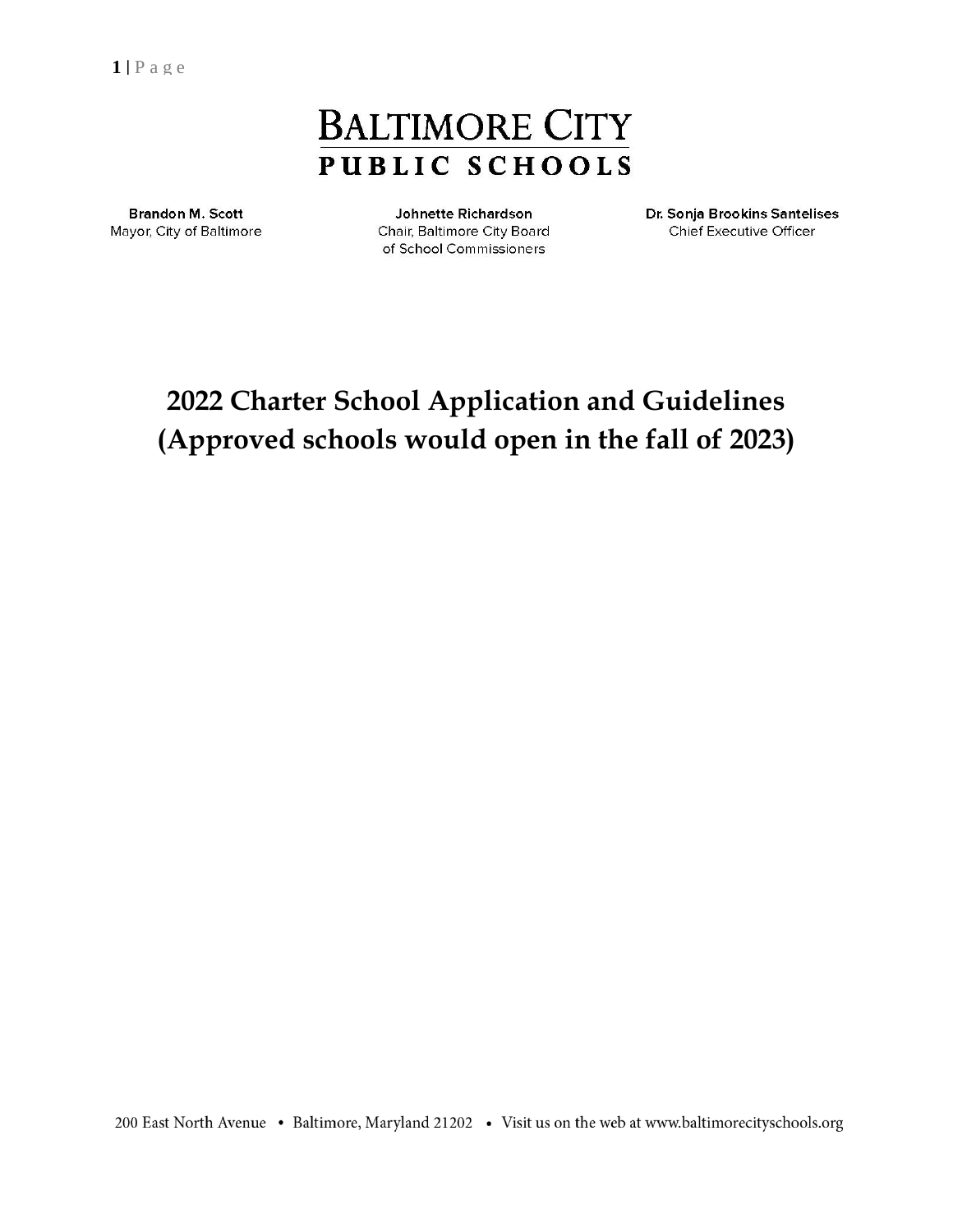| <b>Section 2. School Culture and Climate</b>                     |  |
|------------------------------------------------------------------|--|
|                                                                  |  |
|                                                                  |  |
|                                                                  |  |
| Section 3. Governance and Finance                                |  |
|                                                                  |  |
|                                                                  |  |
|                                                                  |  |
|                                                                  |  |
|                                                                  |  |
|                                                                  |  |
|                                                                  |  |
|                                                                  |  |
| Appendix 2. Affidavit, Disclosure, and Consent for Background    |  |
|                                                                  |  |
|                                                                  |  |
|                                                                  |  |
| Appendix 5. Budget Spreadsheets and Accountability               |  |
|                                                                  |  |
| Appendix 6. School Facilities and School Relocations Checklist31 |  |
|                                                                  |  |
|                                                                  |  |
|                                                                  |  |
|                                                                  |  |
|                                                                  |  |
|                                                                  |  |
|                                                                  |  |
|                                                                  |  |
|                                                                  |  |

# **Table of Contents**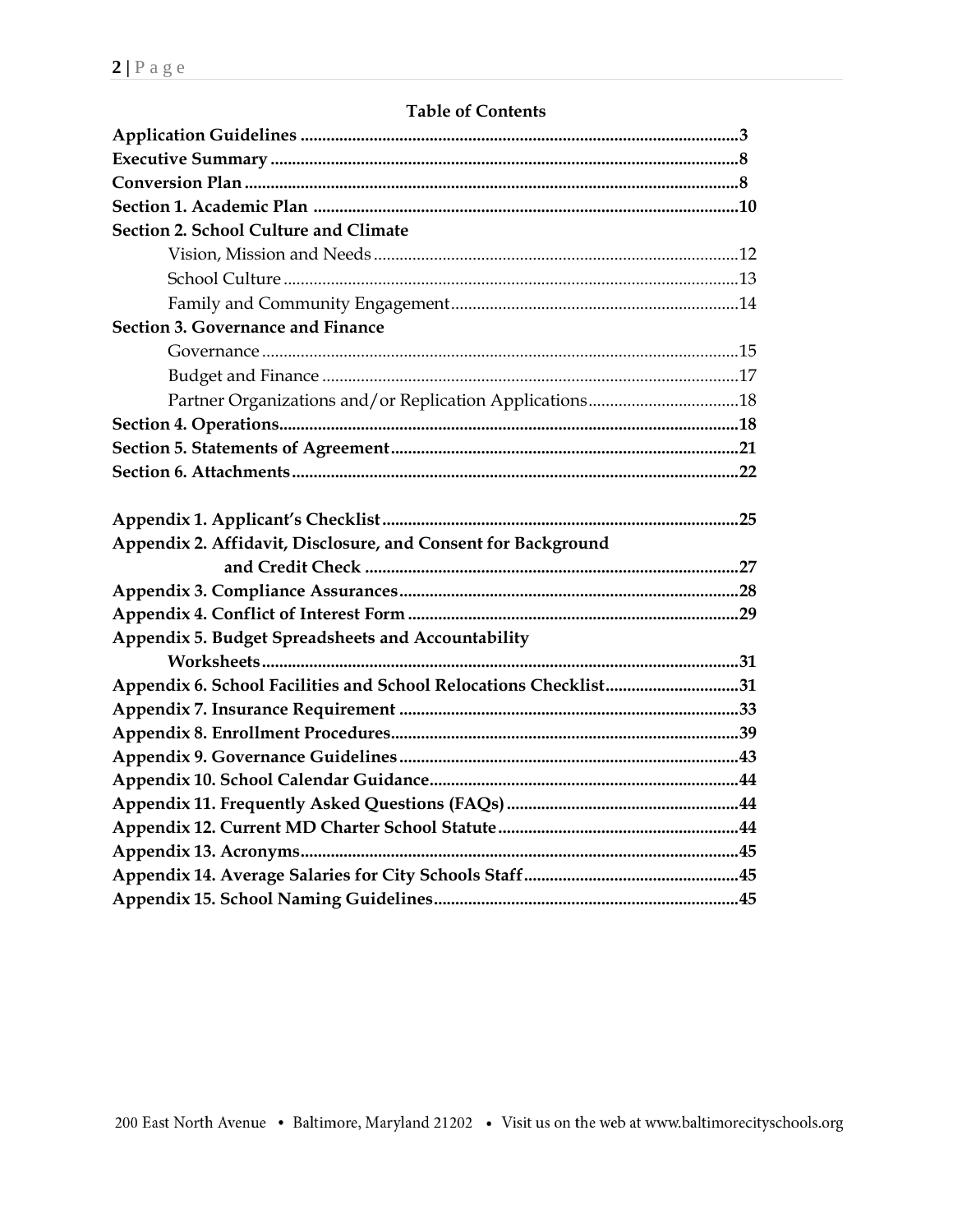# **Application Guidelines**

## **Introduction**

Since the enactment of the Public Charter School Act of 2003, local education agencies (LEAs), or districts, have served as the authorizers for new public charter schools to operate in the State of Maryland. The first charter schools in Maryland opened in the 2005-06 school year, providing the promise of innovative public schools for parents and students throughout the State.

The *Baltimore City Public School System Public Charter School Application and Guidelines*  provides guidance for a charter school applicant to plan properly for a proposed charter school. Please pay particular attention to the sequence for responding to the statements contained in these guidelines. The order has been developed to facilitate the review of the application.

The appendices contain selected reference materials and forms referred to in the application that you will need to review or complete when preparing the application.

## **Baltimore City Priorities for Charter Schools**

In evaluating applications to open new charter and operator-led schools, **City Schools will prioritize applications that propose to convert an already existing underperforming school to a charter program with an accelerated learning model**. Additional consideration will be given for conversion applicants who:

- Propose to implement a high-performing charter program in areas of the city where the model does not exist and have a track record of (1) strong governance and financial management practices; (2) improving student performance for student populations that are similar to the school they are seeking to convert; and (3) strong leadership and staff retention.
- Seek to convert a traditional high school which takes in students below grade level and provides access to rigorous content that prepares students for high school, college and career.
- Propose advanced high school programming, such as early college high school in which students can earn an Associate's Degree as well as a high school diploma or an International Baccalaureate program.
- Propose robust Career Readiness programming that meets an identified CTE need and leads to certifications/credentials that are: (1) aligned with industry expectations, postsecondary pathways, and our local workforce communities; (2) integrated with work-based learning experiences; and (3) accessible to our diverse student populations.
- Propose a dual-language or late language immersion program.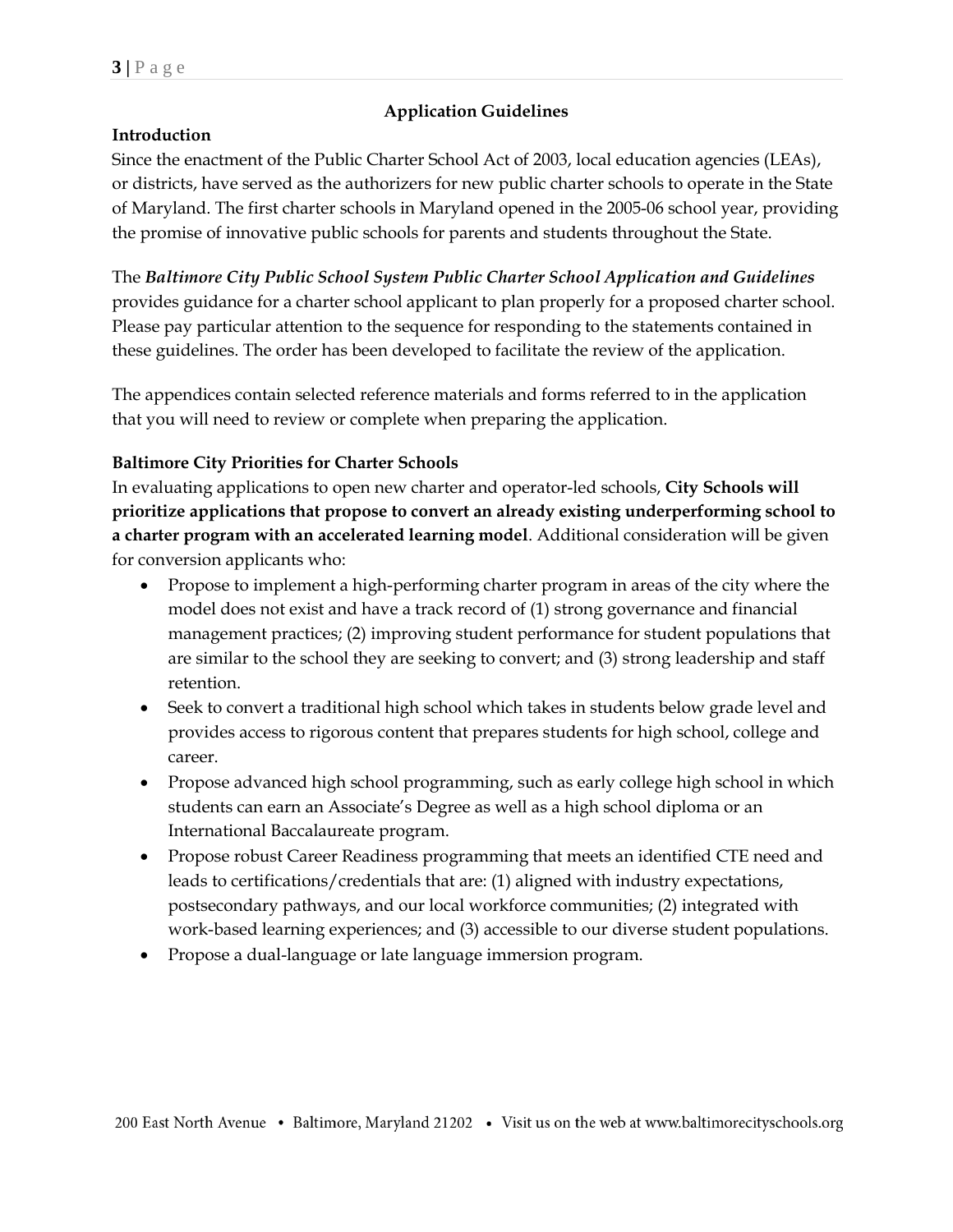# **Application Format**

The narrative of the application should be limited to a discussion of the criteria outlined in the application questions. Supporting information or materials that may help the Board to better assess the proposed public charter school should be included in the appendices.

The application should be clear and as concise as possible. It should fully address each question. The application must contain all of the following sections and appendices in the order listed below.

Cover Sheet (form provided) Table of Contents Application Checklist Executive Summary (no more than 2 pages) 1. Academic Plan 2. School Culture and Climate 3. Governance and Finance

4. Operations

# *(Sections 1 – 4 may not exceed 80 pages.)*

- 5. Statements of Agreement
- 6. Attachments/Appendices (see list on page 21)

# **Examples of additional information that should be included in the appendices include:**

curriculum samples showing alignment with the Maryland College and Career-Ready Standards; content and performance standards; letters or other materials demonstrating community support; program descriptions; architectural drawings/floor plans of potential school sites; financial statements; parent, student, or faculty handbooks; samples of student work, etc. Please use labeled tabs or dividers to separate each appendix item.

# **Technical Review:**

The Office of New Initiatives (ONI) will review every application to ensure that every section of the application is complete, every section has been addressed, and formatting requirements have been met.

Follow these formatting guidelines *exactly*:

- Use one-inch margins and number all pages of the proposal narrative.
- Narrative must use line spacing of at least 1.5 and a type size of 12-point font.
- Use the provided cover sheet as the first page of the proposal.
- List page numbers for each section of the application and appendix in the Table of Contents and follow the same order and format as defined above in these guidelines.
- Number each appendix sequentially.
- Use the header of each page to identify the section the page falls within.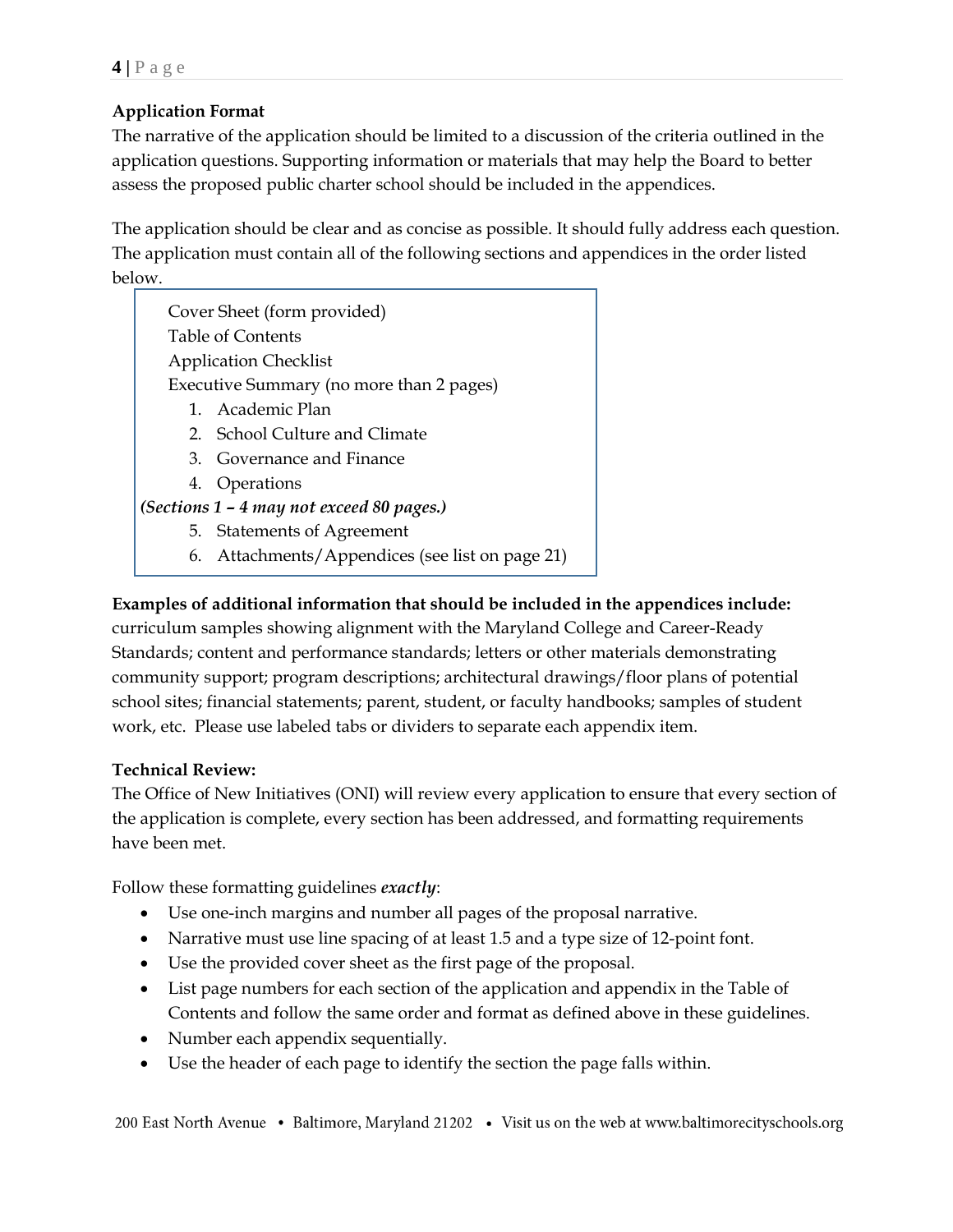- The footer of each page should include the applicant/school name, date of submission and page number.
- Follow the numbering scheme used in this application when writing your response. If you leave any sections out of your application or any section is incomplete, it will not pass the technical review. If an area is not applicable to your application, include the section heading but write "n/a" beneath it.
- Submit ten hard copies of the application to the authorizer, as well as one complete electronic copy in Microsoft Word on a flash or jump drive. **(This version should include everything that is in the paper application, and only the flash drive copy should contain your team's disclosures).**
- Include tabs to separate each of the sections of the application and the appendices.
- All copies of the proposal should be on standard size  $(8\frac{1}{2}x)$  x 11") paper of regular weight.

All application materials should be submitted by noon on March 3, 2022 to:

**Office of New Initiatives Baltimore City Public Schools 200 East North Avenue, Room 319 B Baltimore, MD 21202**

Applications submitted after the deadline will **not** be considered in the 2022 application cycle.

# **Application Evaluation:**

Once the application passes technical review, it will be fully reviewed by the authorizer's evaluation committee using the Application Evaluation Rubric. Applicants will be notified no later than six weeks after submission if the application is ineligible for full review.

# **Interview:**

Applicants **may** be invited with their founding group and/or proposed board of trustees to participate in an interview with the authorizer's evaluation committee. The purpose of the interview is to assess the capacity of the applicant to develop and deliver the school's academic program. The interview is designed to determine the founding group's understanding of academic and operational accountability, as well as the state and local laws and policies governing public schools. In addition, the interview will provide opportunities to address questions generated by reviewers during the application review process, provide further verbal clarification, or elaborate on responses within the written application.

# **Preliminary Report and Submission of Supplemental Materials**

Following the application evaluation and interview, applicants will be given a preliminary report outlining the strengths and weaknesses of their application package. Applicants will be given the opportunity to submit supplemental materials to address weaknesses outlined in the report.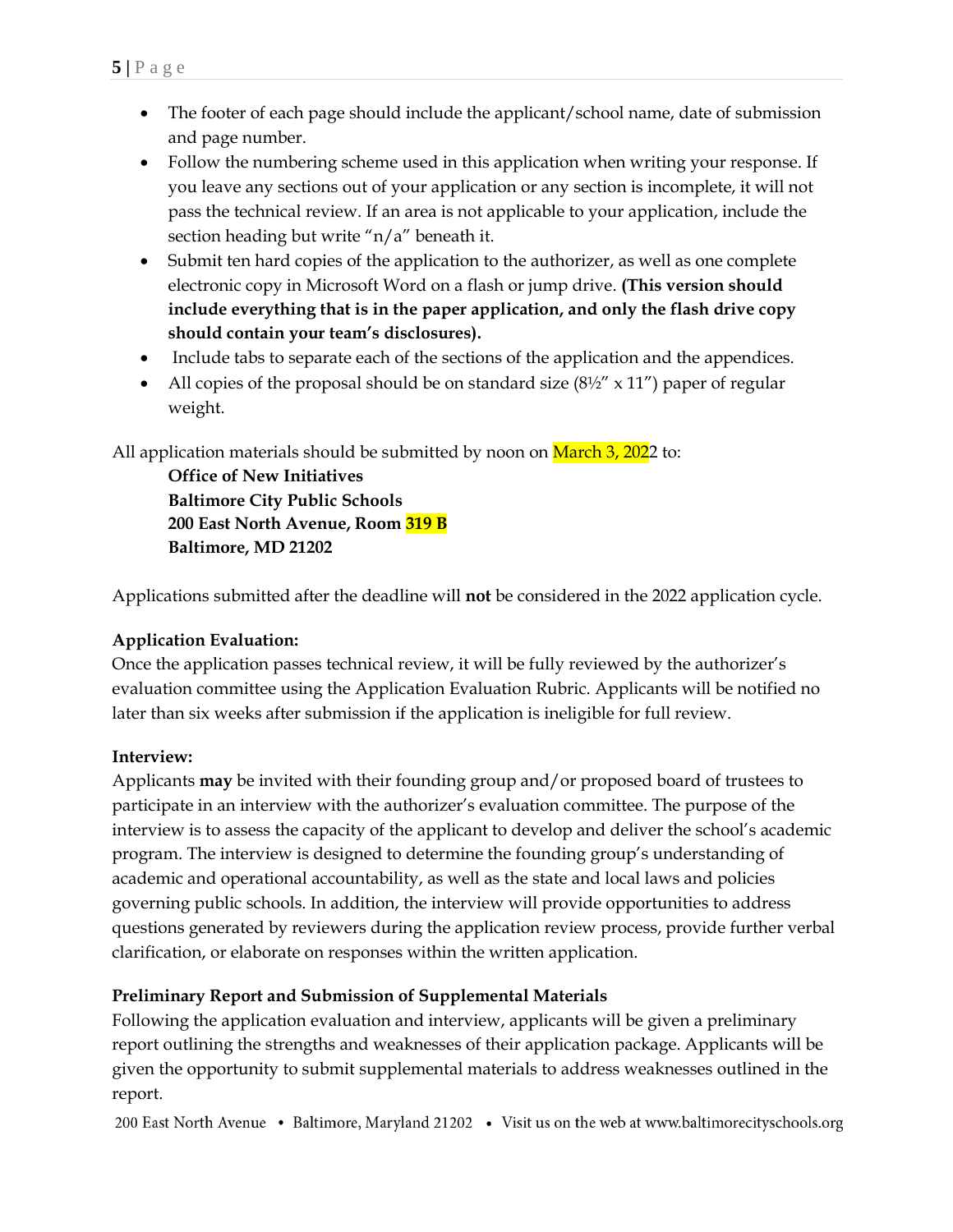# **Board Presentation**

Applicants **may** be invited to present a brief overview of their proposal to the Baltimore City Board of School Commissioners in a public session. This opportunity will also allow the Board to interact with the applicant.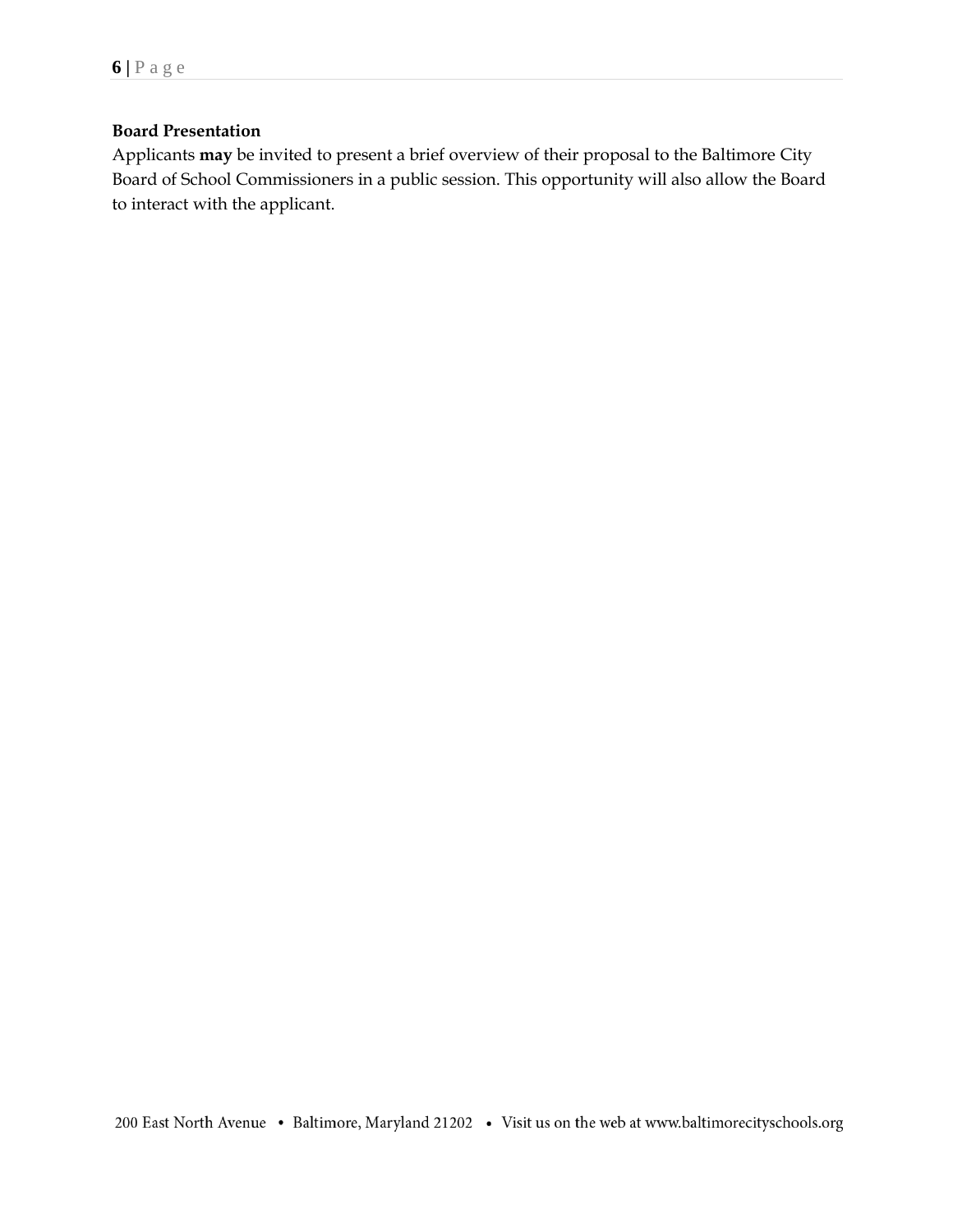#### *Cover Sheet<sup>1</sup>*

## **This application is a proposal to establish and operate a public charter school in the Baltimore City Public School System (City Schools).**

Name of Proposed Charter School: \_\_\_\_\_\_\_\_\_\_\_\_\_\_\_\_\_\_\_\_\_\_\_\_\_\_\_\_\_\_\_\_\_\_\_\_\_\_\_\_\_\_\_\_\_\_\_\_\_

This application is being submitted by (check, and complete as appropriate, all that apply)

Staff of a public school (Name of School) \_\_\_\_\_\_\_\_\_\_\_\_\_\_\_\_\_\_\_

A parent/guardian of a student who attends a school in the district in which the school will operate  $\Box$ 

 $\Box$ A nonsectarian nonprofit entity (Name)\_\_\_\_\_\_\_\_\_\_\_\_\_\_\_\_\_\_\_\_\_\_\_\_\_\_\_\_\_\_\_\_\_\_\_\_\_\_\_\_\_\_

A nonsectarian institution of higher education (Name) **The Contract** 

Contact Person: \_\_\_\_\_\_\_\_\_\_\_\_\_\_\_\_\_\_\_\_\_\_\_\_\_\_\_\_\_\_\_\_\_\_\_\_\_\_\_\_\_\_\_\_\_\_\_\_\_\_\_\_\_\_\_\_\_\_\_\_\_\_\_\_

Address: \_\_\_\_\_\_\_\_\_\_\_\_\_\_\_\_\_\_\_\_\_\_\_\_\_\_\_\_\_\_\_\_\_\_\_\_\_\_\_\_\_\_\_\_\_\_\_\_\_\_\_\_\_\_\_\_\_\_\_\_\_\_\_\_\_\_\_\_\_\_

Daytime Telephone: \_\_\_\_\_\_\_\_\_\_\_\_\_\_\_\_\_\_\_\_\_\_\_\_\_\_ E-mail: \_\_\_\_\_\_\_\_\_\_\_\_\_\_\_\_\_\_\_\_\_\_\_\_\_\_\_\_\_\_\_\_\_\_\_

Federal Tax Identification #: \_\_\_\_\_\_\_\_\_\_\_\_\_\_\_\_\_\_\_\_\_\_\_\_\_

Name of Person Authorized to Negotiate (if different from contact person) \_\_\_\_\_\_\_\_\_\_\_\_\_\_\_\_\_\_\_\_\_\_\_\_\_\_\_

Authorized Signature: \_\_\_\_\_\_\_\_\_\_\_\_\_\_\_\_\_\_\_\_\_\_\_\_\_\_\_\_\_\_\_\_\_\_\_\_\_\_\_\_Date: \_\_\_\_\_\_\_\_\_\_\_\_\_\_\_\_\_\_\_\_\_\_\_\_\_\_\_

*I certify that I have the authority to submit this application and that all information contained herein is complete and accurate. I recognize that any misrepresentation or plagiarism could result in disqualification from the application process or revocation after award. The person named as the contact person for the application is so authorized to serve as the primary contact for this application on behalf of the organization. The name of the person authorized to negotiate must be member of local founding group and not be serving as a consultant.*

#### **Start-up Information**

#### Proposed Start Date \_\_\_\_\_\_\_\_\_\_\_\_\_

## **Table 1. Projected School Population**

|                                         | Year <sub>1</sub> | Year <sub>2</sub> | Year <sub>3</sub> | Year <sub>4</sub> | Year 5 |
|-----------------------------------------|-------------------|-------------------|-------------------|-------------------|--------|
|                                         |                   |                   |                   |                   |        |
| Grades served (add a row for each grade |                   |                   |                   |                   |        |
| level)                                  |                   |                   |                   |                   |        |
| Projected number of students per grade  |                   |                   |                   |                   |        |
| Average number of students per class    |                   |                   |                   |                   |        |
| Total projected enrollment              |                   |                   |                   |                   |        |
| Number of teachers                      |                   |                   |                   |                   |        |

Location of school (address or area of city)\_\_\_\_\_\_\_\_\_\_\_\_\_\_\_\_\_\_\_\_\_\_\_\_\_\_\_\_\_\_\_\_\_\_\_\_\_\_\_\_\_\_\_\_\_\_\_\_\_\_\_\_\_\_\_\_

Names of Organizations Involved in Planning (if applicable): \_\_\_\_\_\_\_\_\_\_\_\_\_\_\_\_\_\_\_\_

Name of Educational Management Organization (if applicable):

## **Type of Application (Check One)**

|                | □ New Public Charter School □ New Contract School □ Conversion of an Existing Public School; |
|----------------|----------------------------------------------------------------------------------------------|
| name of school | (see definition on page 40)                                                                  |

 $\overline{\phantom{a}}$ 1 *(Font for this page only, differs from application guidelines. It is 10-point font in order to contain the contents of this page to 1 page.)*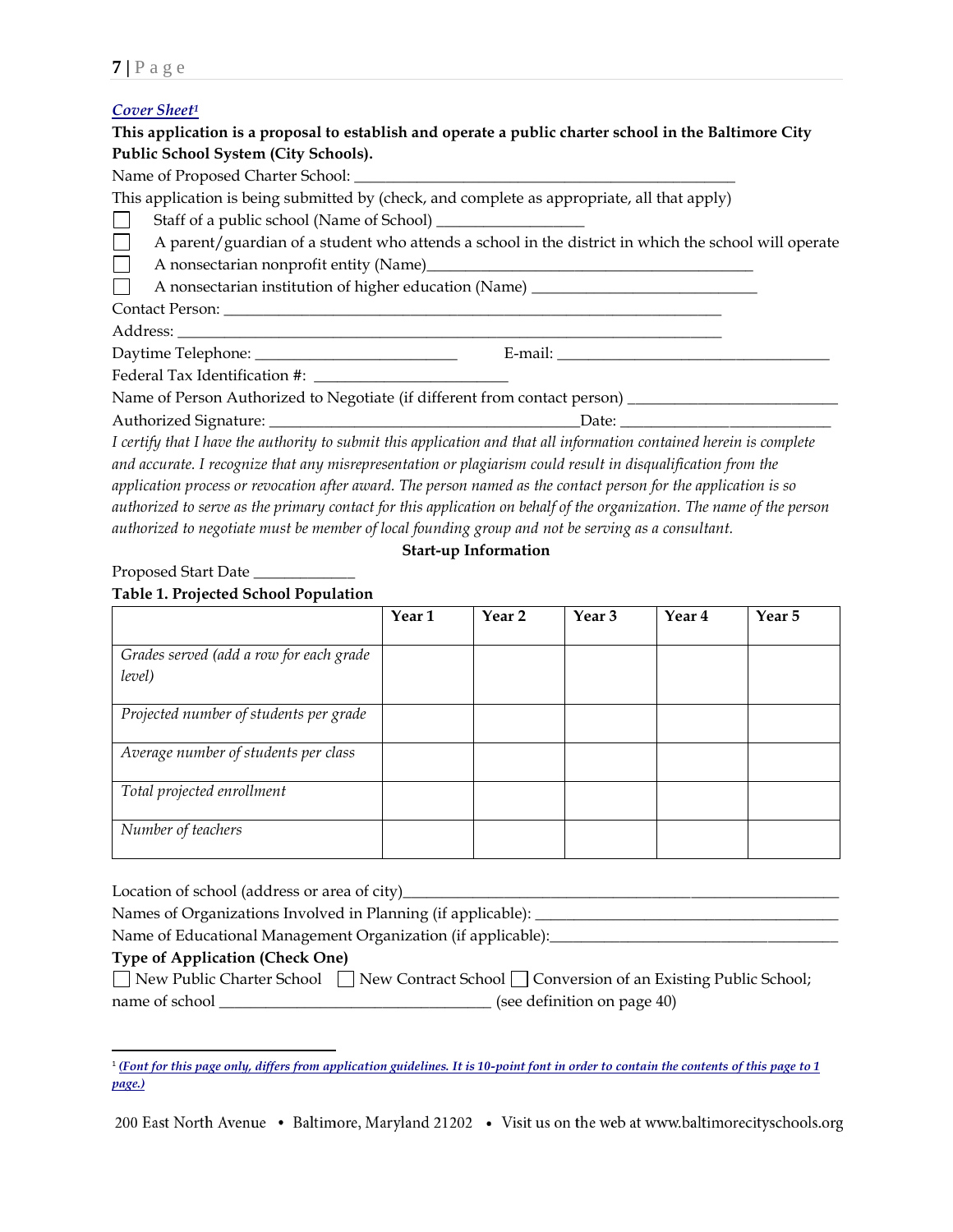# *Executive Summary*

In **no more than two pages**, summarize the proposed school's mission and vision, the school model, the community's need for this school, how this school will address one [or more](https://www.baltimorecityschools.org/board-school-commissioners) of City [Schools' priorities](https://www.baltimorecityschools.org/board-school-commissioners) and the founding group's capacity to make this school a success. (Note: the executive summary will be used to brief staff and school board members. In addition, the summary will be posted on the Baltimore City Public Schools website during the approval process for public consideration and feedback.) If the application proposes a conversion of a current school, please take an additional two pages to address the following section related to conversion plans.

# *Conversion Plan (if applicable)*

If you are proposing to convert an existing public school into a charter school, please complete the following, not to exceed two pages:

- 1. **School History:** Provide a description of the existing school's background. Please include the following:
	- a. Type of school (elementary, middle, secondary)
	- b. Student enrollment
	- c. Student achievement data disaggregated by grade and economic disadvantage status
	- d. City Schools school profile for the past three school years
	- e. Maryland Charter law establishes conversion charter schools must meet certain requirements, including that the school is:
		- i. a low-performing school;
		- ii. is above the district average for the percentage of students who are eligible for free and reduced priced meals; and
		- iii. meets a strategic need of the district and includes at least one of the following elements:
			- 1.Serving a high-need population;
			- 2.Increasing student performance;
			- 3.Increasing enrollment; or
			- 4.Increasing diversity.

Please document how the school meets all the above requirements for conversion charter schools.

f. Provide a detailed rationale for how and why obtaining charter status will better enable the school to achieve its programmatic and achievement goals. Please address what is currently preventing the school from implementing the proposed model or changes; why conversion to charter is necessary to implement the proposed plan; how the proposed conversion addresses providing innovative learning opportunities to improve student outcomes (the purpose of the Maryland law); and describe what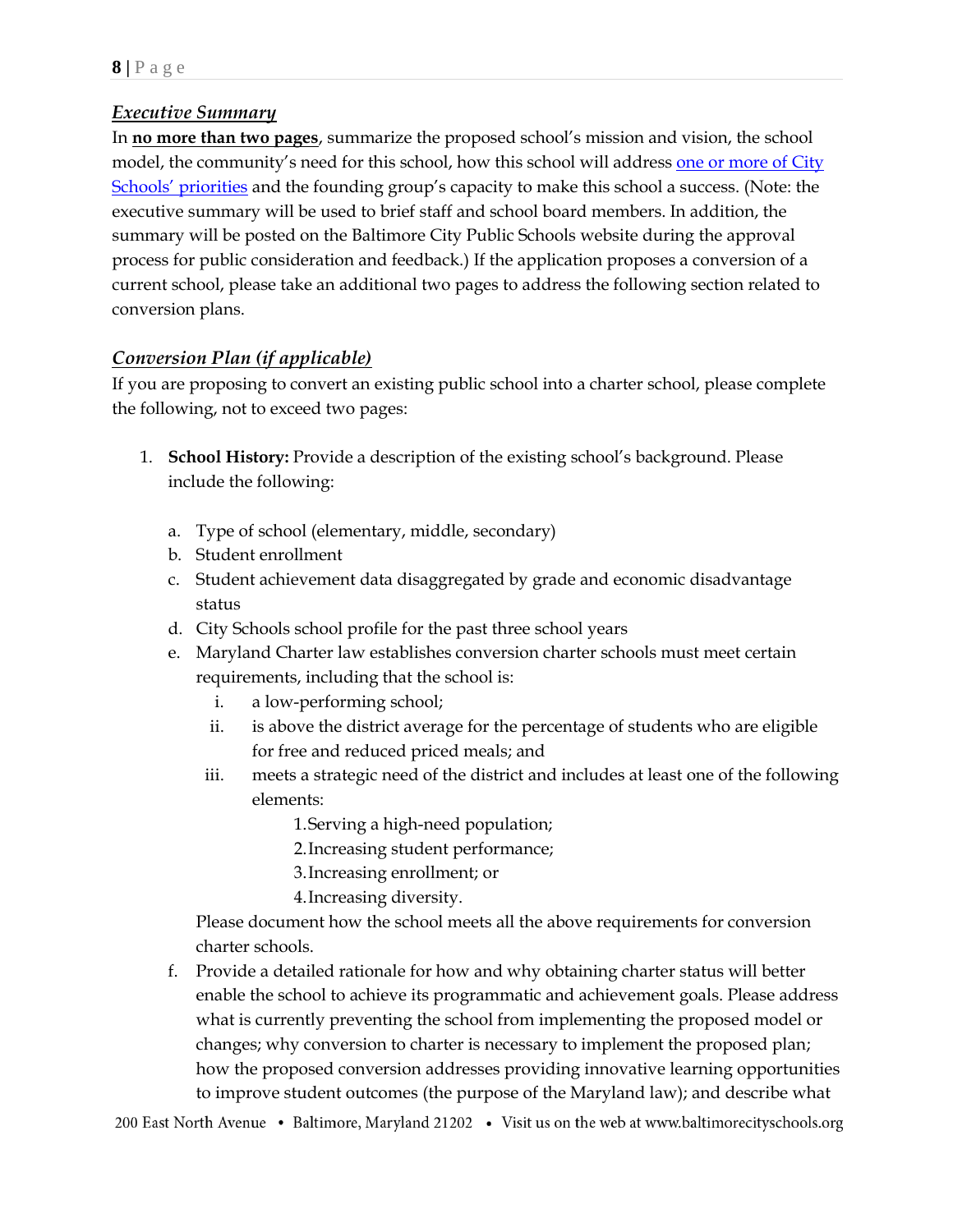is innovative about the proposed educational model that will be adopted under the conversion and how it will improve student outcomes.

- 2. **Consensus and Community Support:** Provide evidence of consensus and support among all stakeholders who are essential to the accomplishment of your proposed charter school's educational mission. Stakeholders include but are not limited to administrators, teachers, parents, and community partners. At minimum, a conversion application should include:
	- a. Staff survey results demonstrating 80% of current staff are in support of conversion, in conjunction with letters of support from staff (e.g., teachers, administration, support staff, etc.).
	- b. Evidence of support from families currently enrolled at the school (e.g., letters of support, petition signatures with a clear detailing of what the petition is supporting, etc.) and a detailing of what percentage of families have been engaged.
	- c. Letters of support from pre-existing school partners.

# *Private School Affiliation (if applicable)*

- 1. **Status of school:** As per Maryland Charter Law, "a public chartering authority may not grant a charter…to a private school, parochial school, or home school." If your organization currently operates one of these kinds of schools, please address the questions below.
	- a. Will your proposed charter school have the same or substantially the same board of trustees and/or officers as an existing private school?
	- b. Will your proposed charter school employ a substantial proportion of employees who will be drawn from an existing private school?
	- c. Will your proposed charter school receive a substantial portion of the assets and property of an existing private school?
	- d. Will your proposed charter school be located at the same site as an existing private school?
	- e. Will the private school close within one year of establishment of your proposed charter school?
	- f. Will a substantial portion of your proposed charter school's students be drawn from the existing private school?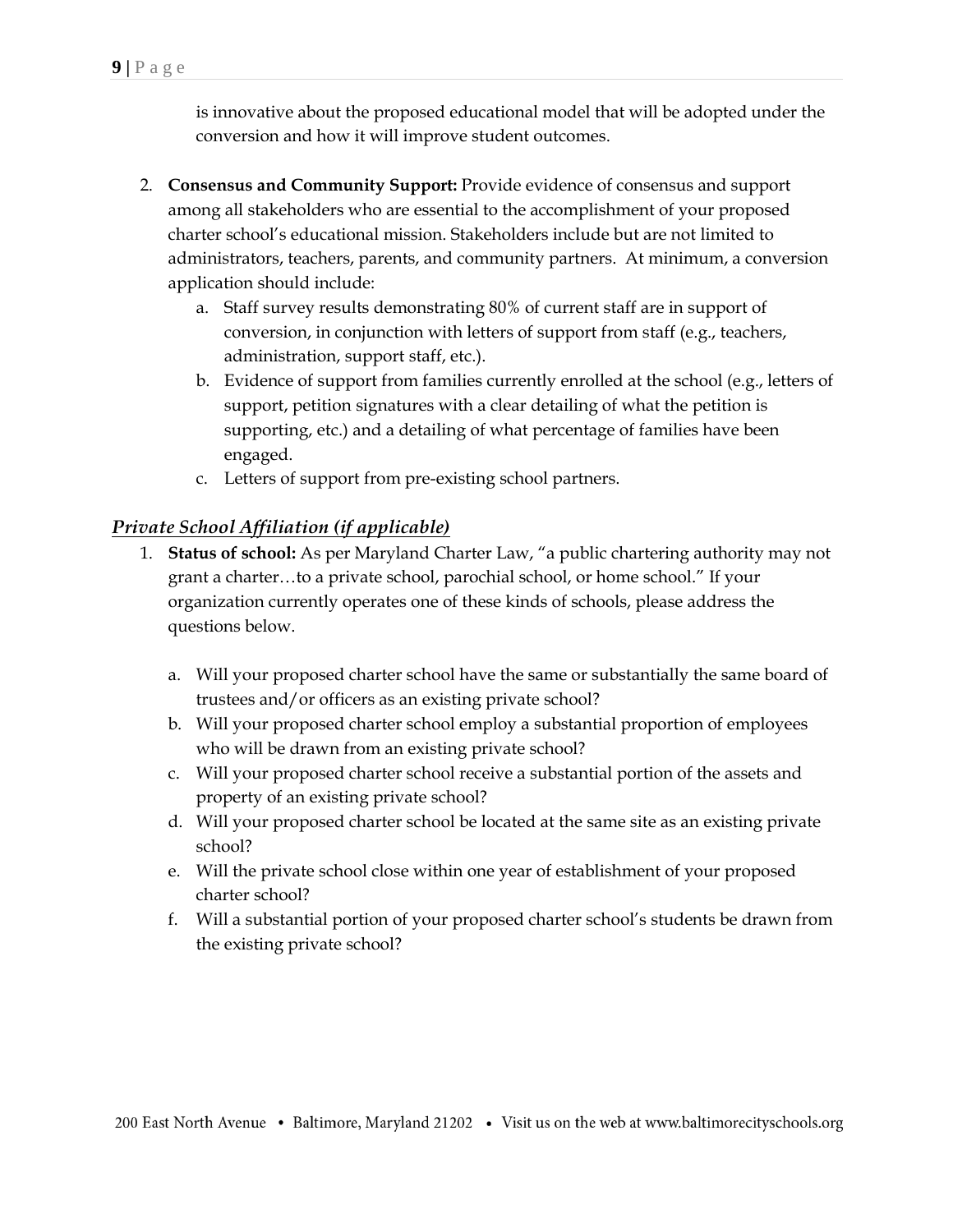# **SECTION 1. ACADEMIC PLAN**

- 1.1 As per Maryland Charter Law, the purpose of charter schools is to establish an alternative means within the existing public school system to provide innovative learning opportunities and creative educational approaches to improve the education of students. Describe the school's model and your rationale for choosing this model. Please describe how the model you are proposing will offer innovative learning opportunities and how it meets the Board of School Commissioner's strategic priorities for charter schools (as detailed on page 3 of this document). Describe how these creative educational approaches differ from what is being offered by the existing public school system (including charter and other operator schools). Demonstrate how this model addresses a gap between what the current portfolio of school options offers and existing demand for the proposed model. Also, demonstrate with research, experience and data how this alternative approach will improve educational outcomes for Baltimore City students and demonstrate your organization's experience with and capacity to effectively deliver this model.
- 1.2 Please detail how this model will benefit your target student population. Make sure to explain how this model will increase student achievement overall over the five years of the contract, prevent achievement gaps from appearing, and minimize or decrease achievement gaps if they were to appear.
- 1.3 Describe the school's curriculum, including the objectives, content, and skills to be taught in the primary subject areas in each grade band, include evidence in your response, and make sure to cover the following:
	- a. How it aligns to the Maryland College- and Career-Ready Standards
	- b. How it aligns to the mission and vision of the school
	- c. How it meets the needs of your target population.
	- d. How it accounts for students with disabilities, English language learners, gifted and talented students, and students who enter below grade level
	- e. The process for re-visiting curricular decisions as the school adds grades and plans for expanding or revising the curriculum over the course of the contract term. Please also describe how you ensure the process for selection of materials will continue to reflect and be sensitive to the diversity and experience of the target population, both in terms of content and creators/authors of the content.
	- f. If applicable, any curricular focus areas (e.g., STEM, the arts, career exploration, etc.). Provide an example of what it would look like for a student in the entry grade offered by the school to learn two subjects through your particular curricular focus area. Provide similar examples for a mid-point grade and the exit grade.
	- g. Describe the school's understanding of technology and reliable internet access for the school community and how the school will ensure that all students have all necessary technology/devices in order to fully engage in digital learning.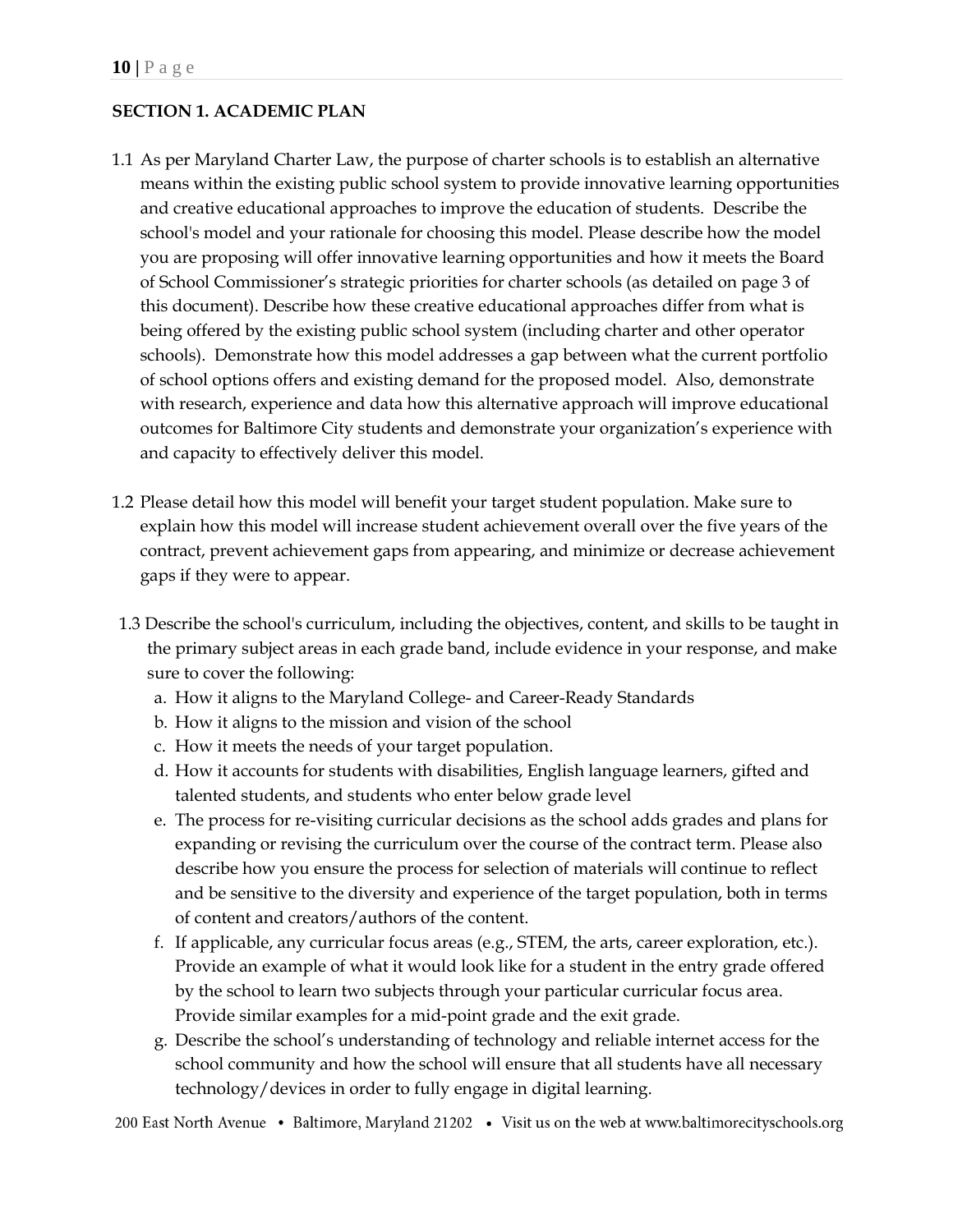- 1.4 What is the school's approach to student assessment? Be sure to discuss the following points:
	- a. What tools you will use for formative and summative assessment and why.
	- b. How often students will be assessed.
	- c. How assessment results will be used over the course of the year, as well as over the course of the five-year contract.
	- d. How will you use assessments to identify and address barriers and biases that lead to gaps in performance between different student racial, ethnic and demographic groups?
- 1.5 How will the school's assessment results be used to develop an accountability plan? How will faculty be involved? What will the process look like? How will the plan be re-visited, and how and when will progress be tracked throughout the year? How will assessments be used to inform instructional practice, as well as the provision of supports and supplies?
- 1.6 Use the Accountability Worksheets provided in Appendix 5 to outline the school's goals for the five-year term of its charter. Complete a separate worksheet for each goal. Goals should cover the areas of academics, climate and culture, and management/governance. All goals should be SMART (specific, measurable, attainable, relevant, and time-bound) and aligned to the charter renewal framework, the school mission, and the School Effectiveness Standards. Include both proficiency goals, which set targets for percentages of students achieving at a given performance level, and improvement goals, which set targets for growth over time.
- 1.7 Outline the primary instructional method(s) to be used in the school (e.g., cooperative learning) and your rationale for employing these methods, including any previous experience with these methods and resultant outcomes and/or research base.
- 1.8 In accordance with the Individuals with Disabilities Act (IDEA), charter schools are responsible for serving students with a continuum of services. All charter schools must be prepared to enroll students with diverse learning needs including limited English proficiency and students with disabilities, all of whom must be provided full and meaningful access to the general education curriculum. General education classes must be environments that are responsive to the educational needs of all children and accommodate students to the maximum extent appropriate. A continuum of services must also be available through the school so that all students can participate fully.

How will the school approach the education of children with diverse needs? Your response must cover not only students with disabilities (including those with exceptionally high needs), but also ELL students, gifted and talented students, and students who enter below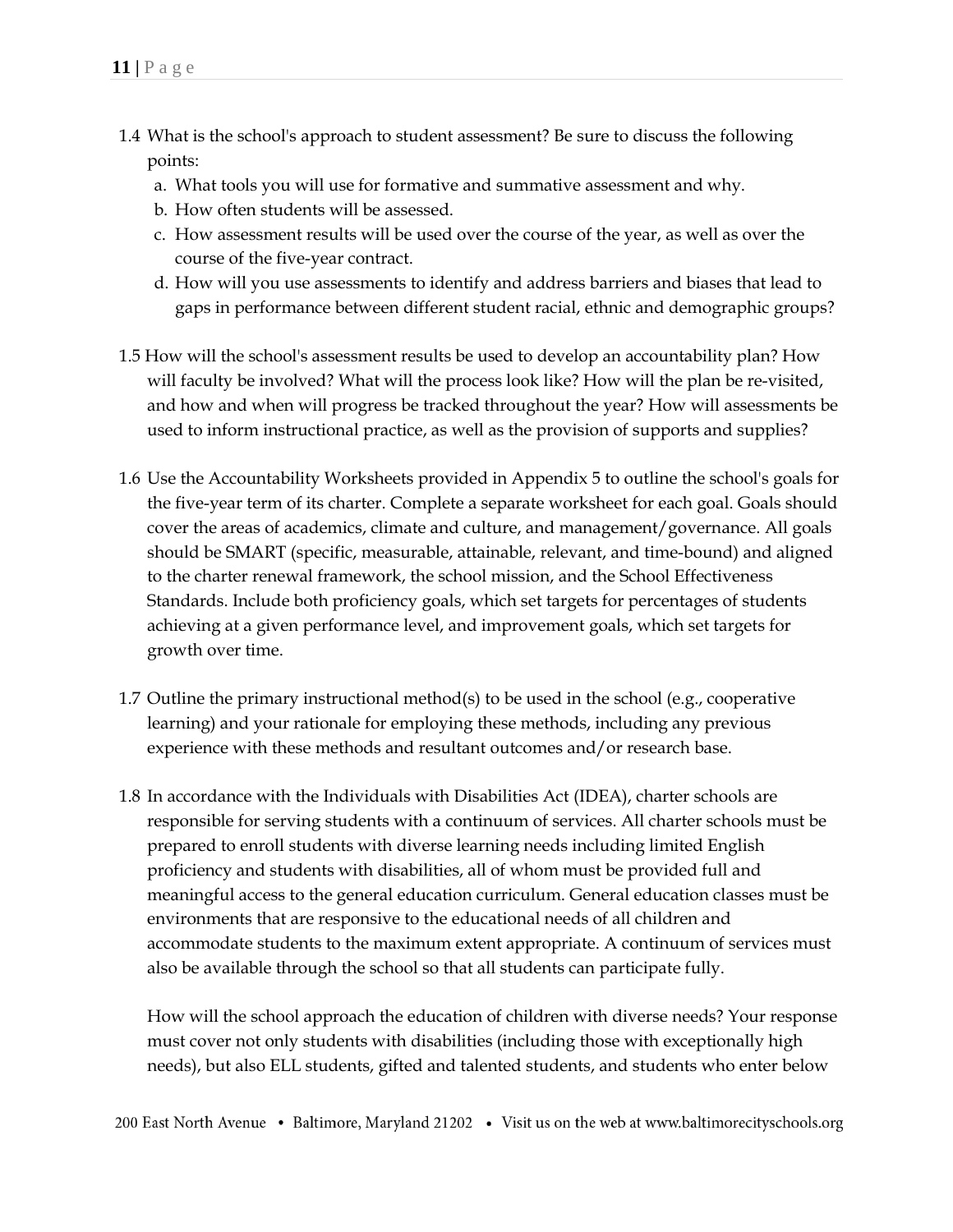# grade level. **Please address the following points for each student group, as you will receive a separate rating for each:**

- a. What the process for identification and placement of students will be.
- b. How general education classrooms will be responsive to students in all student groups. Please provide an example of a lesson, outlining accommodations and/or strategies for: (i) at least two different special education disability categories, (ii) one English language learner, (iii) one gifted and talented student, and (iv) several students who are far behind grade level. How will the classroom teacher cover the material in a way that all students in his/her class master it?
- c. How will the school ensure that students of all ability levels have daily access to grade level appropriate materials and assignments?
- d. Describe any other services that will be provided for the education of children with diverse needs. How often will students access these services? How will they operate within the larger context of the school?
- 1.9 College readiness means that a high school graduate could matriculate at a college or university without needing remediation. Career readiness means that, upon high school graduation, a student has the skills necessary to obtain and work in a full-time job that pays a living wage. If the school will have middle or high school grades, please outline plans to ensure college and career readiness upon high school graduation and the rationale behind this plan; include relevant research and/or experience with the approach articulated in the plan. (Research shows that preparation for college must begin in the middle grades. We therefore ask applicants who are planning to educate students in the middle grades to outline college and career preparation plans as well.)
- 1.10 What, if any, changes to your academic program do you anticipate being necessary if students cannot meet in person? If there is a need to move to a virtual learning environment, how will that affect instructional methods used in the school? How will you ensure that all students are receiving appropriate and effective instruction in such an environment?

# **SECTION 2. SCHOOL CULTURE AND CLIMATE**

#### *Vision, Mission, and Needs*

2.1 Describe your target student population. Identify the grade or age levels of the student population the school plans to serve. What are the characteristics and needs of the students in the geographic area where the school will be located? Describe the relationship between the targeted student population and the school's mission. How will the needs of these students be met by this school? How will the needs of the district be met by this school (e.g., in the context of the school portfolio outlined in the 21st Century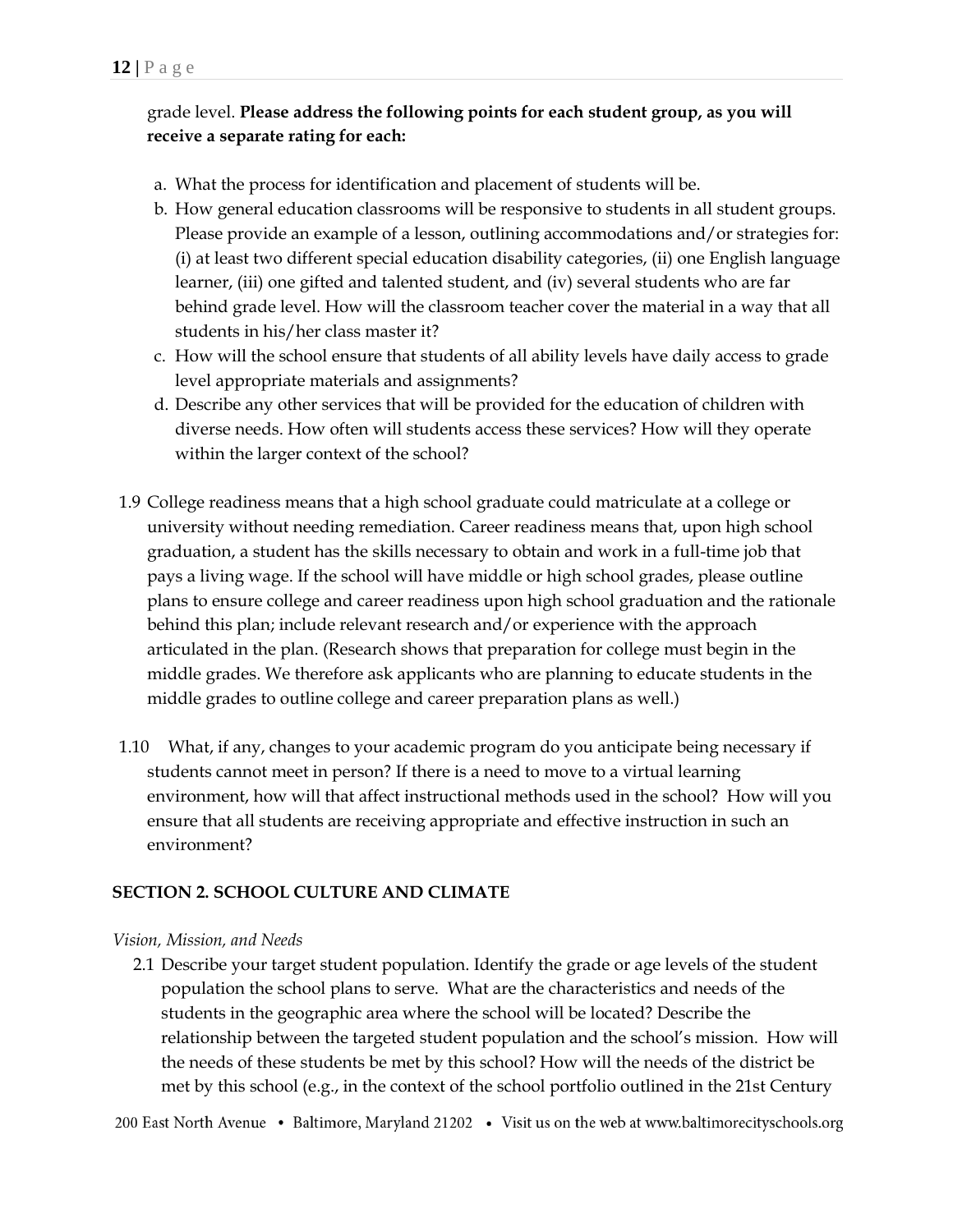Buildings Initiative)? If applying for a conversion to charter status, explain how the school will benefit from becoming a charter school and how the conversion will address the needs of the community. (Note: While description of your target population should focus on a particular geographic region, your school will be open to students citywide and should also anticipate serving a student population that mirrors that of City Schools with regards to students with disabilities, economically disadvantaged students, gifted students, etc. and should not be written in a manner that seeks to exclude a particular subset of students.)

2.2 Provide the mission and vision statements for the proposed school and its target student population. The vision statement should describe the school's ultimate impact. The mission statement describes how you are going to get there. Both the mission and vision should be student centered and make a clear case for academic programming that ensures equitable access to high quality instruction relevant to all student groups and transformative educational outcomes for all students.

#### *School Culture*

- 2.3 Describe the anticipated school culture. How will all students experience and help to build the school culture? Include any special considerations for students with diverse backgrounds such as students with disabilities, ELL students, economically disadvantaged students, homeless students, etc. How will the founding team ensure that this culture is in place from the day the school opens? What systems and structures will be in place to ensure that the school consistently operates in this way? How will school staff experience the culture? What systems will be in place to ensure that school staff understand, support and help to build this culture? How will students' families experience it? What role will families play in helping to build school culture? Include relevant information about engaging a diverse community, including families of students with disabilities, families of economically disadvantaged students, families of ELL students, homeless families, etc.?
- 2.4 Describe the extracurricular activities the school plans to offer students and the ways it will encourage their participation.
- 2.5 Outline the school's philosophy on developing positive student behavior and discipline. What strategies and practices will be in place to promote positive student behavior? How will the social and emotional learning needs of students guide the selection, implementation and monitoring of these strategies and practices to create a safe, inclusive school climate for students? Who will make decisions about disciplinary action? What roles will teachers, administrators, support staff, parents and students play? What interventions will be used to prevent the need for disciplinary action? How do these practices and policies consider the needs of vulnerable populations like students with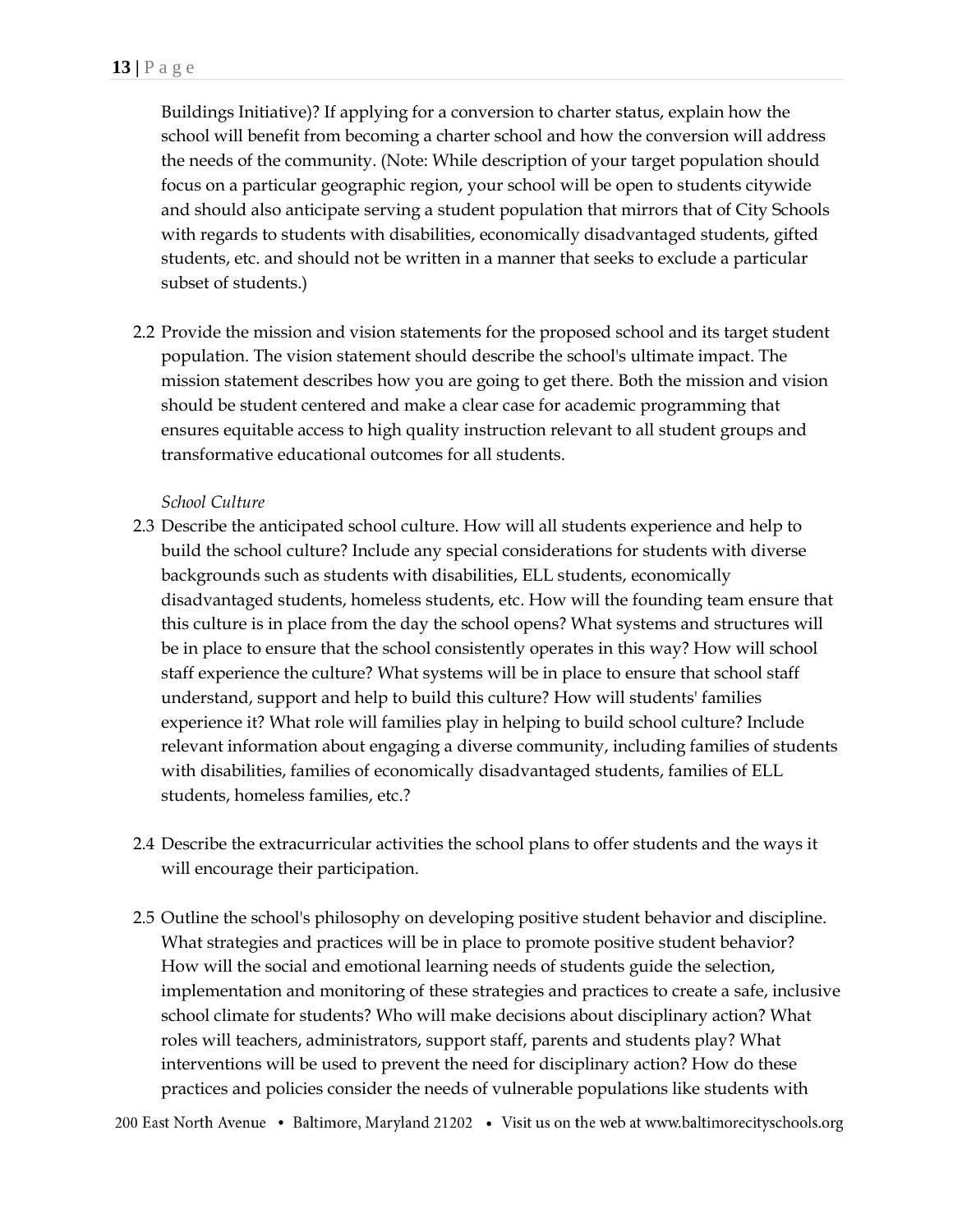disabilities? (Note: The school's discipline policy will need to be compatible with the City Schools' Code of Conduct. Discipline of special education students must comply with applicable laws.)

- 2.6 How will policies be developed and key decisions made at the school? Who will provide input at what points? How will school policies and practices be vetted and finalized? Who will make the final decision? Please address these questions by developing a decision-tree for each of the following types of decisions:
	- a. Academic issues
	- b. Staffing/hiring
	- c. Financial issues
	- d. Operational issues

## *Family and Community Engagement*

- 2.7 Describe any engagement with key stakeholders regarding the development of your plans. Please detail community backing for this school including continued plans for outreach. Which community organizations have the founders done outreach to and why? Which organizations is the school seeking partnerships with, and what will be the nature of those partnerships? If any partnerships are already in place, provide evidence of support from the partner organization(s), community, and residents, such as letters of support and petitions. Evidence of support should be specific to the proposed school, relevant to the target community, and matched with the year that the charter school proposes to open.
- 2.8 Describe efforts to date to market the school and recruit students who are representative of the racial and socioeconomic diversity of the community. Please indicate specifically how you have engaged families not currently enrolled at City Schools. Demonstrate and quantify evidence of support from these families, and detail your plans for further engagement with potential students and families. Which strategies have worked? Which haven't worked? What is the plan for student recruitment going forward? How will school staff reach students from 'harder to reach' families, including families of students with disabilities, ELL students, economically disadvantaged students, foster students, homeless students, etc.? How does this change in a virtual environment? If applying to convert an existing school to charter status, please indicate specifically how you have engaged families currently enrolled at the school as well as families not currently attending the school.
- 2.9 How will the proposed school help increase City Schools' enrollment? Please describe your plan for attracting Baltimore City residents who do not currently attend City Schools.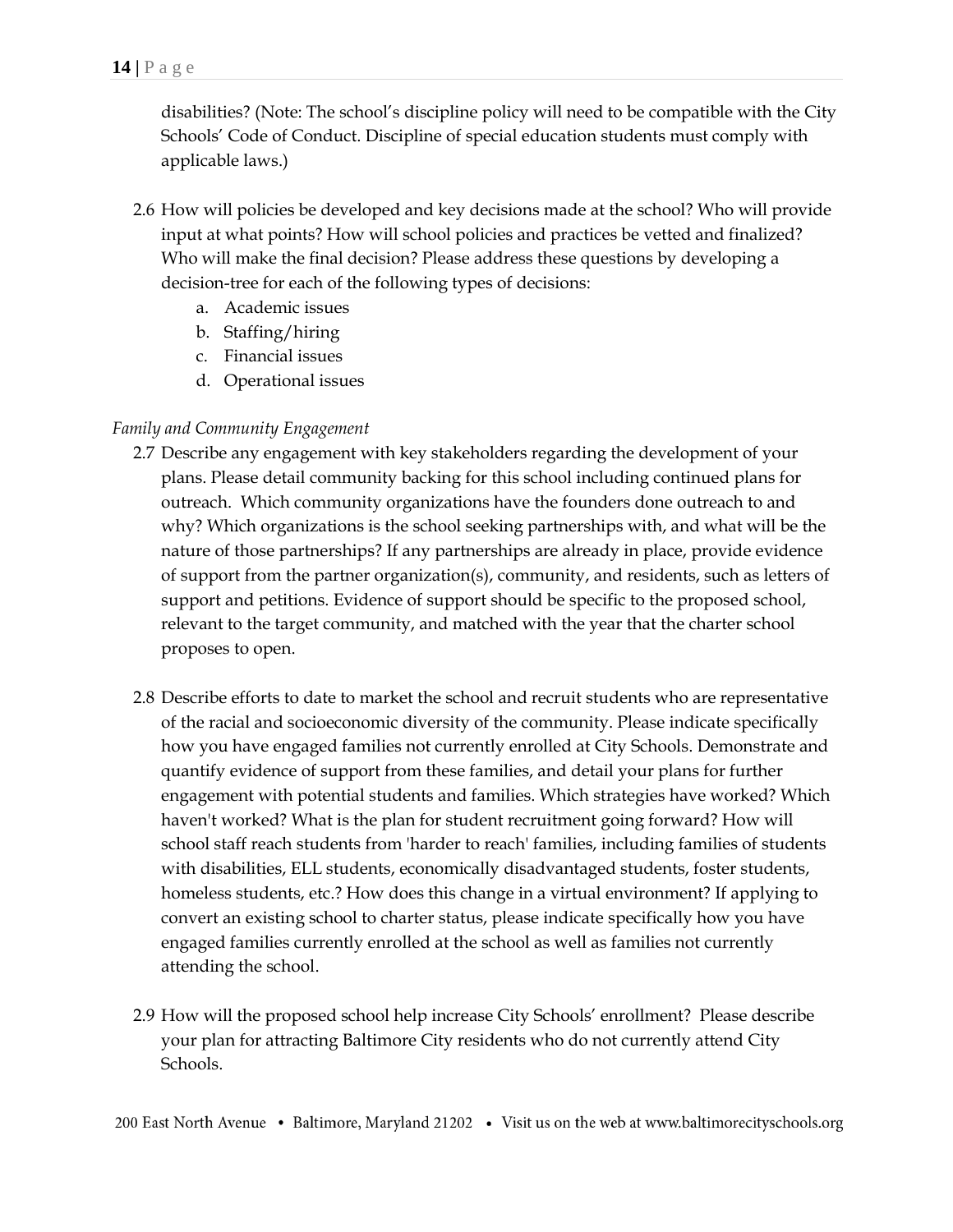- 2.10 Describe the orientation plan for parents and other interested community members.
- 2.11 Outline the school's family engagement plan.
- a. How will school staff not only build but also maintain relationships focused on student learning with families? How will the school ensure parents and students receive accurate and accessible information on student progress? What role will the school leadership play? What role will teachers play? What roles will the parent organization play in the school's operation?
- b. How will school culture and family and community engagement be maintained in a virtual learning environment? What strategies will be used to keep students and families engaged and focused on learning?
- 2.12 Outline your plans for gauging parent satisfaction with the school and for disseminating findings about parent satisfaction.
- 2.13 If a student's parent has a concern, what is the process for addressing and resolving that concern?

## **SECTION 3. GOVERNANCE AND FINANCE**

*Governance*

- 3.1 Describe the members of the founding group who are working together to apply for a charter. For each individual, please include the following:
	- a. Qualifications for operating or overseeing a charter school, including experience and past success with development of academic programming, operations of a school or small business, or financial management;
	- b. Any affiliation with an existing school, educational program, business, or non-profit organization.
	- c. In addition, please disclose the involvement of any consultant to the founding group here. Be sure to address the consultant's roles and responsibilities in planning for, opening, and/or operation of the school, as well as the founding group's rationale for involving a consultant in this/these components.
- 3.2 Describe any plans for further recruitment of founding members of the school. What are the gaps that the founding group is attempting to fill?
- 3.3 How is the school organization structured to ensure a smooth and ordered transition from the planning phase to implementation? Describe the plan in detail.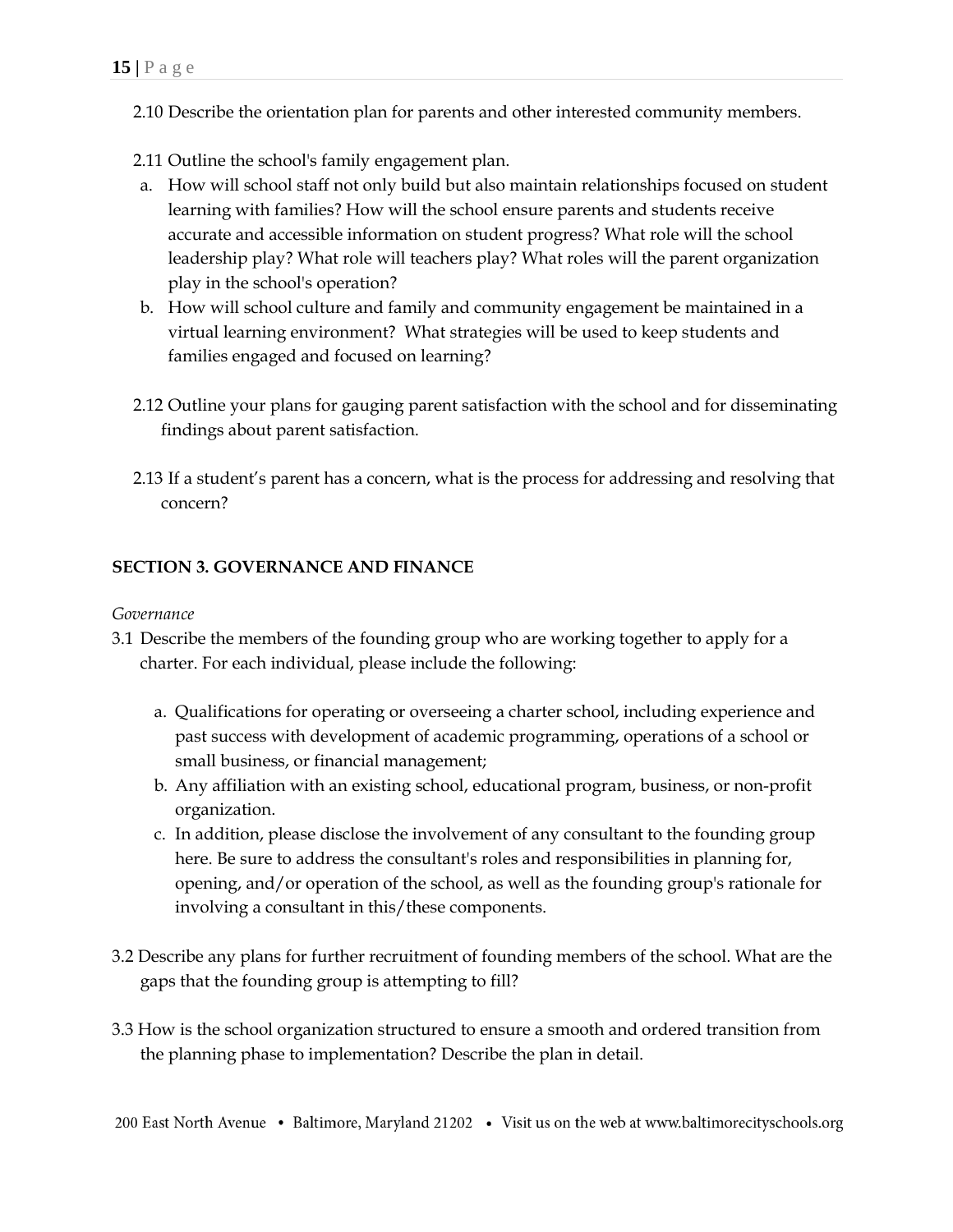- 3.4 List those who will serve on the school's Board of Directors. For each board member, please include evidence of his/her fitness for and value-add to the Board.
- 3.5 How were/are Board members recruited and selected? Please provide the school's Board recruitment plan, as well as an outline of the selection criteria and process for Board members. How are parents involved in selecting the school's Board members? Outline the orientation and training program for incoming Board members.
- 3.6 Outline the roles and responsibilities of the school's Board of Directors, specifically addressing how the Board will interact with school administrators and staff and students' parents. How will this group work together to ensure that it has the knowledge and capacity to:
	- a. Oversee and evaluate the school leader in partnership with the district. Who will manage the school leader? What will those interactions look like and how frequent will they be? Who will work with district staff to evaluate the principal, and how will s/he be evaluated? (Please note state law and collective bargaining agreements may prescribe certain requirements.)
	- b. Oversee the successful development and implementation of the academic program outlined in this application?
	- c. Oversee the effective management of public funds?
	- d. Ensure that the school meets its legal obligations?
	- e. Carry out its responsibilities in accordance with the laws governing non-profits?
	- f. Ensure the ongoing operation of a high-quality school?
	- g. Ensure that parents have an active role in decision making.
- 3.7 Provide a detailed organizational chart for the school, including school staff, operator staff, the school's Board of Directors and City Schools that demonstrates lines of reporting, responsibility and communication. If affiliated with an EMO, umbrella organization, or if organization runs other schools, please include a detailed description of the how the larger organization relates in the organizational chart as well.
- 3.8 Please describe the staffing model of the operating organization, to include all staff who will work in the school who are not City Schools employees, detailing their roles and description of responsibilities and services provided. Please also indicate what percentage the total fees, salaries or other costs represent as a part of the per pupil revenue. Also, if the school will contract with an Education Management Organization (EMO), or any external entity contracted to play a role in school operations, please indicate the amount of any fees that will be paid to the EMO and the cost of any organization staff salaries that will be paid for by the school and show as a percentage of the per pupil revenue.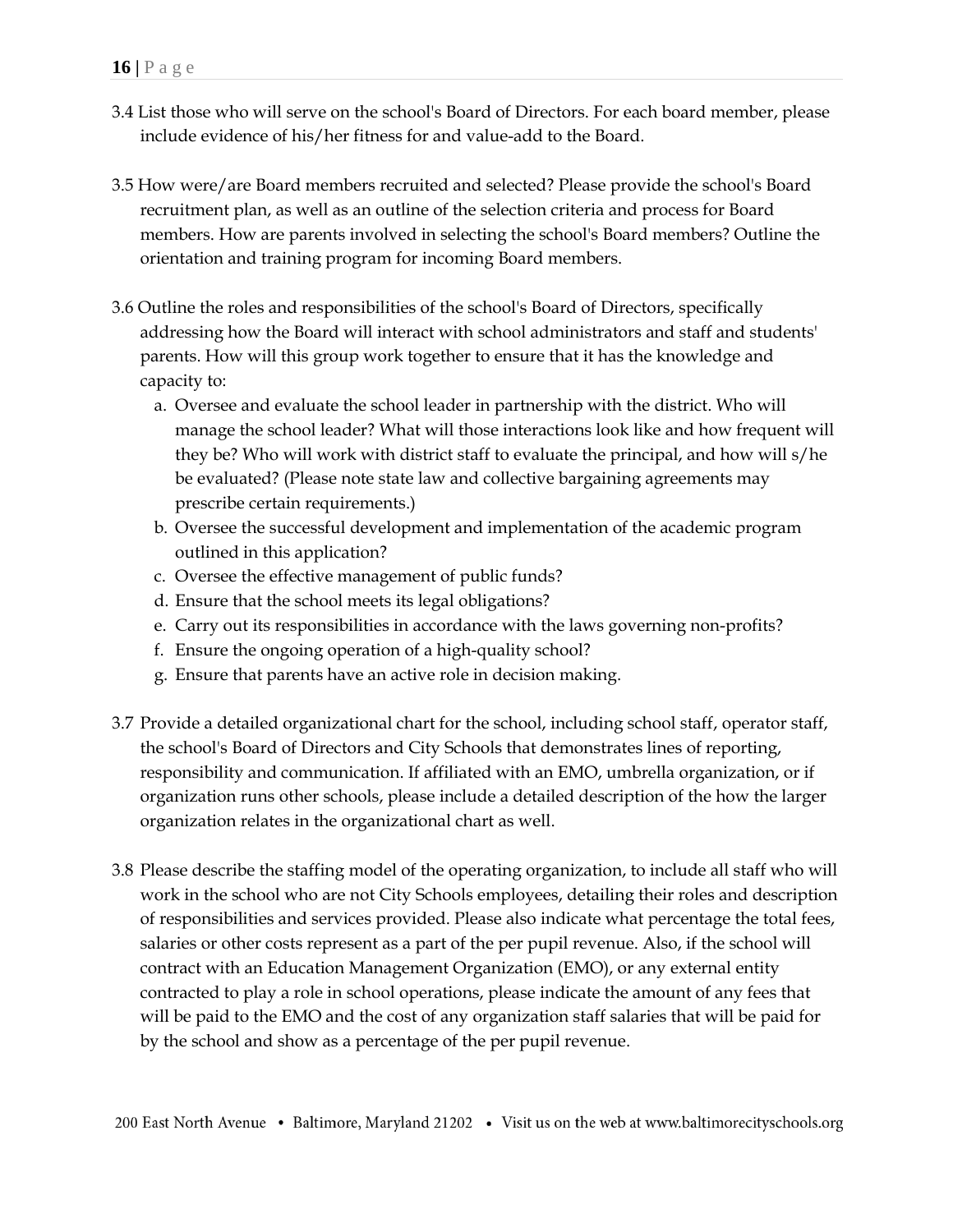- 3.9 Provide a decision-making matrix that illustrates how the Board of Directors will develop policies and make decisions about the operation of the school. Be sure to include those who will have input into key decisions.
- 3.10 What is the term of office for the proposed school's Board of Directors? What is the process for transitioning members on and off the Board?

## *Budget and Finance*

- 3.11 Based on projected enrollment and per-pupil funding allocations, identify the total amount of per-pupil funding the school anticipates from City Schools. (The FY21 per pupil allocation is \$9,304.) What is the contingency plan for cash flow in the event that per-pupil allocations are not available as early as expected or come in lower than expected, or the school experiences some other financial shortfall?
- 3.12 Detail any additional funding or in-kind donations of goods or services expected to be available for planning, start-up, and operation of the school. Please include amounts, sources, and timing of funding. Provide substantiation for any grant or loan amounts that will be used to support the school. Describe any fundraising efforts intended to generate additional capital.
- 3.13 Provide a detailed overview of the school's budget, including pre-operational costs and estimated revenues and expenditures for the contract term. Make sure to address the following:
	- a. Explanation of key budget assumptions underlying the budget projections. Specifically, explain how the budget aligns with and supports the educational program. In the explanation on key assumptions, please include new considerations; for example, how will the school ensure its staff is equipped with the technology and tools necessary to teaching in a virtual and hybrid learning environment, in addition to having everything needed to implement the program? (See information about current average salaries for school-based staff in Appendix 14.)
	- b. If the school anticipates incurring debt for any reason (e.g., the acquisition of its facility), the budget must address the schedule for debt repayment, and the budget narrative should outline the repayment plan.
	- c. Complete and attach the budget worksheets provided in Appendix 5. Schools receive additional funds to serve special education students, so this budget does not need to reflect those services unless your model requires additional staffing in order to implement for students with IEPs.

3.14 Describe financing plans for acquisition and renovation of the facility.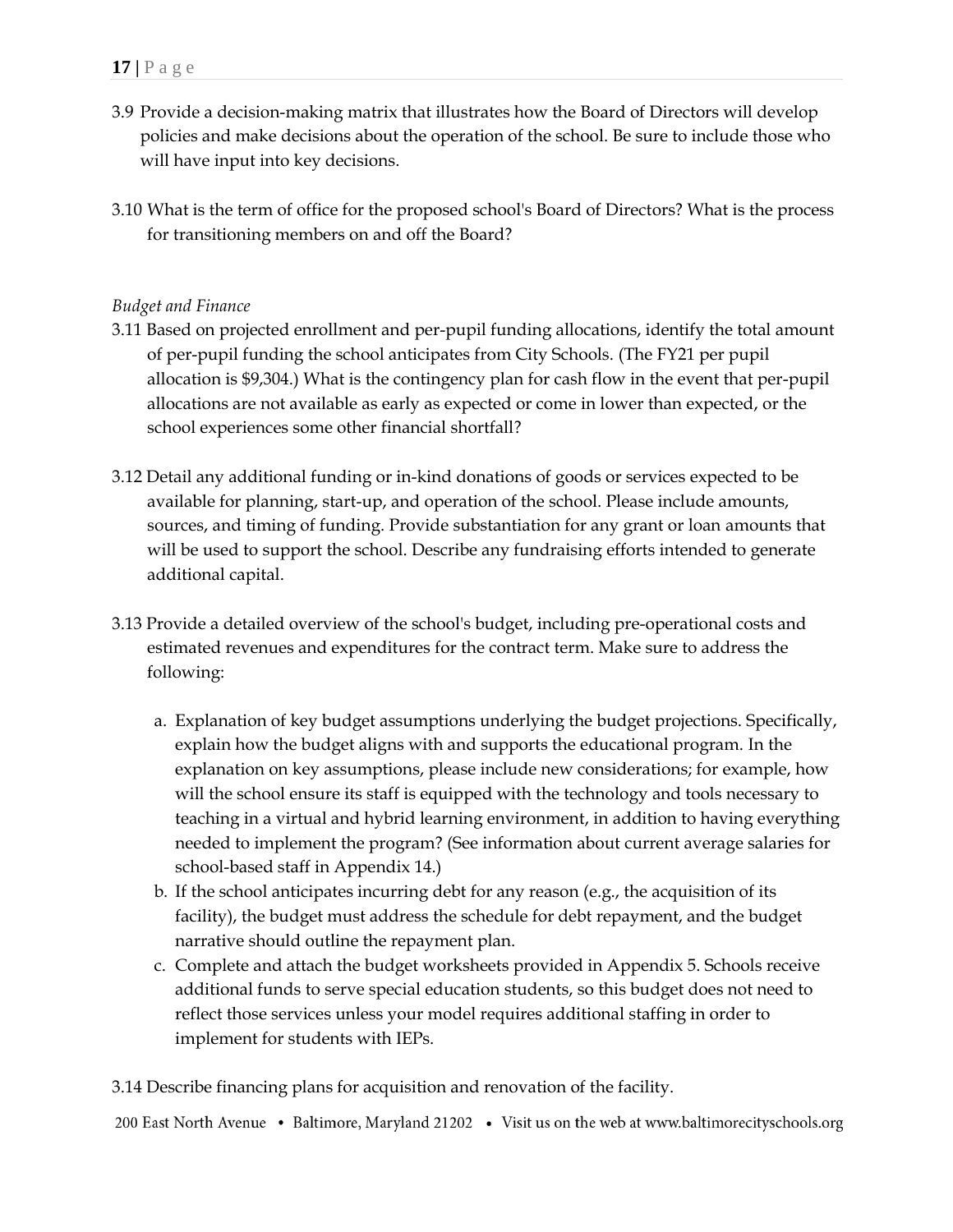- 3.15 Who will be responsible for managing the school's finances on a regular/consistent basis? Outline the skills and experience required for this position.
- 3.16 Describe and/or provide examples of the financial management mechanisms the school will have in place to ensure alignment with academic programming and transparency in reporting to meet legal and contractual obligations as well as to inform key stakeholders like the school's Board of Directors, parents, the district, etc. (e.g., a pro forma quarterly report or financial statement, for example).

#### *Partner Organizations and/or Replication Applications*

- 3.17 If the entity applying has operated other schools in Baltimore or elsewhere, please describe the track record of the organization in operating other schools including a description of the enrollment, grade configuration, location, demographics of the other school(s) as well as the outcomes including academic, climate and governance outcomes. Why does this record support your current application for another charter school? Please include evidence of these outcomes including the results of students on state assessments in your response or as part of the appendix.
- 3.18 If the organization has ever had a school closed or its contract to operate a school terminated, or if the organization has opted to close or terminate its contract for one of its schools, please provides an explanation of the situation.
- 3.19 If the school will be affiliated with an EMO or other partner organization, please describe the proposed contract, including roles and responsibilities, payment structure, investment disclosure, performance evaluation measures, and conditions for renewal or termination of this affiliation or partnership.

#### **SECTION 4. OPERATIONS**

- 4.1 Provide a clear and detailed work plan for the period between approval of a charter and the opening of school. What are the big milestones you would need to hit to be ready for the opening of school and the dates by which you need to hit each milestone? What are the action steps that need to be taken to hit those milestones? What resources - financial or human - will be involved in each of those steps?
- 4.2 Provide a calendar for the school year, as well as a map of what the school day will look like for both a typical teacher and a student. Outline your rationale for this structure. (If the proposed calendar or length of school day will vary from City Schools' calendar or school day, you must submit a waiver request. Your budget must support any expenses associated with additional time.)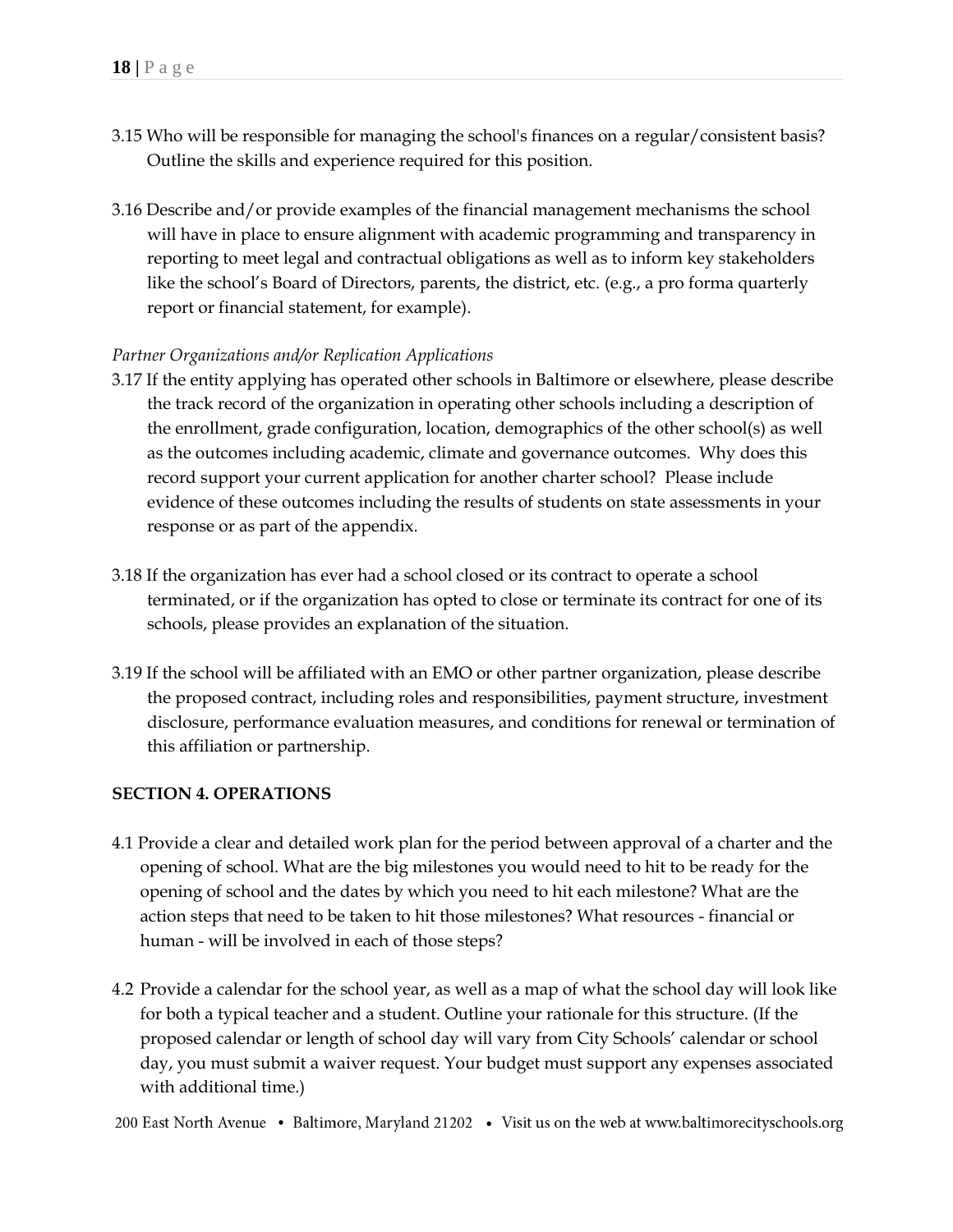- 4.3 Outline your staffing plan for the school, including the number of staff members, their positions, and the student to teacher ratio for each year of the proposed contract. Provide job descriptions, recruitment plans, outline of the selection process and selection criteria for the school's teaching and support staff. Describe the highest-priority skills and qualities sought for the school's teachers, as well as the recruitment measures you will take to find a diverse group of applicants with those skills and qualities and the ways you will get at them through the selection process.
- 4.4 Please provide the names of those who will hold the following (or equivalent) positions in the school, if hired, as well as evidence that each is the right fit for the role s/he will fill:
	- a. Principal/School Leader
	- b. Executive director
	- c. Curriculum lead
	- d. Business officer
	- e. Legal counsel
- 4.5 How were the people who fill these roles selected? How will they be evaluated and by whom? If these roles have not yet been filled, please provide job descriptions, recruitment plans, outline of the selection process and selection criteria for each.
- 4.6 Describe your plans in detail for developing and implementing an effective professional development program at the school. Please describe the content, frequency, and timing of your current professional develop plan and the plan for creating future professional development programming. This should include a detailed timeline of ongoing professional development opportunities (e.g., weekly, monthly, quarterly) covering the entire year, and should be cognizant of the district's systemic PD days. How will content be determined over time to adapt to the needs of the school, students and staff? How will staff be developed to deliver unique aspects of the school's programming? How will effectiveness of the school's PD programming be measured? Note: There are certain district-led professional development opportunities that are mandatory for staff.
- 4.7 If the school's staffing plan includes use of volunteers, please explain the role they will play, as well as how they will be recruited, trained, and supervised.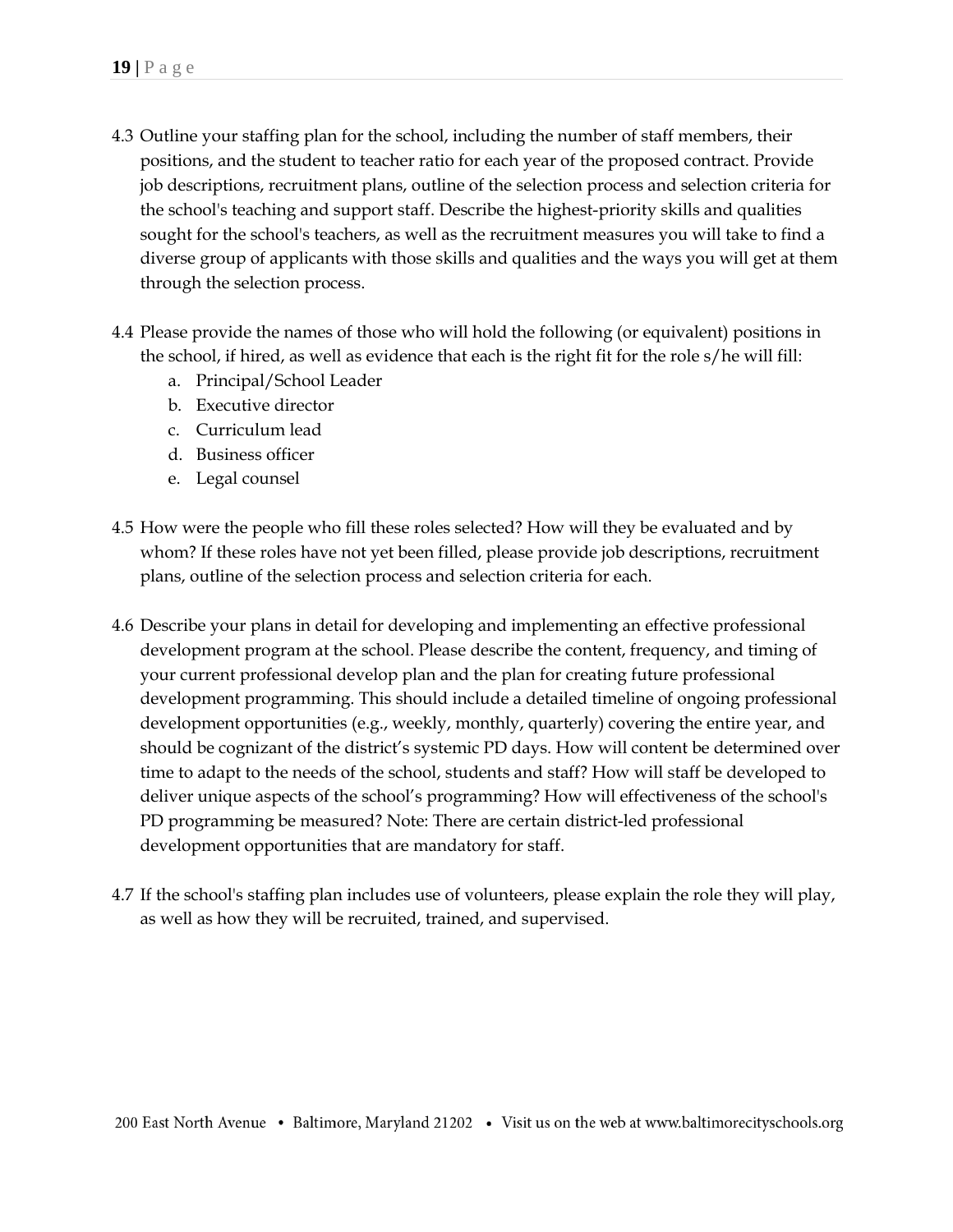## *Facility*

- 4.8 If a facility has been identified, please provide a description of the facility, including the number and size of classrooms, common areas (e.g., library, gymnasium, cafeteria, auditorium, etc.), and recreational space. How will the facility meet the needs of students with physical disabilities?
- 4.9 Outline the measures the school will need to make the identified facility an appropriate space for a school.
- 4.10 Outline any plans for construction or renovation, including the work to be done, as well as the timeline and cost for doing it.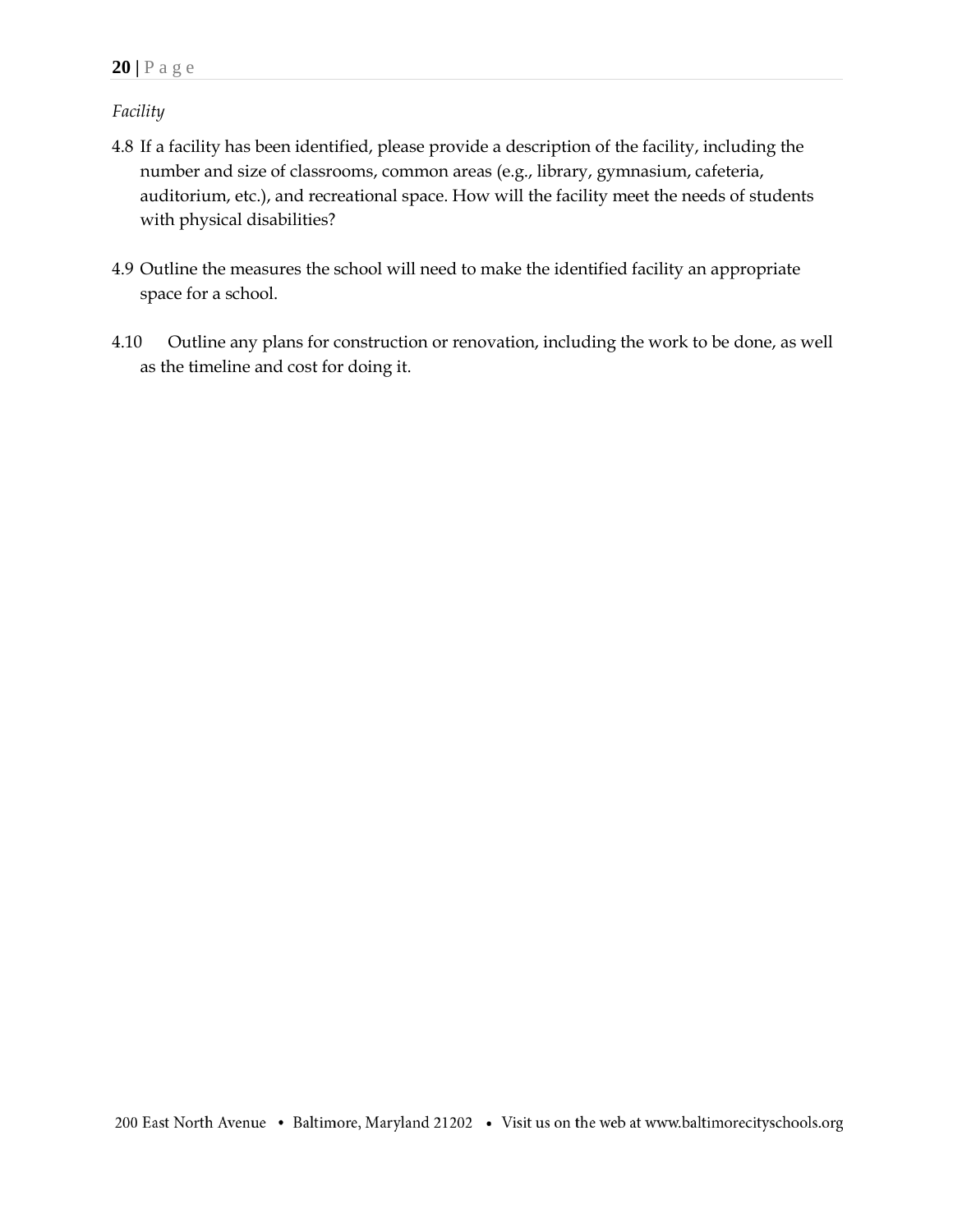# **SECTION 5. STATEMENTS OF AGREEMENT**

| Please check and initial to signify understanding of and commitment to the following<br>requirements.                                                                                                                                                                          |        |
|--------------------------------------------------------------------------------------------------------------------------------------------------------------------------------------------------------------------------------------------------------------------------------|--------|
| If a contract is approved                                                                                                                                                                                                                                                      |        |
| 5.1 The school agrees to follow the Baltimore City Public Schools Board of Commissioners<br>rules and policies, unless the school has applied and been approved for waiver(s) of those<br>rules and policies.                                                                  | $\Box$ |
| 5.2 The school affirms that it will purchase insurance in compliance with City Schools'<br>requirements for charter schools. (See Appendix 7 for details about City Schools' insurance<br>requirements.)                                                                       | $\Box$ |
| 5.3 The school affirms that its procurement policy will follow Maryland and City Schools'<br>regulations.                                                                                                                                                                      | □      |
| (If applying for a waiver please submit complete policy alternative with this<br>application and check the box on the right.)                                                                                                                                                  | □      |
| 5.4 The school agrees to follow City Schools' policies and procedures for conducting a<br>random lottery for student admission.                                                                                                                                                | □      |
| 5.4a If the school is a conversion school, the school commits to continue to provide<br>guaranteed placement, year-round, to students who live or move into the geographic zone<br>for that school as established by the Board of School Commissioners.                        | $\Box$ |
| 5.5 The school agrees to develop and implement a disciplinary policy consistent with<br>COMAR and the Board's policies around suspension, expulsion, and other disciplinary<br>actions.                                                                                        | □      |
| (If applying for a waiver please submit complete policy alternative with this<br>application and check the box on the right.)                                                                                                                                                  | □      |
| 5.6 The school agrees to address the National School Lunch requirements for free and<br>reduced-price meals, including collection of applications for the program.                                                                                                             | $\Box$ |
| (If applying for a waiver please submit complete policy alternative with this<br>application and check the box on the right.)                                                                                                                                                  | □      |
| 5.7 The school affirms that it will provide transportation as appropriate and necessary in<br>accordance with district policies. Please note that special education students may have IEPs<br>or 504 plans requiring specific transportation modes.                            | $\Box$ |
| 5.8 The school agrees to maintain financial records in accordance with generally accepted<br>accounting principles (according to the American Institute of Certified Public Accountants)<br>and to provide City Schools with any requested records within 48 hours of request. | $\Box$ |
| 5.9 The school affirms that it will follow federal and state laws (see FERPA) pertaining to<br>student information records and comply with Board of Commissioners' policies and<br>regulations with regard to dissemination of information about students.                     | $\Box$ |
| 5.10 The school agrees to comply with federal reporting requirements, specifically<br>reporting on measures of annual progress to families and the community.                                                                                                                  | $\Box$ |
| 5.11 The school affirms that it will adhere to Baltimore City Public Schools' standards for<br>graduation and promotion. Please review City Schools' grading and promotion policy.                                                                                             | $\Box$ |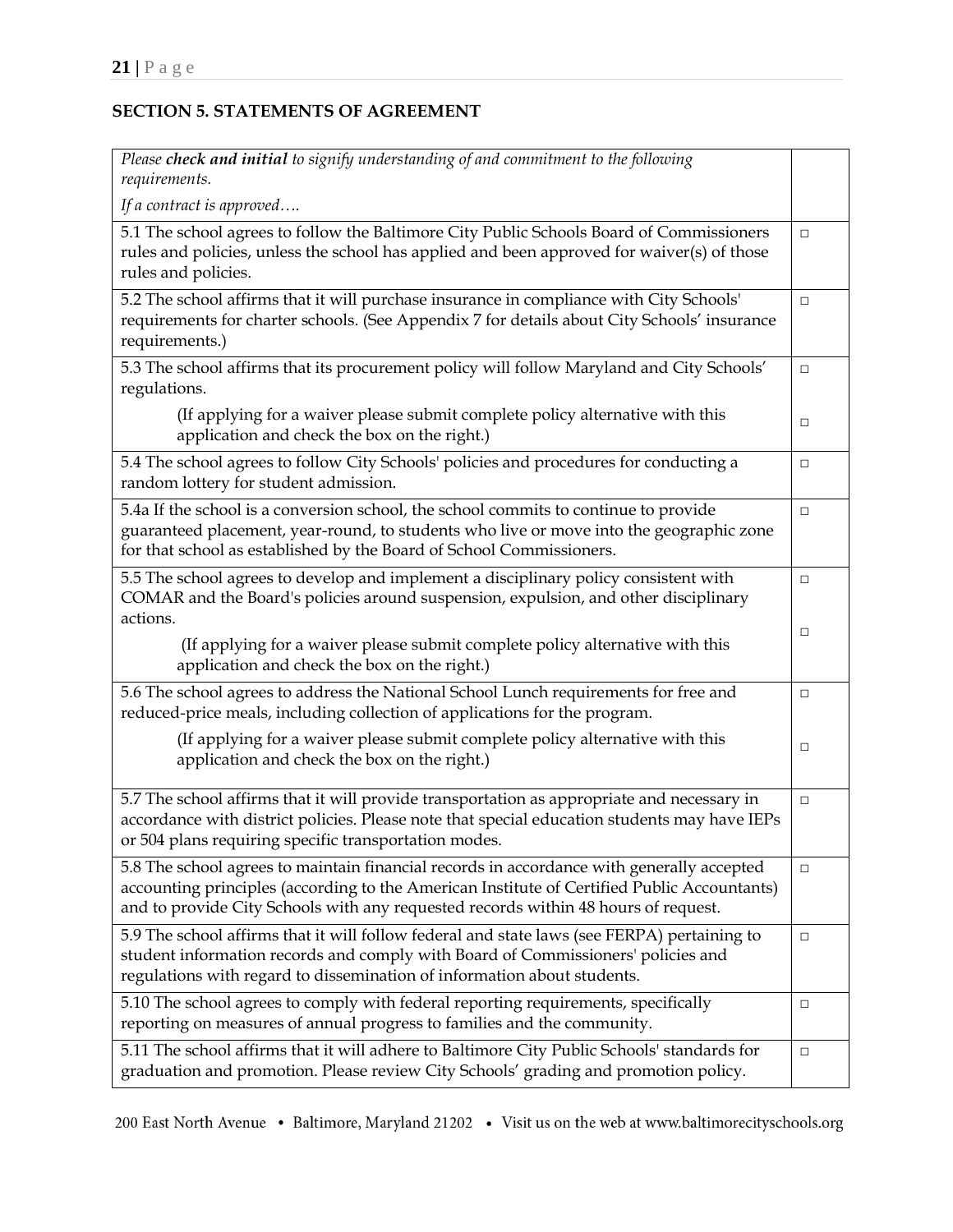| 5.12 The school agrees to have a certified public accountant licensed in the State of                 |  |
|-------------------------------------------------------------------------------------------------------|--|
| Maryland conduct an annual audit of financial statements, according to Government                     |  |
| Auditing Standards and requirements in the contract.                                                  |  |
| Required only if the proposed school plans to contract with an education management organization(EMO) |  |
| 5.13 The EMO affirms that it will hold all necessary insurance policies over the term of the          |  |
| contract.                                                                                             |  |

**Please note if this application is approved by the Board of School Commissioners, this approval is for the overall school design. Aspects of the application requiring special approval like waivers may go through a separate review process after the application has been approved.**

## **SECTION 6. ATTACHMENTS**

6.1 Please attach resumes, affidavits, disclosures, and consent for background check forms (see Appendix 2 for forms) for each member of the founding group and board.

6.2 Please attach the following items:

1) Articles of Incorporation or proof of application

2) MD certificate of good standing (preferred; required before contract can be executed)

3) Proof of non-profit status

4) By-laws

6.3 Please attach a list of any requested waivers of state and local policies and regulations. (See<http://www.boarddocs.com/mabe/bcpss/board.nsf/public> for a list of City Schools' policies. See [http://www.marylandpublicschools.org/programs/Pages/Charter-](http://www.marylandpublicschools.org/programs/Pages/Charter-Schools/Board-Decisions.aspx)[Schools/Board-Decisions.aspx](http://www.marylandpublicschools.org/programs/Pages/Charter-Schools/Board-Decisions.aspx) for a summary of the State Board of Education decisions on waiver requests.) Each waiver request must include a rationale and alternative plan. *Please note that waivers are preliminarily reviewed, not approved or denied, at this stage of the process.*

6.4 Provide evidence of parental demand for the school equivalent to 60% of target enrollment (e.g., letters of support, signatures on a petition, etc.).

6.5 If applicable (e.g., if a facility has been identified), please attach items detailed in the School Facilities and School Relocations Checklist, which include a copy of the lease, proof of purchase, or letter of intent for the facility. Identify any potential conflicts of interest and arrangements by which such conflicts will be managed or avoided (see Appendix 4 for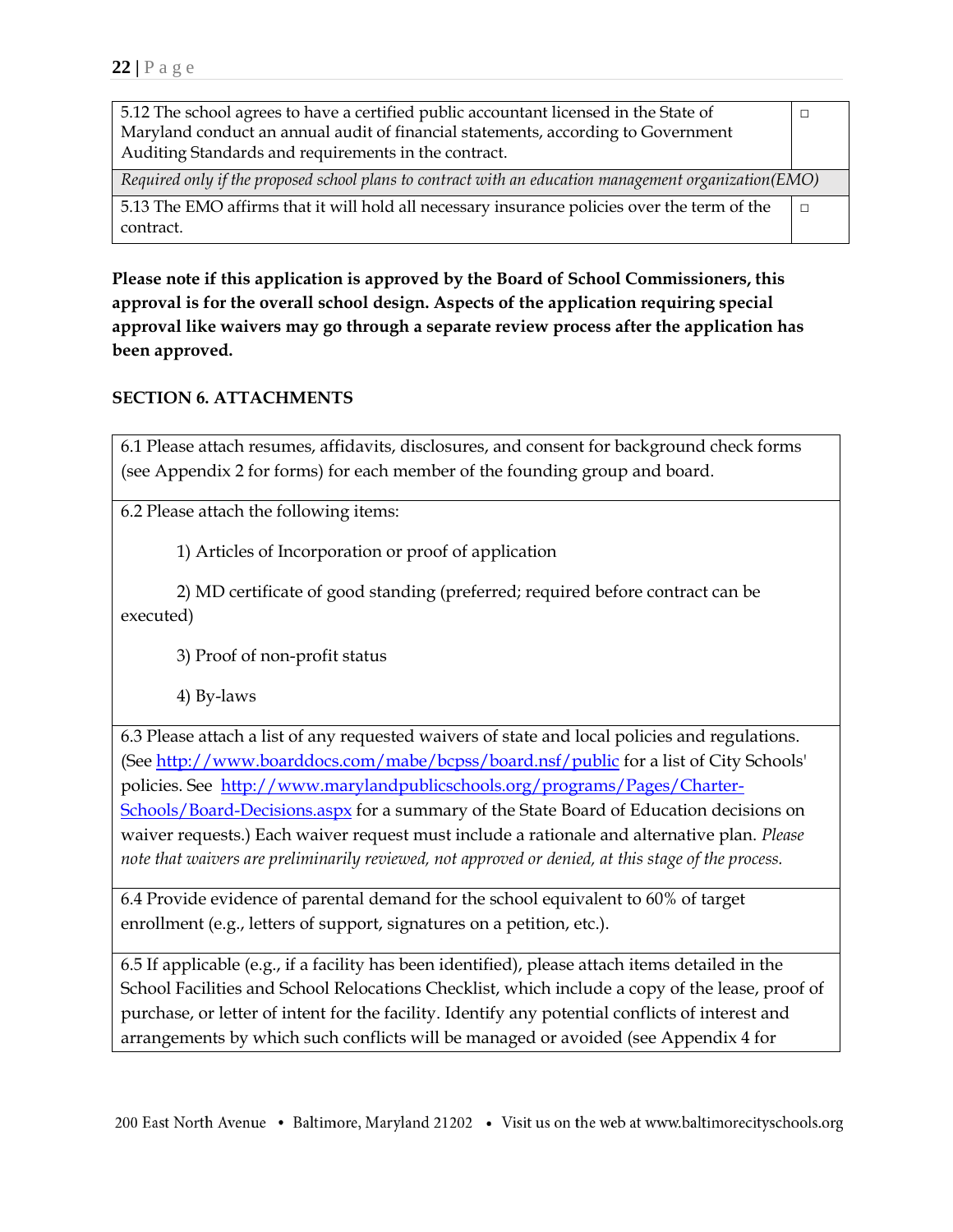Conflict of Interest form and Appendix 6 for School Facilities and School Relocations Checklist).

6.6 Please complete and attach the Compliance Assurances sheet (see Appendix 3).

6.7 Please complete and attach a comprehensive set of Budget Spreadsheets for the proposed school (Appendix 5).

6.8 Please complete and attach the Accountability Worksheets for the proposed school (Appendix 5).

6.9 If applicable, please complete and attach a Conversion Endorsement Certification.

6.10 Please complete and attach Policy FFA: Naming/ Renaming a School, [Form](https://go.boarddocs.com/mabe/bcpss/Board.nsf/files/AVDVW682AC99/$file/FFA%20-%20RA%20Form%201%20-%20School%20Renaming%20Request%20Form.pdf) 1 (N/A for conversion applicants unless pursuing a name change)

*Required only if the proposed school plans to contract with an education management organization or partner organization.*

6.11 Please attach a draft of the school's proposed contract with an education management organization (EMO) or partner organization.

6.12 Please attach the EMO's or partner organization's annual report, financial statements, and MD certificate of good standing.

6.13 Please attach a summary of the EMO's or partner organization's history, including a description of how it implements its program, past results of its school management efforts, the company philosophy, and background on corporate leaders.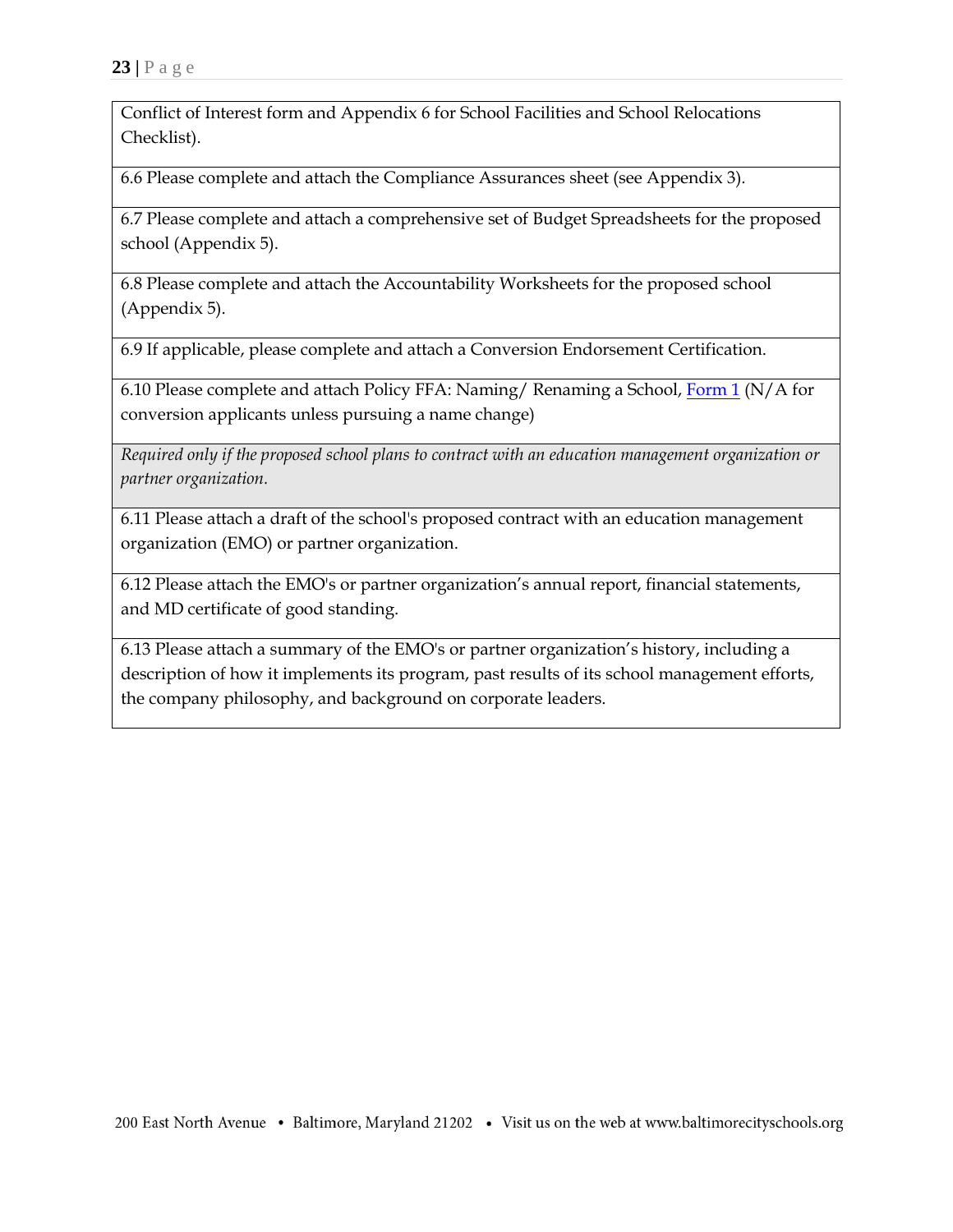#### **Forms**

**Appendix 1.** Applicant's Checklist

**Appendix 2.** Affidavit, Disclosure, and Consent for

Background and Credit Check **(only to be included in electronic copy of application)**

**Appendix 3.** Compliance Assurances

**Appendix 4.** Conflict of Interest Form

**Appendix 5.** Model Budget Spreadsheets and Accountability Plan **Worksheets** 

**Appendix 6.** School Facilities and School Relocations Checklist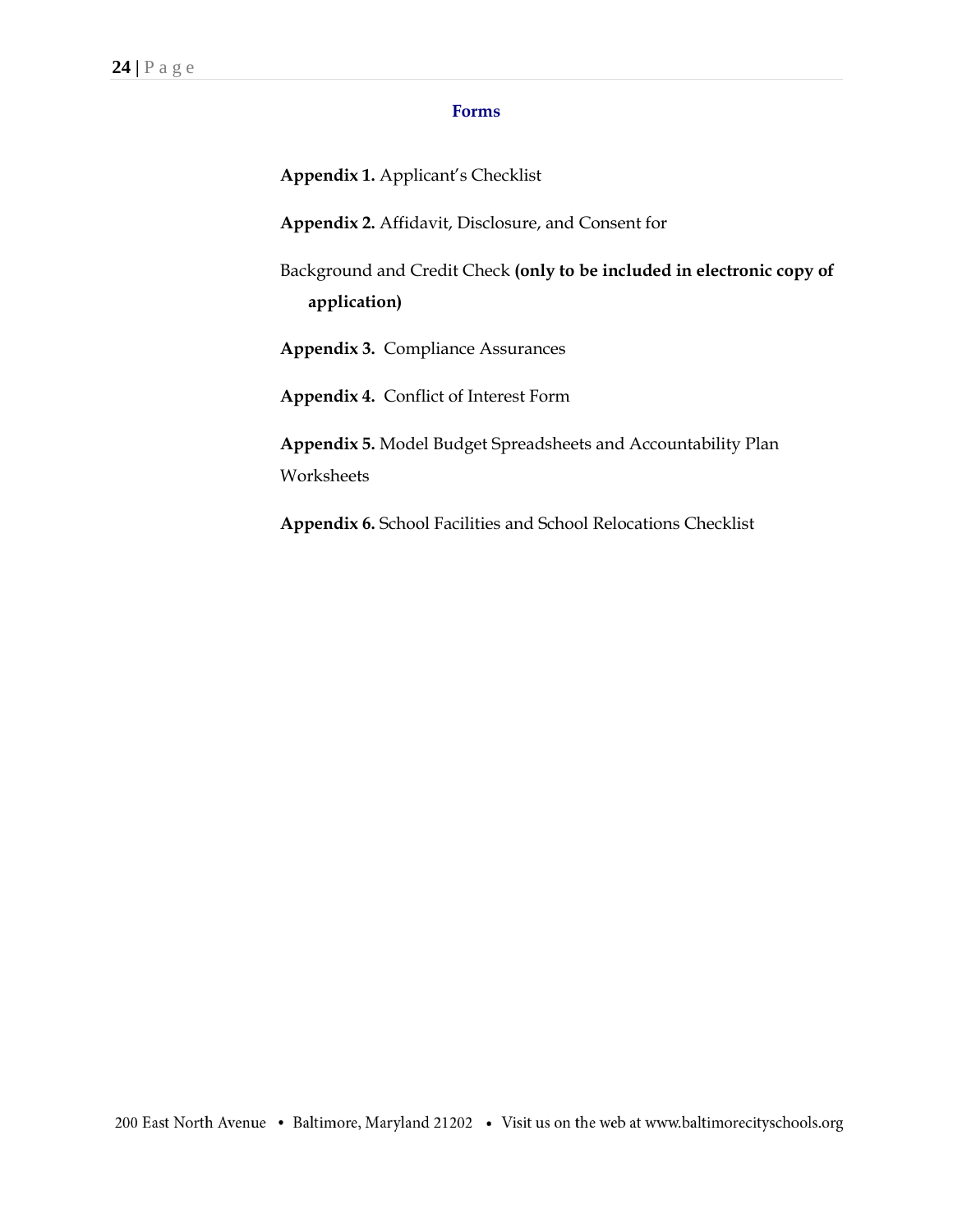**25 |** P a g e

| Appendix 1. Applicant's Checklist |  |
|-----------------------------------|--|
| Name of Charter School:           |  |
| Date Completed:                   |  |

Check each box to signify completion of the associated section. Please note that this is an extremely important process. When turning in your application, staff members from the charter office will conduct a technical review. If any part (s) of the application are missing, the applicant will have the opportunity to make amendments. If necessary amendments are not made by the deadline communicated, the application will not be reviewed for the current cycle.

| Cover Sheet $\Box$ |                               |      |  | Executive Summary |  |      |  |      |  |      |  |
|--------------------|-------------------------------|------|--|-------------------|--|------|--|------|--|------|--|
|                    | 1. Academic Plan              |      |  |                   |  |      |  |      |  |      |  |
| 1.1                |                               | 1.2  |  | 1.3               |  | 1.4  |  | 1.5  |  | 1.6  |  |
| 1.7                |                               | 1.8  |  | 1.9               |  |      |  |      |  |      |  |
|                    | 2. School Culture and Climate |      |  |                   |  |      |  |      |  |      |  |
| 2.1                |                               | 2.2  |  | 2.3               |  | 2.4  |  | 2.5  |  | 2.6  |  |
| 2.7                |                               | 2.8  |  | 2.9               |  | 2.10 |  | 2.11 |  | 2.12 |  |
| 2.13               |                               | 2.14 |  | 2.15              |  | 2.16 |  | 2.17 |  | 2.18 |  |
|                    | 3. Governance & Finance       |      |  |                   |  |      |  |      |  |      |  |
| 3.1                |                               | 3.2  |  | 3.3               |  | 3.4  |  | 3.5  |  | 3.6  |  |
| 3.7                |                               | 3.8  |  | 3.9               |  | 3.10 |  | 3.11 |  | 3.12 |  |
| 3.13               |                               | 3.14 |  | 3.15              |  | 3.16 |  | 3.17 |  | 3.18 |  |
| 3.19               |                               |      |  |                   |  |      |  |      |  |      |  |
|                    | 4. Operations                 |      |  |                   |  |      |  |      |  |      |  |
| 4.1                |                               | 4.2  |  | 4.3               |  | 4.4  |  | 4.5  |  | 4.6  |  |
|                    | 5. Statements of Agreement    |      |  |                   |  |      |  |      |  |      |  |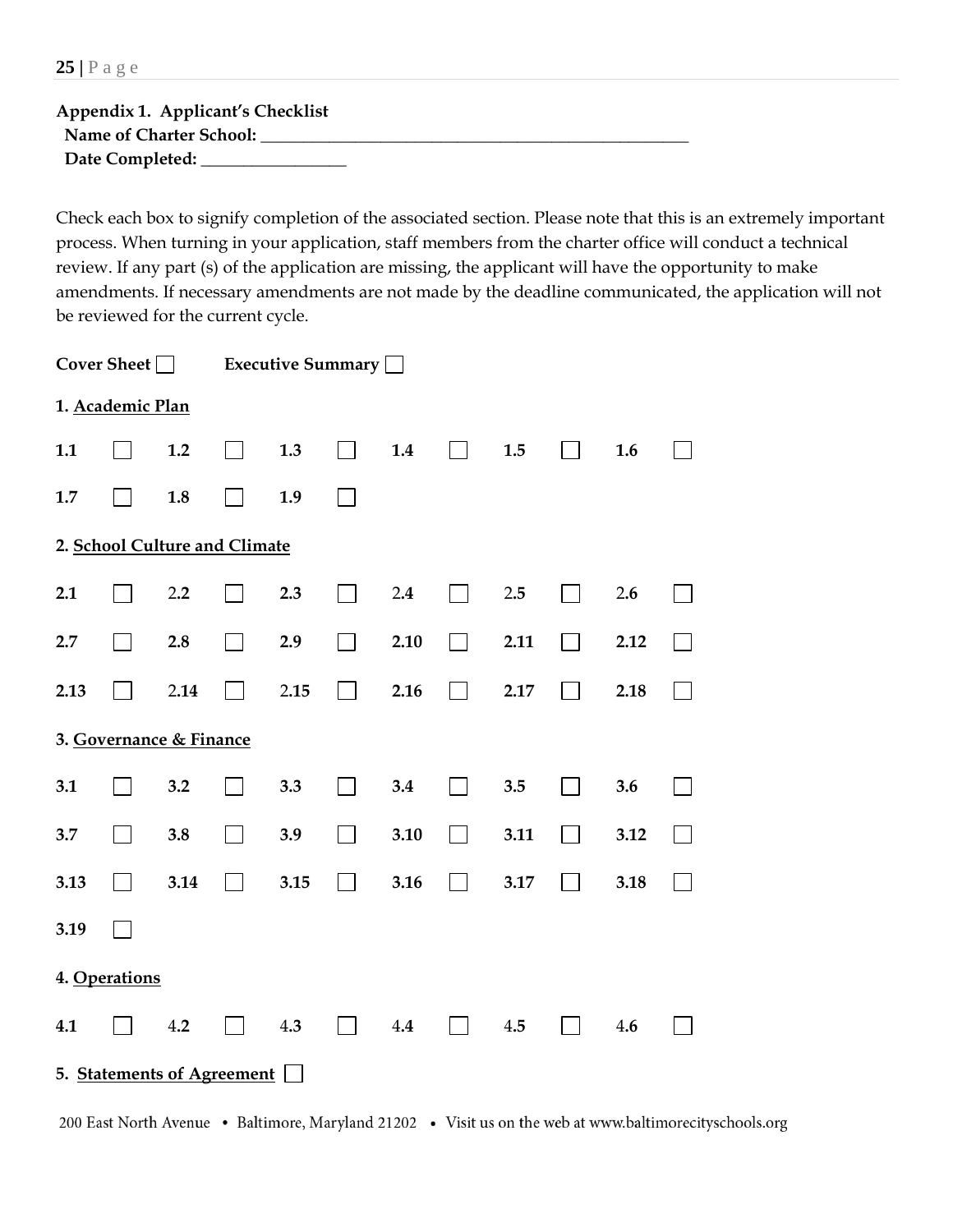# **6. Attachments**

| Founder resumes                                      | Proof of non-profit status | Copy of lease, proof of<br>purchase or letter of<br>intent for facility | Proposed contract<br>with EMO (if<br>applicable)                 |
|------------------------------------------------------|----------------------------|-------------------------------------------------------------------------|------------------------------------------------------------------|
| Founder affidavits                                   | Confirmed Board roster     | <b>Compliance Assurances</b>                                            | EMO annual report (if<br>applicable)                             |
|                                                      |                            |                                                                         |                                                                  |
| Founder disclosures                                  | Board member resumes       | <b>Budget Spreadsheets</b>                                              | <b>EMO</b> financial<br>statements (if                           |
|                                                      |                            |                                                                         | applicable)                                                      |
| Founder consent for<br>background checks             | By-laws                    | Accountability<br>Worksheets                                            | <b>EMO MD certificate</b><br>of good standing (if<br>applicable) |
|                                                      |                            |                                                                         |                                                                  |
| Articles of incorporation<br>or proof of application | List of requested waivers  | <b>Conversion Endorsement</b><br>Certification (if                      | EMO history (if<br>applicable)                                   |
|                                                      |                            | applicable)                                                             |                                                                  |
| MD certificate of good                               | Evidence of parental       | Policy FFA: Naming/                                                     |                                                                  |
| standing                                             | demand                     | Renaming a School, Form<br>$1(N/A)$ for conversion                      |                                                                  |
|                                                      |                            | applicants, unless                                                      |                                                                  |
|                                                      |                            | pursuing a name change)                                                 |                                                                  |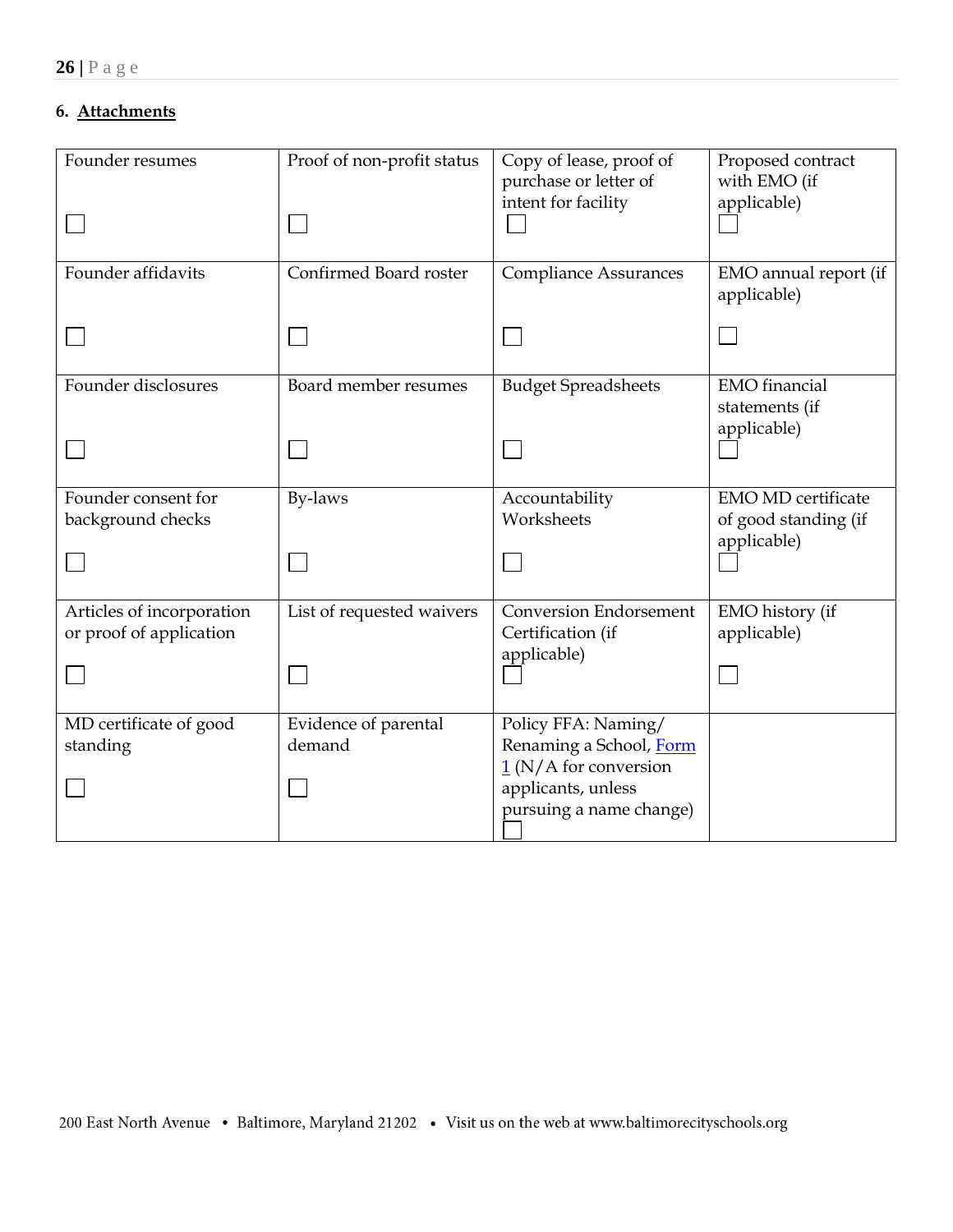| Appendix 2. Affidavit, Disclosure, and Consent for Background Check (only to be included in electronic copy)                                                                                                                                                                                                                                                                                                                                                                                                                                                                                                                                                                                                                                                                                                                                                                                                                                                                                                                                                                                                                                                                                                                                                          |                    |
|-----------------------------------------------------------------------------------------------------------------------------------------------------------------------------------------------------------------------------------------------------------------------------------------------------------------------------------------------------------------------------------------------------------------------------------------------------------------------------------------------------------------------------------------------------------------------------------------------------------------------------------------------------------------------------------------------------------------------------------------------------------------------------------------------------------------------------------------------------------------------------------------------------------------------------------------------------------------------------------------------------------------------------------------------------------------------------------------------------------------------------------------------------------------------------------------------------------------------------------------------------------------------|--------------------|
| Each member of the founding group and Board of Directors must return a signed copy of this form<br>Instructions:                                                                                                                                                                                                                                                                                                                                                                                                                                                                                                                                                                                                                                                                                                                                                                                                                                                                                                                                                                                                                                                                                                                                                      |                    |
| to include with the master copy of the application only.                                                                                                                                                                                                                                                                                                                                                                                                                                                                                                                                                                                                                                                                                                                                                                                                                                                                                                                                                                                                                                                                                                                                                                                                              |                    |
|                                                                                                                                                                                                                                                                                                                                                                                                                                                                                                                                                                                                                                                                                                                                                                                                                                                                                                                                                                                                                                                                                                                                                                                                                                                                       |                    |
|                                                                                                                                                                                                                                                                                                                                                                                                                                                                                                                                                                                                                                                                                                                                                                                                                                                                                                                                                                                                                                                                                                                                                                                                                                                                       |                    |
| Phone: () _____________ Date of Birth: ___/ ___/ _____ Place of Birth: __________                                                                                                                                                                                                                                                                                                                                                                                                                                                                                                                                                                                                                                                                                                                                                                                                                                                                                                                                                                                                                                                                                                                                                                                     |                    |
| 1. Have you ever been convicted or pled "no contest" for any violation of<br>law other than minor traffic offenses?                                                                                                                                                                                                                                                                                                                                                                                                                                                                                                                                                                                                                                                                                                                                                                                                                                                                                                                                                                                                                                                                                                                                                   | $Yes \Box No$      |
| If either event has occurred, you must answer YES. If the conviction has been<br>set aside, the charges must be disclosed. Please give details on a separate<br>signed, notarized and dated sheet.                                                                                                                                                                                                                                                                                                                                                                                                                                                                                                                                                                                                                                                                                                                                                                                                                                                                                                                                                                                                                                                                    |                    |
| Have you ever been convicted of, admitted committing, or are you<br>2.<br>awaiting trial on any of the following criminal offenses in this state or<br>similar offenses in another jurisdiction: (1) Sexual abuse of minor, (2)<br>Incest, (3) First or second degree murder, (4) Kidnapping, (5) Arson, (6)<br>Sexual assault, (7) Sexual exploitation of a minor, (8) Contributing to the<br>delinquency of a minor, (9) Commercial sexual exploitation of a minor,<br>(10) Felony offenses involving distribution of marijuana or dangerous or<br>narcotic drugs, (11) Felony offenses involving the possession or use of<br>marijuana or dangerous or narcotic drugs, (12) Misdemeanor offenses<br>involving the possession or use of marijuana or dangerous drugs, (13)<br>Burglary in the first degree, (14) Burglary in the second or third degree,<br>(15) Aggravated or armed robbery, (16) Robbery, (17) A dangerous crime<br>against children (18) Child abuse, (19) Sexual conduct with a minor, (20)<br>Molestation of a child, (21) Manslaughter, (22) Aggravated assault, (23)<br>Assault, or (24) Exploitation of minors involving drug offenses?<br>If YES, submit certified court record and details of incident(s), signed<br>notarized and dated. | $Yes \nNo$         |
| Have you ever declared bankruptcy? Please give details on a separate<br>3.<br>signed, notarized and dated sheet.                                                                                                                                                                                                                                                                                                                                                                                                                                                                                                                                                                                                                                                                                                                                                                                                                                                                                                                                                                                                                                                                                                                                                      | $Yes \Box No \Box$ |

With signature below, permission is hereby granted to complete the background check of the individual above for\_\_\_\_\_\_\_\_\_\_\_\_\_\_\_\_\_\_\_\_\_\_\_\_\_\_\_\_\_\_\_\_\_\_\_\_\_\_\_\_\_\_\_\_\_\_\_\_\_\_\_\_\_\_\_\_\_\_\_Public Charter School.

I do solemnly swear or affirm that the foregoing information provided by me is true and correct to the best of my knowledge. Furthermore, should any part of the information herein provided prove to be false, I recognize that it shall be just cause for denial of charter school application, or revocation of charter status.

\_\_\_\_\_\_\_\_\_\_\_\_\_\_\_\_\_\_\_\_\_\_\_\_\_\_\_\_\_\_\_\_\_\_\_\_\_\_\_\_\_\_\_\_\_\_\_\_\_\_\_\_\_ \_\_\_\_\_\_\_\_\_\_\_\_\_\_\_\_\_\_\_\_\_\_\_\_\_\_\_\_\_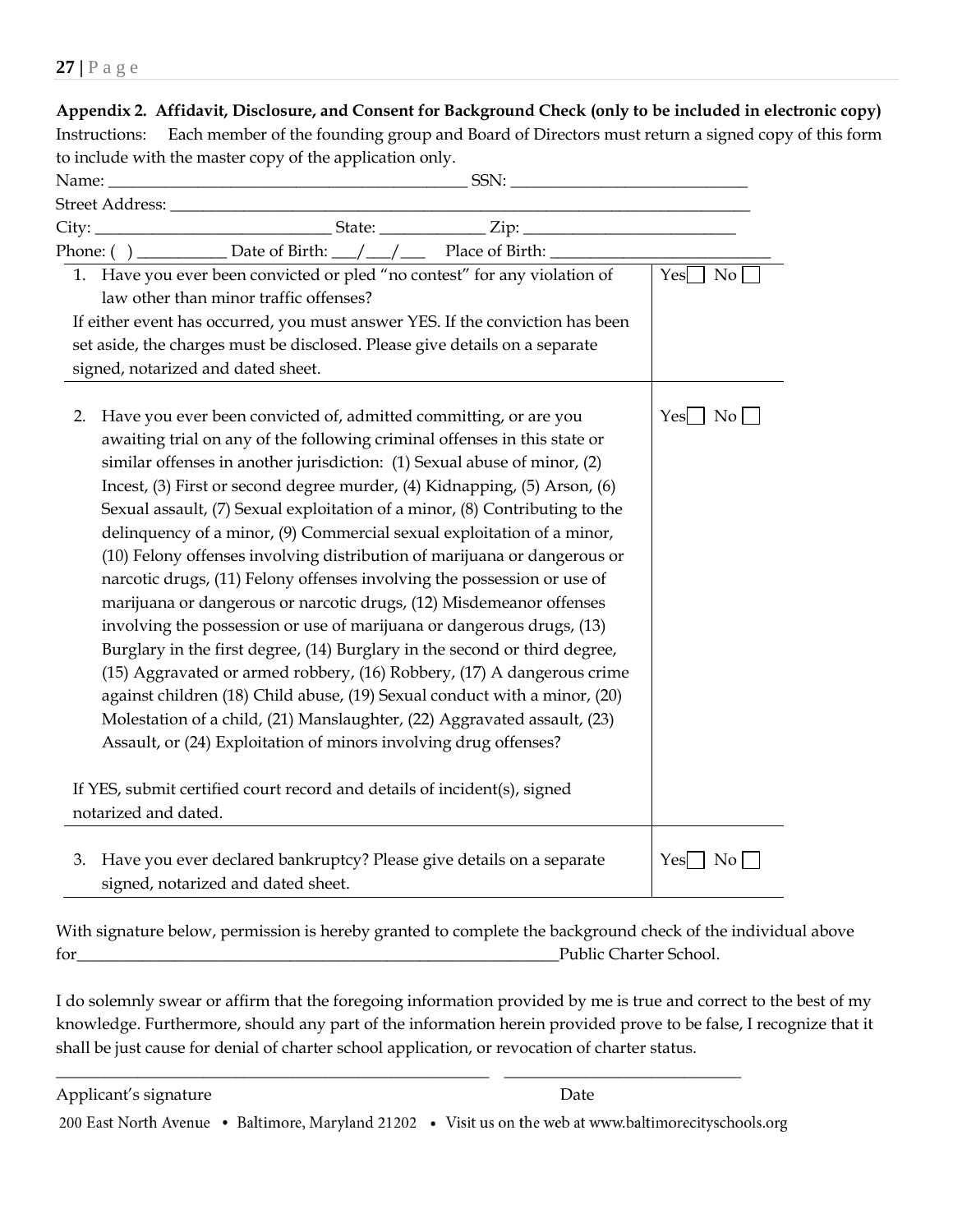## **Appendix 3. Compliance Assurances**

### **\_\_\_\_\_\_\_\_\_\_\_\_\_\_\_\_\_\_\_\_\_\_\_\_\_\_\_\_\_\_\_\_\_\_\_\_\_\_\_\_\_Public Charter School does hereby affirm:**

#### **Admission Procedures §9-102**

Admissions will not be limited based upon ethnicity, national origin, gender, disabling condition, and proficiency in the English language or athletic ability. There will be no tuition or fees charged for attending the charter school. The charter school will admit all eligible pupils who submit a timely application. The charter school will give enrollment preference to pupils returning to the charter school in the second or any subsequent year of its operation and to siblings of pupils already enrolled in the charter school. If, by the application deadline, the number of applications exceeds the capacity of a program, class, grade level, or building, all applications for that program, class, grade level or building will be selected for the available slots through an equitable selection process, such as a lottery, except that preference shall be given to siblings of a pupil. After the application deadline, pupils for any remaining slots or from a waiting list will be accepted in chronological order.

#### **Nonsectarian Statement §9-104**

The charter school is nonsectarian in its programs, admission policies and employment practices and all other operations.

## **Training and Professional Development §9-107(c)(d)**

The operators of the charter school will participate in applicable training and professional development as set forth by the School Board's policies and administrative procedures

## **Special Education/Exceptional Student Services Training §9-107(c)(d)**

The operators of the charter school will take special education training classes approved by the School Board's.

# **The charter school will comply with:**

- Maryland Public Information.
- Maryland Student Assessment.

\_\_\_\_\_\_\_\_\_\_\_\_\_\_\_\_\_\_\_\_\_\_\_\_\_\_\_\_\_\_\_\_\_\_\_\_\_\_\_\_\_\_\_\_\_\_\_

• All applicable Maryland and Federal statutes and regulations.

Authorized Agent Name (please type)

Authorized Agent Signature **Date** Date

|  |  |  |  | 200 East North Avenue • Baltimore, Maryland 21202 • Visit us on the web at www.baltimorecityschools.org |  |  |
|--|--|--|--|---------------------------------------------------------------------------------------------------------|--|--|
|--|--|--|--|---------------------------------------------------------------------------------------------------------|--|--|

\_\_\_\_\_\_\_\_\_\_\_\_\_\_\_\_\_\_\_\_\_\_\_\_\_\_\_\_\_\_\_\_\_\_\_\_\_\_\_\_\_\_\_\_\_\_ \_\_\_\_\_\_\_\_\_\_\_\_\_\_\_\_\_\_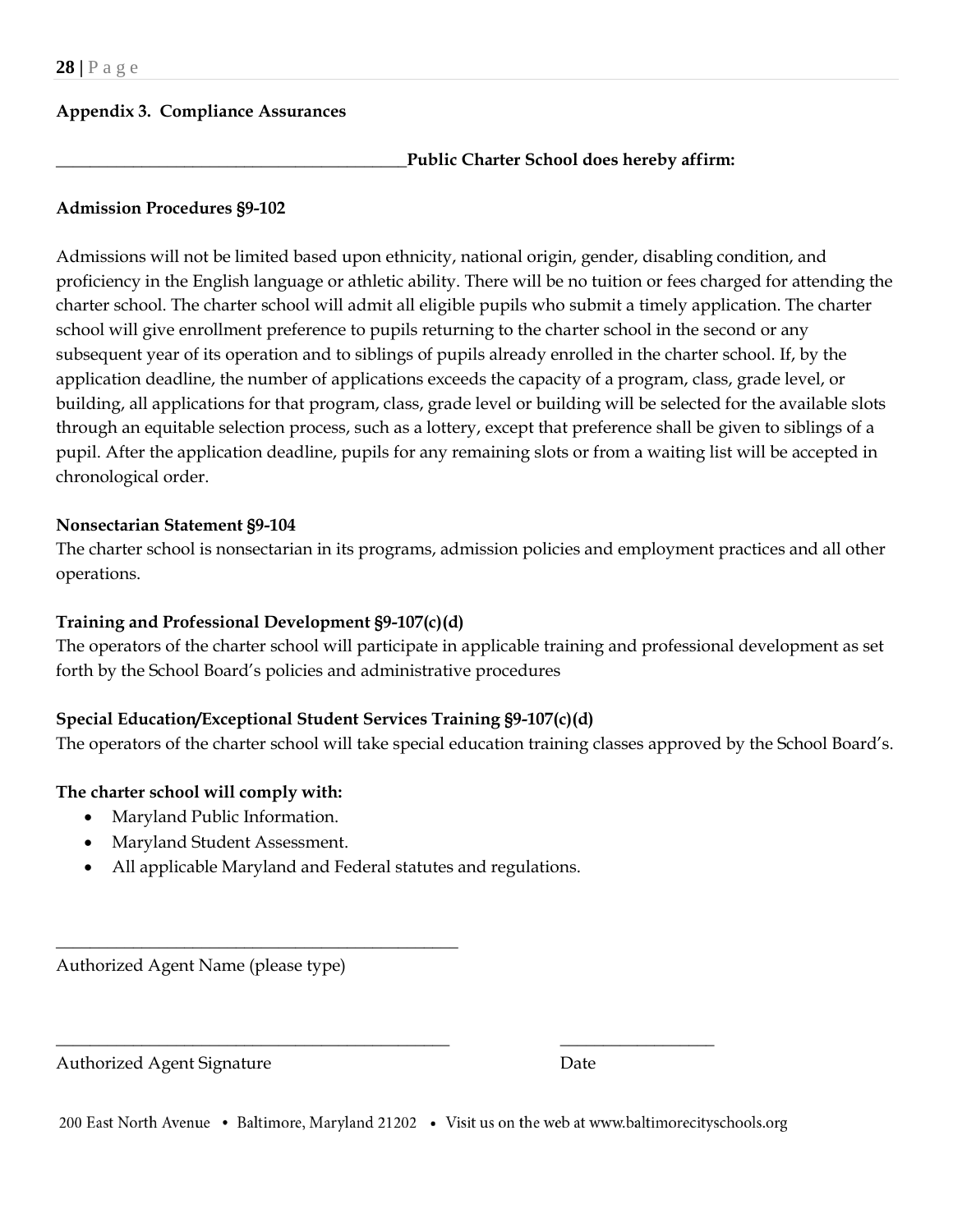## **Appendix 4. Conflict of Interest Form**

### *(All members of the founding group and Board of Director Members must complete this form.)*

**Instructions:** If you answer "yes" to any of the following questions, please provide an explanation on a separate sheet of paper. Please label explanations with the number of the corresponding question. For purposes of this declaration, the following definitions apply:

- *Financial interest* Means: (1) ownership of any interest as the result of which the owner has received within the past three years or is presently receiving, or in the future is entitled to receive, more than \$1,000 per year; or (2) ownership, or the ownership of securities of any kind representing or convertible into ownership, of more than three percent of a business entity by a board member or a qualified relative.
- *Gift* Means: (1) the transfer of any service or thing of economic value, regardless of the form, without adequate and lawful consideration. (2) Gift does not include political campaign contributions regulated under the Elections Law Article, Annotated Code of Maryland, or any other provision of State or local law regulating the conduct of elections or the receipt of political campaign contributions.
- *Qualified relative* Means a spouse, parent, child, or sibling.

| $\overline{1}$ | Do you, or to your knowledge, any qualified relative have any contractual agreements with the<br>proposed school or operating organization?                                                                                                     | <b>YES</b> | NO |
|----------------|-------------------------------------------------------------------------------------------------------------------------------------------------------------------------------------------------------------------------------------------------|------------|----|
| $\overline{2}$ | Do or will you, or to your knowledge, any qualified relative have any financial interest in any<br>educational service provider (ESP) or any other company contracting or doing business with<br>the proposed school or operating organization? |            |    |
| 3              | Did or will you, or to your knowledge, any qualified relative lease or sell property to the                                                                                                                                                     |            |    |
|                | proposed school or operating organization?                                                                                                                                                                                                      |            |    |
| 4              | Did or will you, or to your knowledge, any qualified relative sell any supplies, materials,                                                                                                                                                     |            |    |
|                | equipment or other personal property to the proposed school or operating organization?                                                                                                                                                          |            |    |
| 5              | Have you, or to your knowledge, any qualified relative guaranteed any loans for the proposed                                                                                                                                                    |            |    |
|                | school or operating organization or loaned it any money?                                                                                                                                                                                        |            |    |
| 6              | Are you, or to your knowledge, any qualified relative employed by City Schools, the proposed                                                                                                                                                    |            |    |
|                | school or operating organization, its ESP, or other contractors and/or are you, or to your                                                                                                                                                      |            |    |
|                | knowledge, any qualified relative negotiating for or do you have any arrangement concerning                                                                                                                                                     |            |    |
|                | prospective employment with City Schools, the proposed school or operating organization, its                                                                                                                                                    |            |    |
|                | ESP, or other contractors?                                                                                                                                                                                                                      |            |    |
| 7              | Did you, or to your knowledge, any qualified relative provide any startup funds to the                                                                                                                                                          |            |    |
|                | proposed school or operating organization?                                                                                                                                                                                                      |            |    |
| 8              | Did or do you, or to your knowledge, any qualified relative have a financial interest, directly or                                                                                                                                              |            |    |
|                | indirectly, in any corporation, partnership, association, or other legal entity which would                                                                                                                                                     |            |    |
|                | answer "yes" to any of the questions 1-7?                                                                                                                                                                                                       |            |    |
| 9              | Are or were you, or to your knowledge, any qualified relative an officer, director, trustee,                                                                                                                                                    |            |    |
|                | partner, or employee any corporation, partnership, association, or other legal entity which                                                                                                                                                     |            |    |
|                | would answer "yes" to any of the questions 1-7?                                                                                                                                                                                                 |            |    |
| 10             | Does any other board, group, or corporation believe it has a right to control or have input on                                                                                                                                                  |            |    |
|                | votes you will cast as a member of the Board of Directors?                                                                                                                                                                                      |            |    |
| 11             | Do you currently serve as a member of the board of any other public charter school or                                                                                                                                                           |            |    |
|                | operating organization?                                                                                                                                                                                                                         |            |    |
| 12             | Do you currently serve as a public official?                                                                                                                                                                                                    |            |    |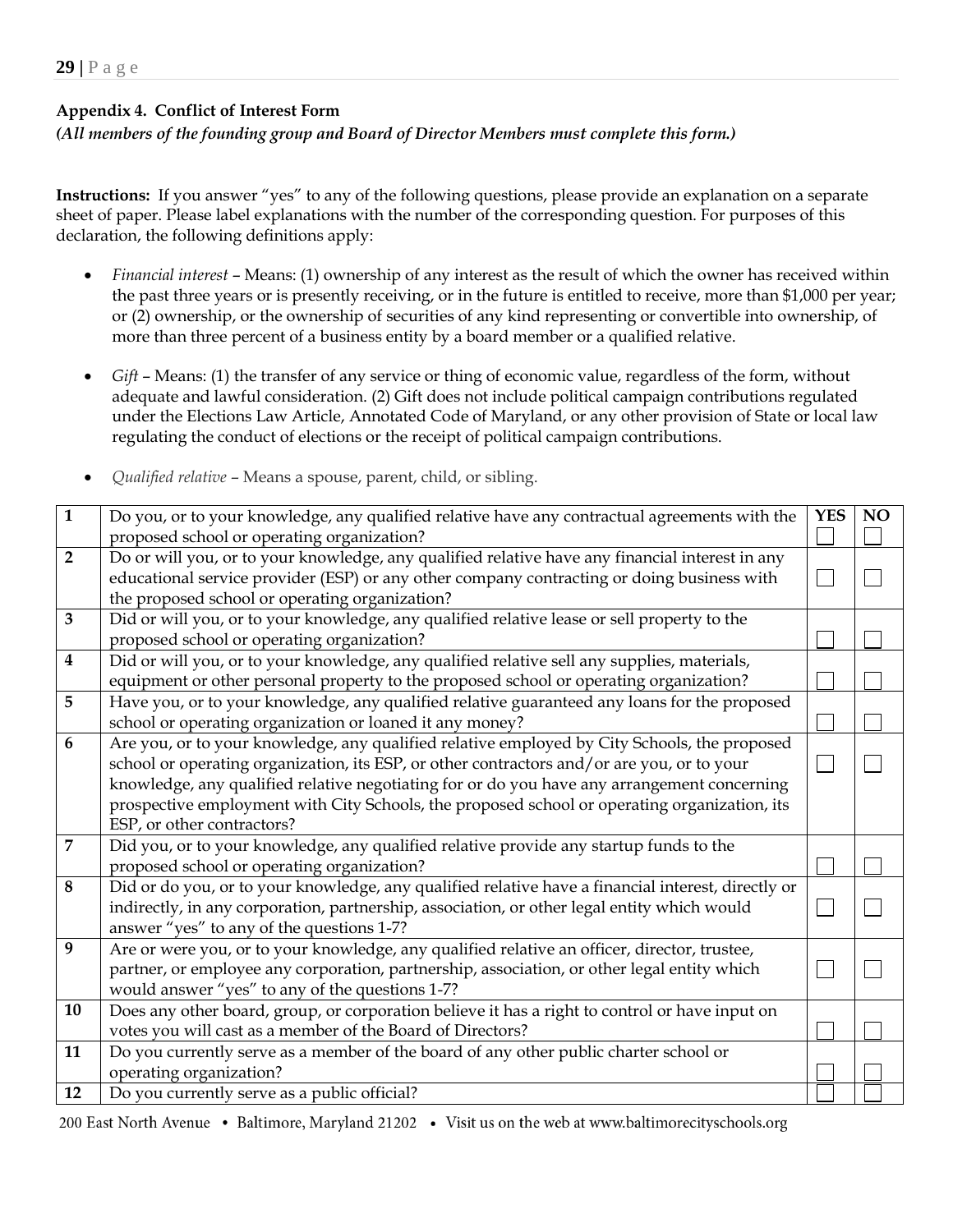| 13 | Have you, or to your knowledge, any qualified relative applied to establish or participated in<br>the establishment of another charter or contract school?                                                                                                                                                                                                                   |  |
|----|------------------------------------------------------------------------------------------------------------------------------------------------------------------------------------------------------------------------------------------------------------------------------------------------------------------------------------------------------------------------------|--|
| 14 | Have you, or to your knowledge, any qualified relative, received a gift related to your position<br>on the board of the operating organization?                                                                                                                                                                                                                              |  |
| 15 | Have you been convicted of bribery, attempted bribery, or conspiracy to bribe under any law?                                                                                                                                                                                                                                                                                 |  |
| 16 | To the best of your knowledge, have you or the proposed school or operating organization<br>taken any action that you know would result in any City Schools official or employee violating<br>Baltimore City Board of School Commissioners Policy BCA, Code of Ethics, which is available at<br>this link?                                                                   |  |
| 17 | To the best of your knowledge, have you engaged in any conduct that is not described above<br>that is or could reasonably be viewed as inconsistent with the ethics policies and other<br>requirements adopted by the Operator Board of which you are a member?                                                                                                              |  |
| 18 | To the best of your knowledge, are there situations not described above that may give the<br>appearance of a conflict of interest between you and the proposed school or operating<br>organization, or which would make it difficult for you to discharge your duties or exercise<br>your judgment independently of behalf of the proposed school or operating organization? |  |

| Signature  | Title |
|------------|-------|
| Print Name | Date  |

| 200 East North Avenue • Baltimore, Maryland 21202 • Visit us on the web at www.baltimorecityschools.org |  |  |  |  |  |  |  |  |  |  |  |  |  |
|---------------------------------------------------------------------------------------------------------|--|--|--|--|--|--|--|--|--|--|--|--|--|
|---------------------------------------------------------------------------------------------------------|--|--|--|--|--|--|--|--|--|--|--|--|--|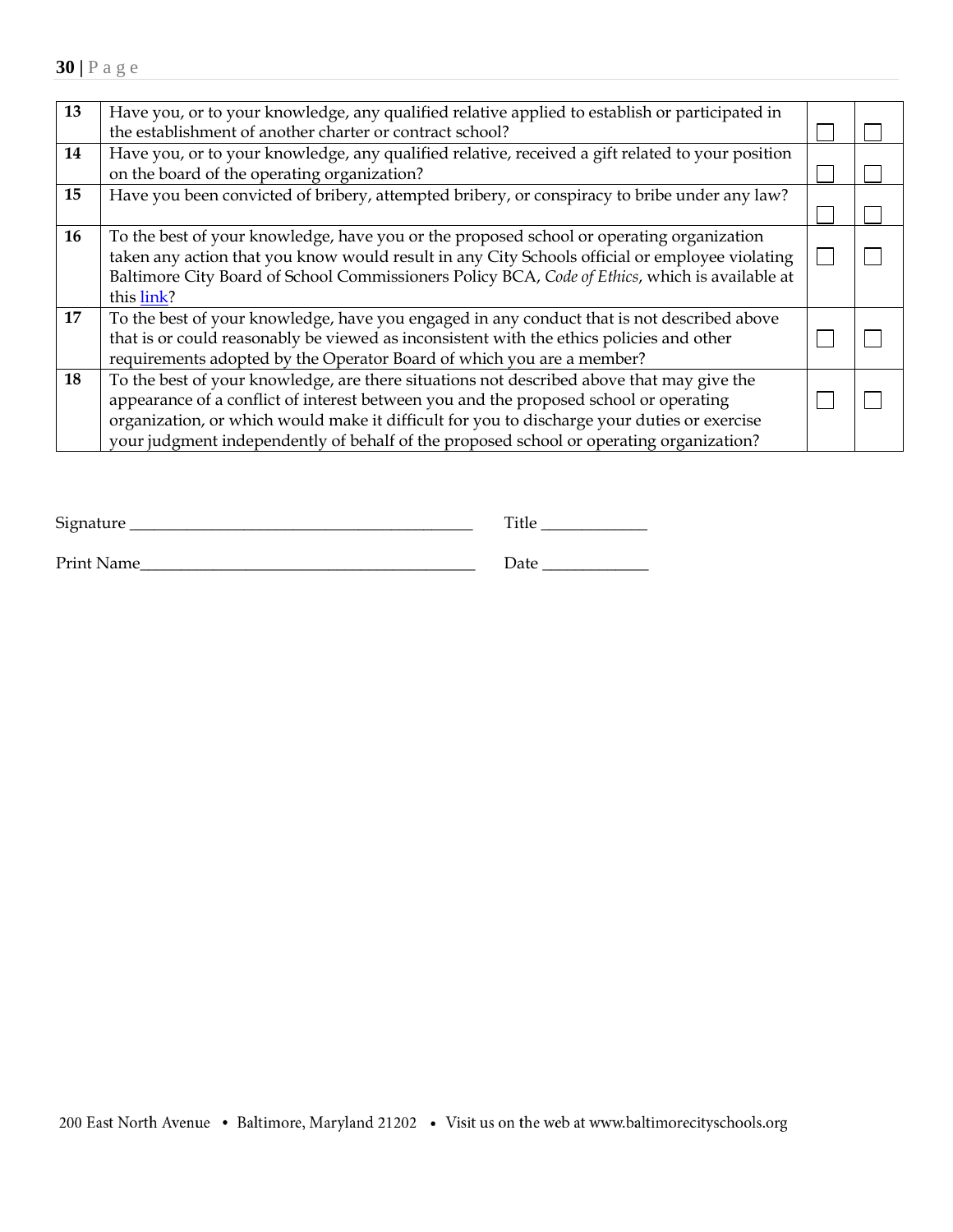$+$ 

 $\div$ 

# **Appendix 5. Model Budget Spreadsheets and Accountability Worksheets**

**See separate Excel and Word files found here:** [https://www.baltimorecityschools.org/opening-and](https://www.baltimorecityschools.org/opening-and-operating-charter-school)[operating-charter-school](https://www.baltimorecityschools.org/opening-and-operating-charter-school)

**Appendix 6. School Facilities and School Relocations Checklist**

**See separate PDF file found here:** [https://www.baltimorecityschools.org/opening-and-operating-charter](https://www.baltimorecityschools.org/opening-and-operating-charter-school)[school](https://www.baltimorecityschools.org/opening-and-operating-charter-school)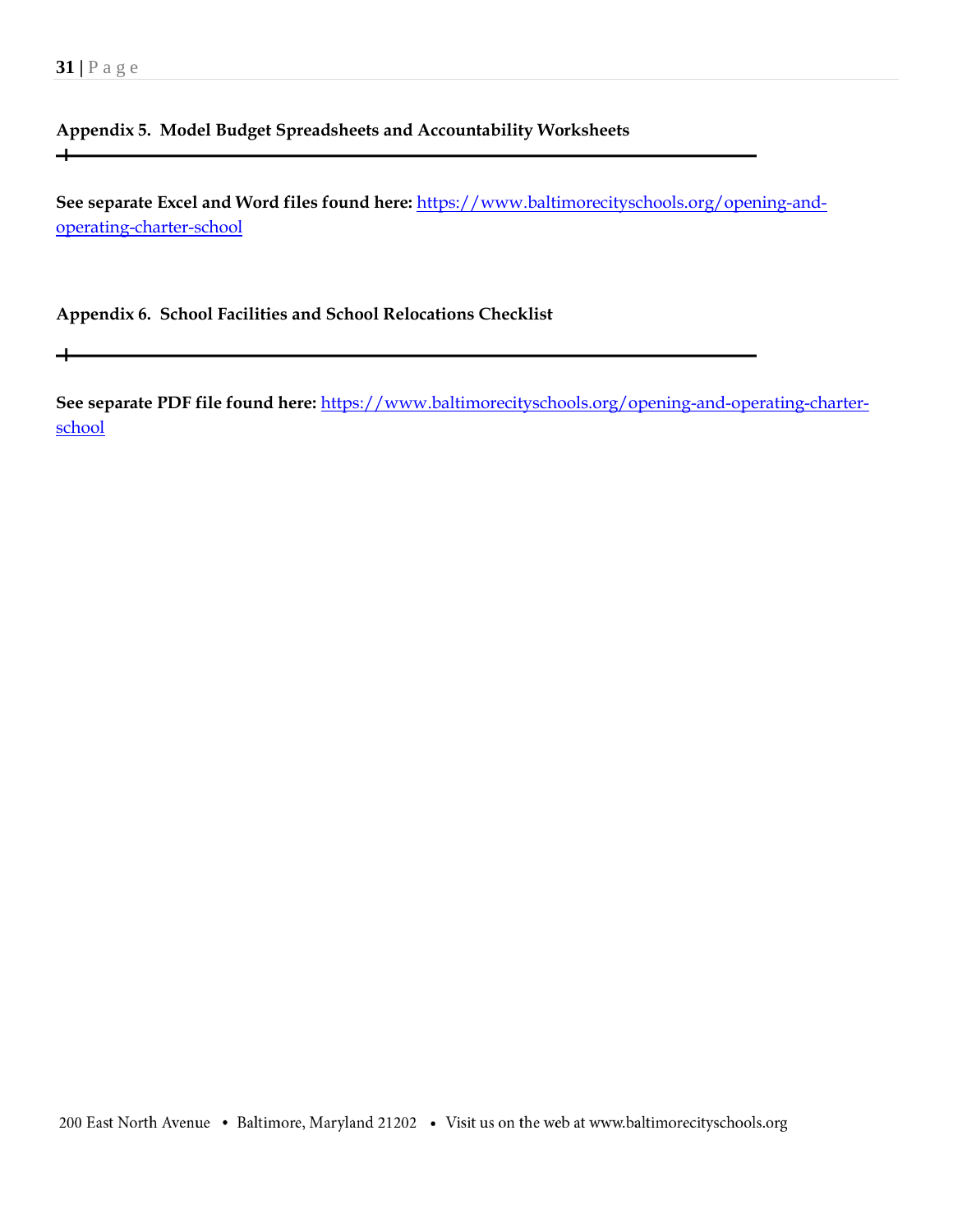## **Reference Materials**

**Appendix 7. Insurance Requirements Appendix 8. Enrollment Procedures Appendix 9. Governance Guidelines Appendix 10. Calendar Creation Guidance Appendix 11. MSDE Charter School Information Appendix 12. Current MD Charter School Statute Appendix 13. Acronyms Appendix 14. Average Salaries for School Staff**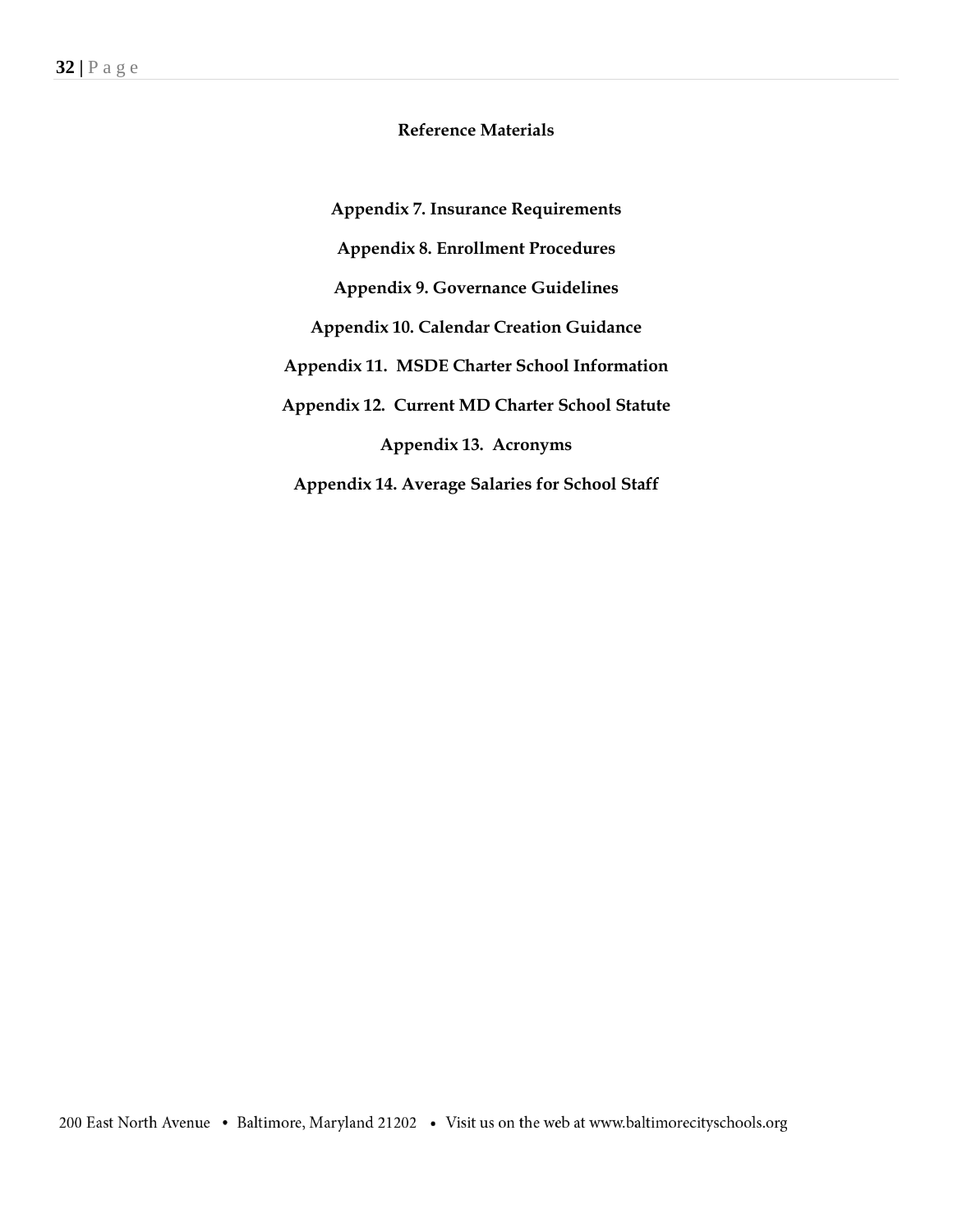┿

## **Appendix 7. Insurance Requirements**

In accordance with the charter agreement with the School Board, the School Operator shall procure and maintain in full force and effect at all times insurance policies with an independent "Insurance Broker" providing at least the limits and coverage provisions set forth below:

a. Commercial general liability insurance or its equivalent for bodily injury, personal injury and property damage including loss of use, with minimum limits of:

| $\mid$ \$1,000,000 | Each occurrence;                       |
|--------------------|----------------------------------------|
| $\mid$ \$1,000,000 | Personal and advertising injury;       |
| $\mid$ \$1,000,000 | General aggregate; and                 |
| $\mid$ \$1,000,000 | Products/completed operation aggregate |

This insurance shall include coverage for all of the following:

- 1. Liability arising from premises and operations (provided, however, if the School is located at a School System Facility, the School Operator is not required to carry such coverage);
- 2. Liability arising from the actions of independent contractors that are retained by the School Operator;
- 3. Contractual liability including protection for the School Operator from bodily injury and property damage claims arising out of liability assumed under this Agreement;
- 4. Liability arising from athletic participation (Any athletic participation exclusion shall be deleted);
- 5. Liability arising from child care (Any specific child care exclusion shall be deleted);
- 6. Liability arising from field trips or other off-premises activities (Any specific field trip exclusion or designated premises endorsement shall be deleted); and
- 7. Liability arising from sexual and/or physical abuse with minimum sub-limits of \$250,000 per occurrence, \$250,000 annual aggregate.

|             | b. If the Operator uses its own vehicle(s) to transport students, business auto liability insurance or its   |
|-------------|--------------------------------------------------------------------------------------------------------------|
|             | equivalent with a minimum limit of \$1,000,000 per accident and including coverage for all of the following: |
| \$1,000,000 | Minimum limit per accident                                                                                   |

This insurance shall include coverage for all of the following:

- 1. Liability arising out of the ownership, maintenance or use of any auto (ISO symbol 1) or, if the School Operator does not own an auto, liability arising out of the ownership, maintenance or use of any hired or non-owned auto (ISO symbols 8 & 9); and
- 2. Automobile contractual liability.

c. Workers compensation insurance or its equivalent with statutory benefits as required by any state or federal law, including standard "other states" coverage for those employees that are not paid employees of the School Board but are employees of the School Operator; employers liability insurance or its equivalent with minimum limits of:

| Statutory               | State of Maryland                            |
|-------------------------|----------------------------------------------|
| Statutory               | Applicable Federal                           |
| $\frac{1}{2}$ \$100,000 | Each accident for bodily injury by accident; |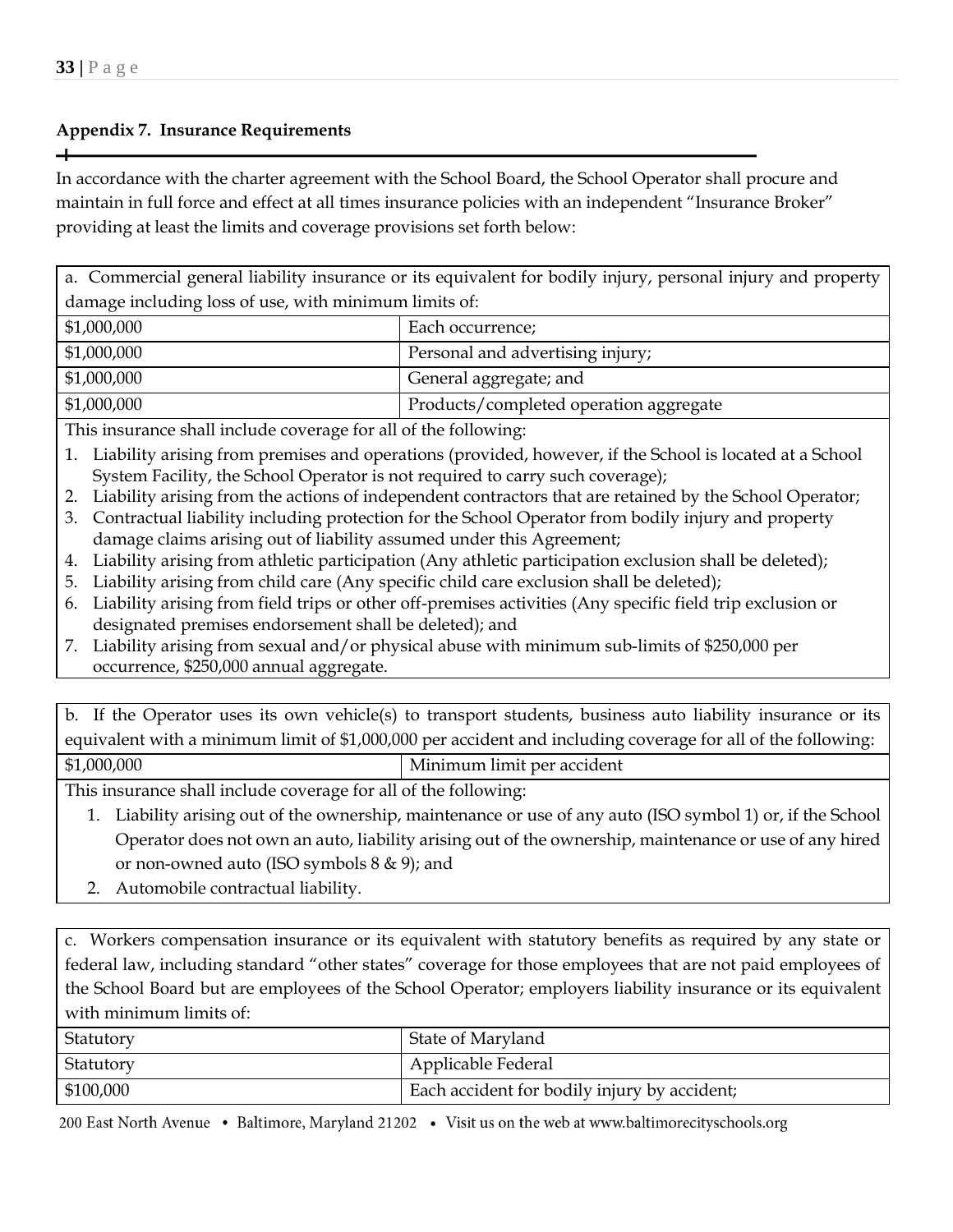| \$100,000 | Each employee for bodily injury by disease; and |
|-----------|-------------------------------------------------|
| \$500,000 | Policy limit for bodily injury by disease.      |

| d. Umbrella excess liability or excess liability insurance or its equivalent with minimum limits of: |                                                                                   |  |
|------------------------------------------------------------------------------------------------------|-----------------------------------------------------------------------------------|--|
| \$2,000,000                                                                                          | Per occurrence;                                                                   |  |
| \$2,000,000                                                                                          | Aggregate for other than products/completed operations and<br>auto liability; and |  |
| \$2,000,000                                                                                          | Products/completed operations aggregate                                           |  |

and including all of the following coverages on the applicable schedule of underlying insurance:

- 1. Commercial general liability;
- 2. Business auto liability; and
- 3. Employer's liability.

| e. Educators legal (errors and omissions) liability insurance or its equivalent with minimum limits of: |                        |  |
|---------------------------------------------------------------------------------------------------------|------------------------|--|
| \$3,000,000                                                                                             | Each wrongful act; and |  |
| \$3,000,000                                                                                             | Annual aggregate.      |  |

This insurance shall include coverage for all of the following:

- 1. Any professional staff or other employees of the School Board assigned to work at or participate in the operations of the School must be included as insureds.
- 2. This policy must be modified by manuscript endorsement to specifically apply on a primary basis for these School Board employees in relation to the School Board's school board legal liability coverage.

f. The School Board, the City, and their elected and appointed officials, officers, directors, trustees, consultants, agents and employees shall be named as additional insureds under the commercial general liability and umbrella excess (or excess liability) coverages, and each certificate of insurance, or each certified policy, if requested, must so state this.

- 1. Insurance provided to the School Board, the City, and their elected and appointed officials, officers, directors, trustees, consultants, agents and employees under the School Operator's liability insurance shall afford coverage for liability arising out of the School's ongoing operations.
- 2. Insurance provided to the School Board, the City, and their elected and appointed officials, officers, directors, trustees, consultants, agents and employees under the School's liability or excess liability policies, shall apply separately to each insured against who claim is made or suit is brought, except with respect to the limits of insurance or self-insurance. (Any cross suits or cross liability exclusion shall be deleted from the School Operator's liability insurance policies required herein.)
- 3. Insurance provided to the School Operator shall be primary with respect to the School Board, the City, and their elected and appointed officials, officers, directors, trustees, consultants, agents or employees. Any insurance or self-insurance maintained by the School Board, the City and their elected and appointed officials, officers, directors, trustees, consultants, agents or employees shall not contribute with the School Operator's insurance or benefit the School Operator in any way.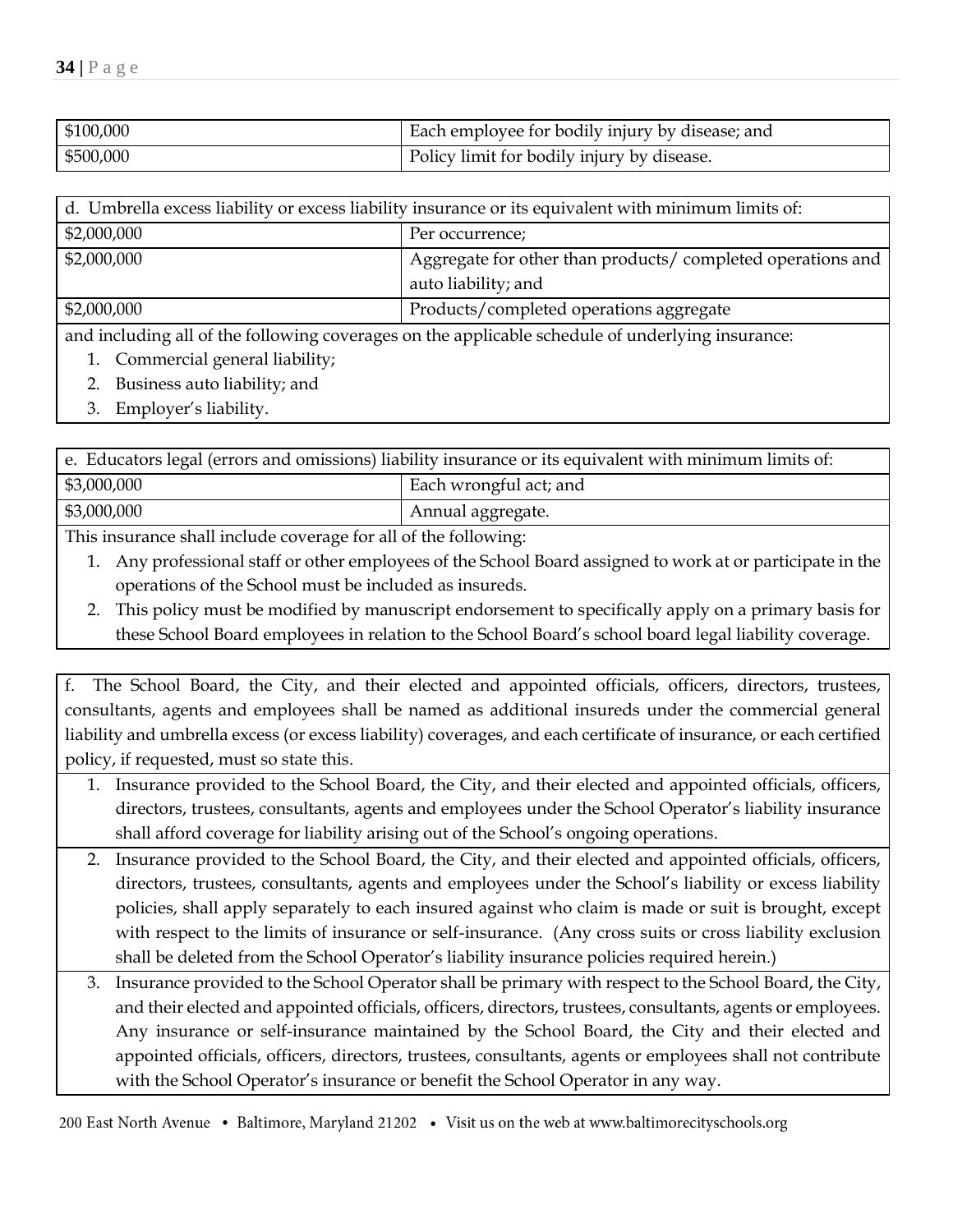g. If any liability insurance purchased by the School Operator has been issued on a "claims made" basis, the School Operator must comply with the following additional conditions:

- 1. The School Operator shall agree to provide certificates of insurance evidencing the above coverage for a period of two years after the date that operation of the School ceases. Such certificates shall evidence a retroactive date no later than the beginning of the School's operations.
- 2. With respect to each and every "claims made" insurance policy covering the School Operator with respect to actions arising out of the operation of the School, the School Operator shall provide to the School Board annually, and before the termination date of any such policy, a certificate indicating that such policy has been renewed and the annual policy premium has been paid in full. Each insurer of such policy shall agree that the School Board shall be entitled to thirty (30) days' notice of any intention by the School Operator or the insurer to terminate the policy by lapse or otherwise, and each certificate of insurance shall so reference the School Board's right to such notice.

h. The School Operator shall purchase and maintain, at its own expense, all risk (special form) property insurance which insures, on a replacement cost basis, against direct physical loss of or damage to the School Operator's, the School Board's, or the City's personal property, fixtures and equipment located in or on the premises of the School or is otherwise in the care, custody or control of the School Operator for the insurable replacement cost of such property, fixtures and equipment located in the School. The School Operator shall also purchase business income and extra expense insurance satisfactory to protect its interests in the event of, and resulting from direct physical loss of or damage to the School Board's, the City's, or the School Operator's real or personal property, fixtures and equipment, while such property is located in or on the premises of the School. Any deductible that is a condition of the School Operator's property insurance shall be the sole responsibility of the School Operator. (The insurance contained in this section applies solely to the operation of the School, whether or not located in a School System Facility.)

- 1. The School Board and the City shall be named as loss payee under the School Operator's property insurance with respect to that property in which the School Board has a financial interest, while such property is located in or on the premises of the School or is otherwise in the care, custody or control of the School Operator.
- 2. To the fullest extent permitted by law, the School Board, the City, and School Operator each waives any right of recovery from the other for any loss of or damage to the property (or resulting loss of income or extra expense) of the other, to the extent that such loss or damage is covered by the property insurance required herein. Such waiver shall apply regardless of the cause of origin of the loss or damage, including the negligence of the other party. To the fullest extent permitted by law, no property insurer of one party shall hold any right of subrogation against the other party. The School Board, the City, and School Operator shall advise their respective insurers of the foregoing and such waiver shall be permitted under and/or business income insurance policies maintained by the School Board, the City, and School Operator.
- 3. The School Board is self-insured through the City's self-insurance program for fire, theft, general liability, and automobile liability. Such coverage only protects the interests of the School Board. For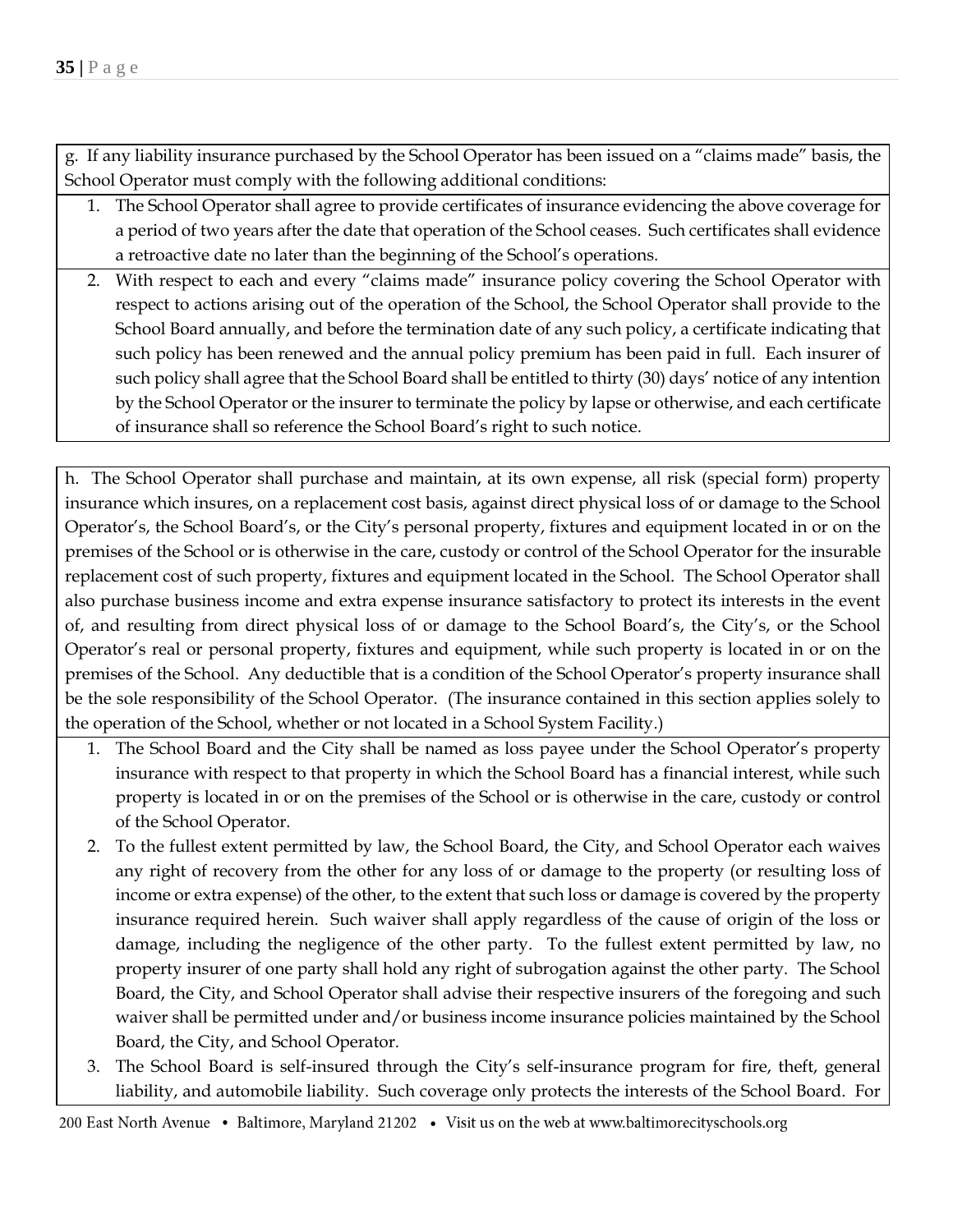4. The School Board and the State of Maryland as their interest may appear are to be named as loss payees under the employee dishonestly coverage as respects property in which the School Board or the State of Maryland has a financial interest.

covering injury to all enrolled students who participate in intramural or interscholastic sports, gym classes, and non-sport extra-curricular activities including band members, cheerleaders, majorettes, student coaches, student trainers and student managers, with a maximum deductible of \$25,000 and minimum limits of:

| \$1,000,000 | Accident medical expense; |
|-------------|---------------------------|
| \$250,000   | Catastrophic cash;        |
| \$25,000    | Accidental death; and     |
| \$25,000    | Accidental dismemberment. |

theft or vandalism of property School Board, the value of which exceeds \$5000, the School Board will process such claims through its self-insurance program.

i. The School Operator shall purchase and maintain crime insurance or group self-insurance or its equivalent with the minimum limits of:

| \$500,000 each loss | Employee dishonesty;                                       |
|---------------------|------------------------------------------------------------|
| \$100,000 each loss | Forgery or alteration; and                                 |
| \$100,000 each loss | Theft, disappearance or destruction (money and securities) |

This insurance shall include coverage for all of the following:

- 1. The definition of employee shall include students and volunteers, including fund solicitors.
- 2. Named insured shall include any employee welfare, pension or benefit plan sponsored and approved by the School Operator.
- 3. Compliance with ERISA of 1974 requirements with respect to: defining employee to include trustees, officers, employees, administrators or managers (except independent contractors) of any of the School Operator's employee welfare, pension or benefit plans, and the named insureds directors or trustees while handling funds or other property of such plans, commingling of funds; deductible applicability; and when benefit plans are jointly insured with other entities, where applicable (Use CR 1027 or equivalent form(s)).

Catastrophic Student Accident Insurance j. The School Operator shall purchase and maintain catastrophic student accident insurance or its equivalent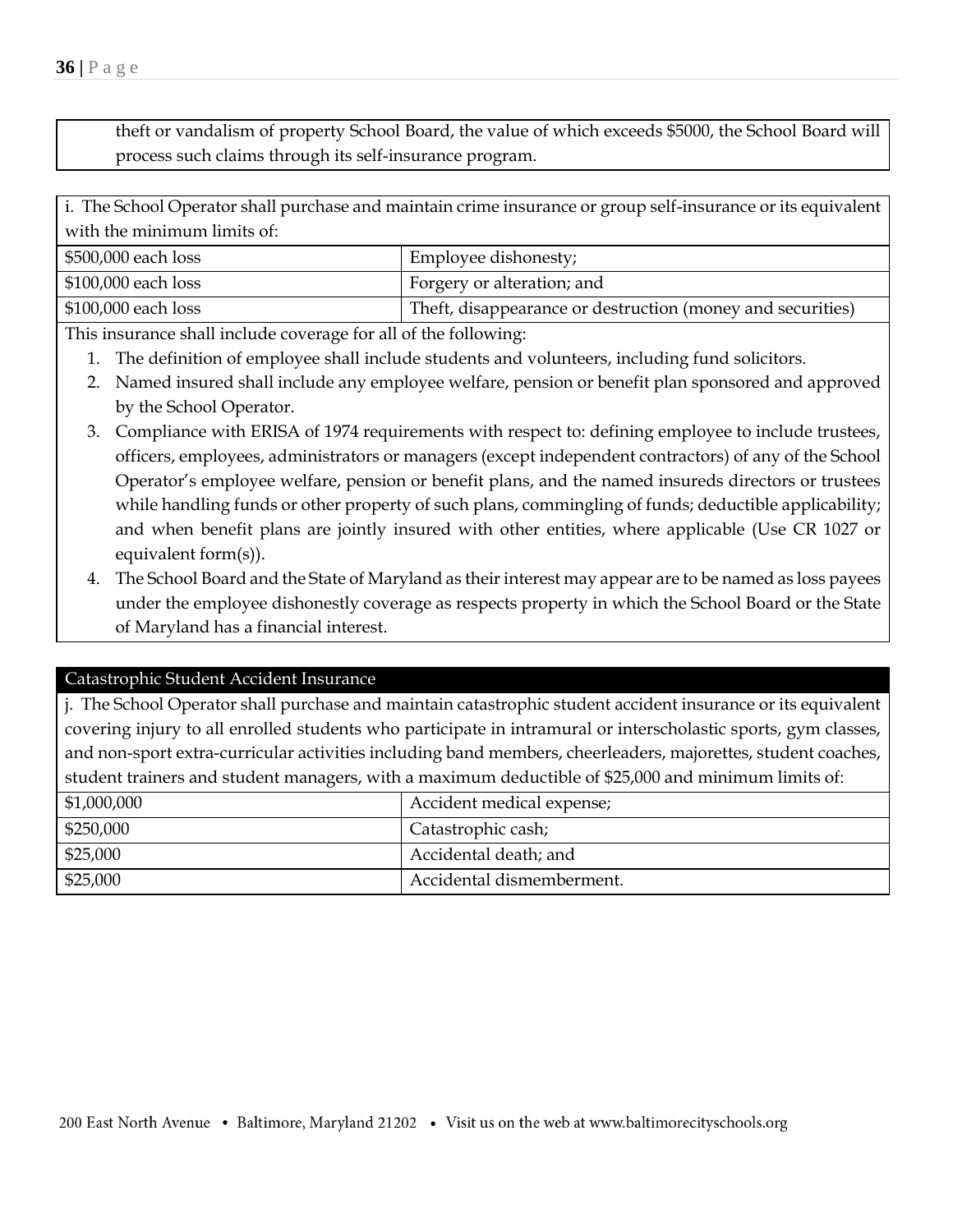k. The School Operator shall procure and maintain in full force and affect the following additional insurance:

- 1. Directors and officer's liability insurance and professional liability insurance with a \$1,000,000 minimum limit per occurrence. The policies for such insurance shall name the School Operator Governing Board, the School Operator, the School's employees and the School's volunteers as insureds.
- 2. If the School Operator has entered into a School Management Contract, the School Operator shall require the School Manager to maintain management professional liability insurance with a \$1,000,000 minimum limit per occurrence.

l. The School Operator may satisfy its obligations under this Section by being an additional named insured on insurance policies of an Affiliate of the School Operator or the School Manager, if any, providing the School Operator the coverage required pursuant to this Section to the same extent as if the School Operator obtained such required insurance itself.

All policies of insurance required to be maintained pursuant to this Article (except paragraph (K)) shall be endorsed to name the School Board and its directors, officers, employees and agents as additional insureds. All policies of insurance required to be maintained pursuant to this Article shall be endorsed to provide that the insurer is required to provide the CEO with at least 30 days' prior notice of substantial reduction in coverage or amount (other than a reduction in coverage or amount resulting from a payment hereunder), cancellation or non-renewal of any policy. The CEO may from time to time, by written notice to the School Operator, amend the amount and scope of insurance coverage required by this Article to include such additional insurance coverage which, in the reasonable opinion of the CEO, is generally maintained with respect to schools by prudent school management, subject to the availability of such insurance in such amounts on commercially reasonable terms.

INSURANCE CERTIFICATES. No later than August 1 of the year in which this agreement is executed and no later than August 1 of each subsequent year, the School Operator shall deliver to the School Board a certificate of insurance with respect to each insurance policy required pursuant to this Article. Such certification shall be executed by an authorized officer of each insurer providing insurance hereunder and shall (1) identify underwriters, the type of insurance, the insurance limits and the policy term and (2) specifically list the special provisions enumerated for such insurance required by this Article. Concurrently with the furnishing of the certificates referred to in this Article, the School Operator shall furnish the CEO with a report of an Insurance Broker, signed by an officer of such Insurance Broker, stating that all premiums then due have been paid. In addition, the School Operator will notify the CEO in writing promptly of any default in the payment of any premium and of any other act or omission on the part of the School Operator or the School Manager, if any, which may invalidate or render unenforceable, in whole or in part, any insurance being maintained pursuant to this Article. Upon request by the CEO, the School Operator will promptly furnish the CEO with copies of all insurance policies, binders and cover notes or other evidence of insurance relating to the insurance required to be maintained pursuant to this Article.

COORDINATION OF RISK MANAGEMENT. The School Board and the School Operator shall coordinate risk management activities with one another. This will include the prompt reporting of any and all pending or 200 East North Avenue • Baltimore, Maryland 21202 • Visit us on the web at www.baltimorecityschools.org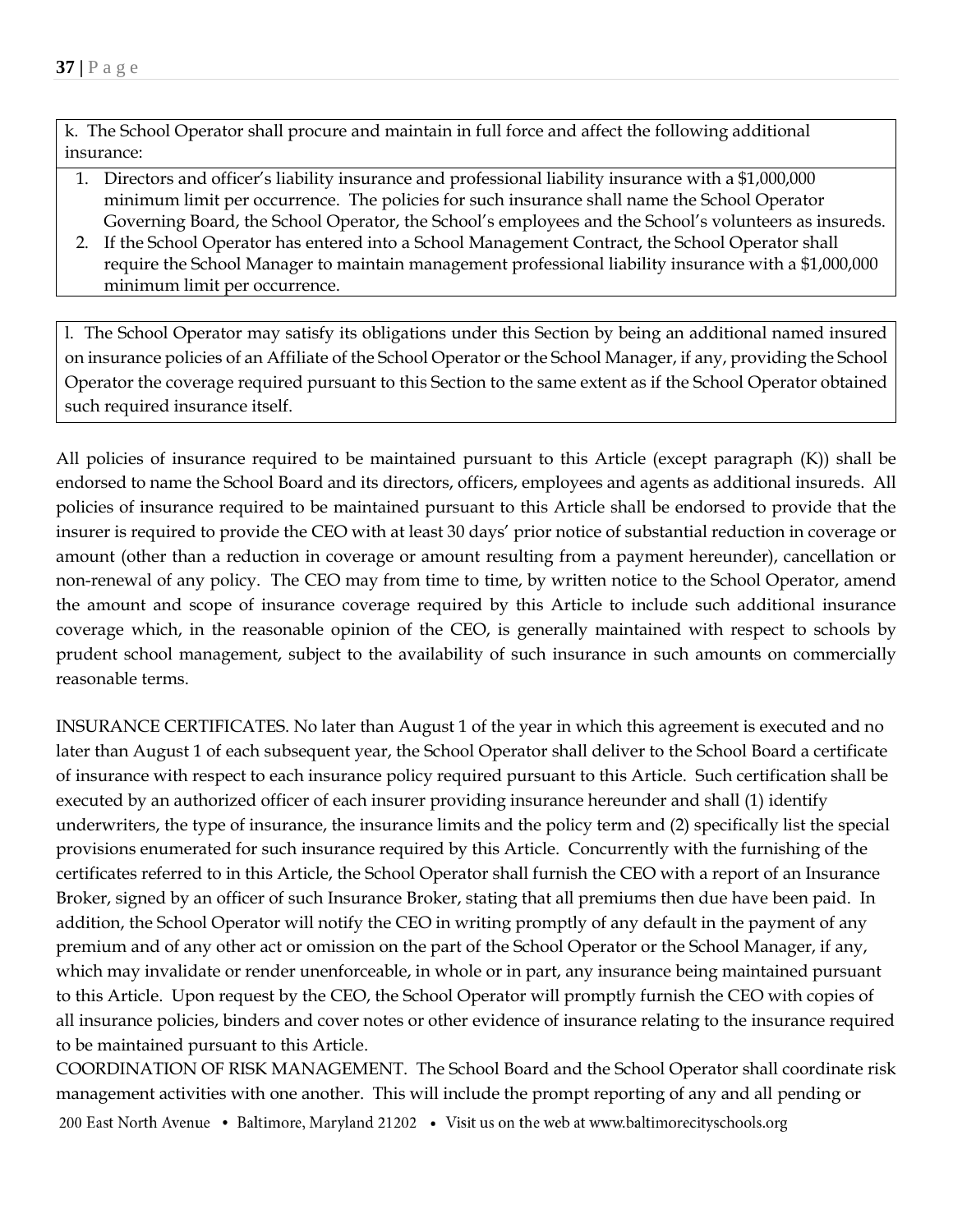threatened claims, filing of timely notices of claim, cooperating fully with one another in the defense of any claims and complying with any defense and reimbursement provisions of state governmental immunity laws and applicable insurance policies. Neither the School Operator nor the School Board shall defend, compromise, settle, negotiate, or otherwise affect any disposition of any claim or potential claims asserted against it to the extent such claims are insured by or through the party without the approval of the other party.

## PROPERTY INSURANCE.

- 1. If the School Operator operates that School in a facility not owned or leased by the City, it must designate the School Board as an additional insured party under its property insurance policy. Such insurance coverage shall not be suspended, voided, canceled, reduced in coverage or in limits, except by the reduction of the applicable aggregate limit by claims paid, until forty-five (45) days prior written notice has been given to the School Board. There will be an exception for non-payment of premium, which is ten (10) days' notice of cancellation.
- 2. Such insurance is to be placed with insurers with a A.M. Best's rating of no less than A:VII, or, if not rated by A.M. Best, with minimum surpluses the equivalent of A.M Best's surplus size VII and must be licensed/approved to do business in the State of Maryland.
- 3. Failures to obtain property insurance coverage as required in this Section or the failure to furnish certificate(s) of property insurance as required by this Article could result in the termination of this Agreement by the School Board pursuant to Article XI herein.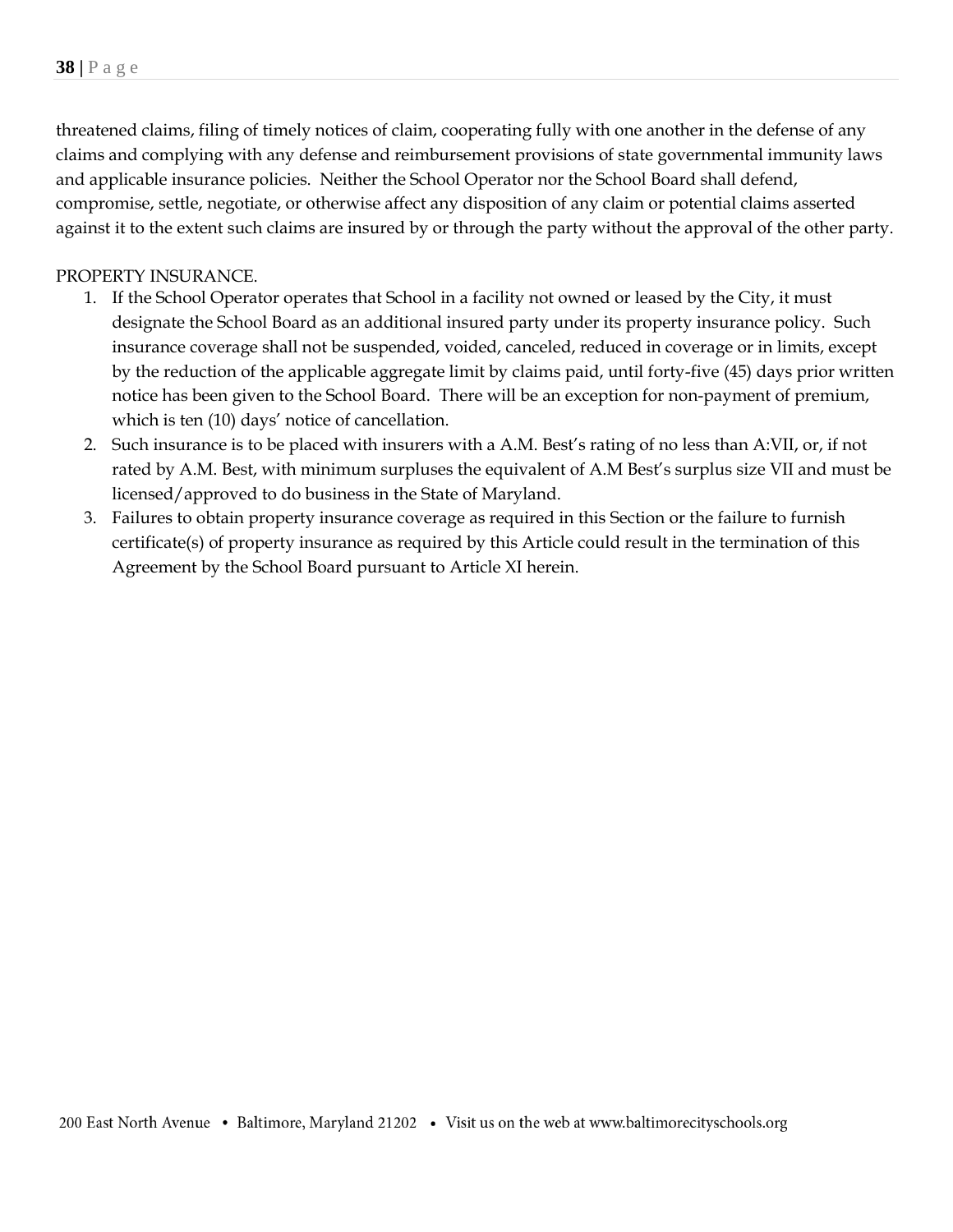**Appendix 8.** Enrollment Procedures for City Schools' Charter Schools

# I. General Policies

- a. Eligibility for enrollment must be consistent with the school's approved grade levels.
- b. Charter schools shall not discriminate on the basis of race, color, national origin, creed, sex, ethnicity, economic disadvantage, sexual orientation, mental or physical disability, age, ancestry, athletic performance, special need, proficiency in the English language or a foreign language, or prior academic achievement. Charter schools may not administer tests or predicate enrollment on results from any test of ability or achievement.
- c. Charter schools shall submit an electronic version of the student application for review and posting by August 30 of each year.
- d. Schools shall give public notice, of at least one month, of all application deadlines. City Schools will set the application and lottery window each year. Public notice can include, but is not limited to, website notices, announcements in school or community association newsletters, postings on community bulletin boards, radio or television announcements, and notice in local newspapers.
- e. In such cases where there are fewer spaces than eligible applicants, the charter school shall hold an enrollment lottery for all such applicants. The lottery is a system of random selection of applications to identify students for enrollment and generate the school's waiting list. During the lottery process, all completed and accepted applications submitted during the enrollment period are publicly drawn in random order until capacity is reached. The remainder of the applications are placed on the waiting list.
- f. A charter school may grant enrollment preference to students who meet specific criteria. Specifically, the following categories of applicants may be granted preference on this basis:
	- 1. Siblings of students currently admitted to or attending the same charter school;
	- 2. Children of a charter school's founders (so long as the total number of students allowed under this exemption constitutes only a small percentage of the school's total enrollment and the founders are city residents); and
	- 3. Children of charter school employees (so long as the total number of students allowed under this exemption constitutes only a small percentage of the school's total enrollment and the employees and are city residents.)
- g. Additionally, students residing within the zone for a neighborhood charter school, converted from a traditional neighborhood school, are exempted from the lottery process and may enroll at the school at any time. Conversion charter schools must enter data on any out of neighborhood zone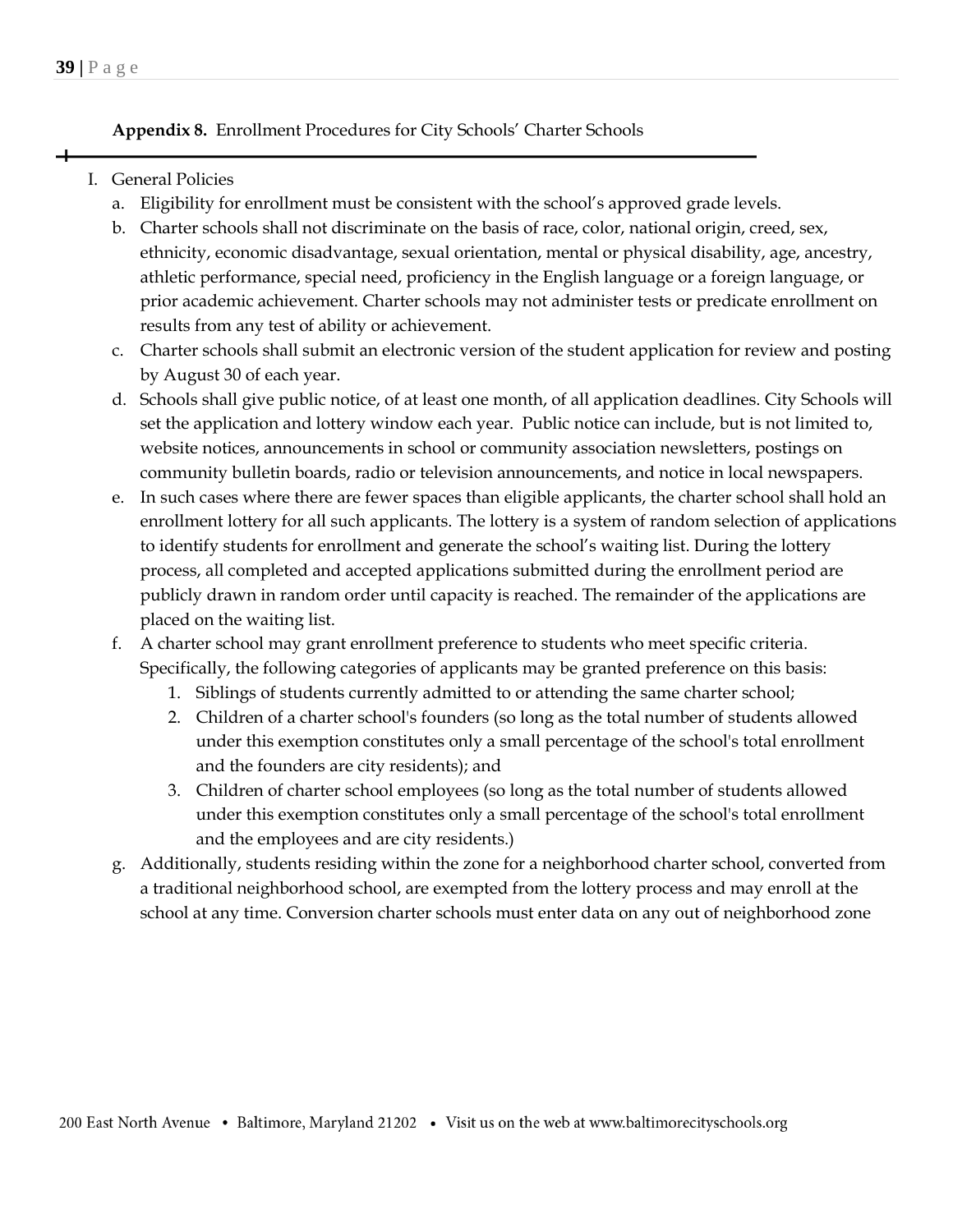students who apply, and must conduct a lottery for those students if they have more applicants than space.

- h. All lotteries shall be open to the public and with notice given to all applicants at least one week prior to the lottery. The preferred method of lotteries is to use a computer random number generator. City Schools will monitor all charter school lotteries.
- i. Schools must submit all names of applicants, names of accepted students, and an ordered waitlist after the lottery is conducted. This information can be audited at any time by a City Schools designee.
- II. Age Requirements
	- a. Children entering charter schools must abide by the same age restrictions as other City Schools.
	- b. Children entering charter schools must abide by the same age restrictions as other City Schools.
- III. Documentation Required for Student Registration
	- a. Charter applicants must meet all Board approved residency requirements.
	- b. Non-residents may enroll in a City Schools' charter school on a space available basis after all Baltimore City residents have been enrolled. The City Schools resident tuition will be applied.
- IV. Enrollment Procedures
	- a. Students must enroll directly with a charter school by completing an application at the school site. If the student is currently enrolled in a public school, the parent/guardian must complete a Maryland Transfer application at the current school. If the student is enrolled in a private or parochial school, check with the school to see what their policy is on transferring student records.
	- b. Charter Schools have different kinds of enrollment: 1) Citywide Charter Schools have a citywide zone; and 2) Conversion Charter Schools maintain their geographic zone as defined by CITY SCHOOLS. Enrollment procedures vary by type of school.
	- c. Citywide Charter Schools
		- i. Citywide Charter Schools are open to all students residing in Baltimore City. Students apply through an annual application process.
		- ii. If demand exceeds the number of available seats for any class or grade, the school must institute a lottery. Lottery procedures are outlined in Appendix B below
		- iii. There are specific allowable exemptions to enrollment through the lottery:
			- 1. Students who are enrolled in a public school at the time it is converted into a public charter school;
			- 2. Siblings/children living in the same household of students currently admitted to or attending the same charter school (on a space available basis);
			- 3. Children of a charter school's founders (percentage specified in contract with City Schools); and
			- 4. Children of charter school employees (on a space available basis)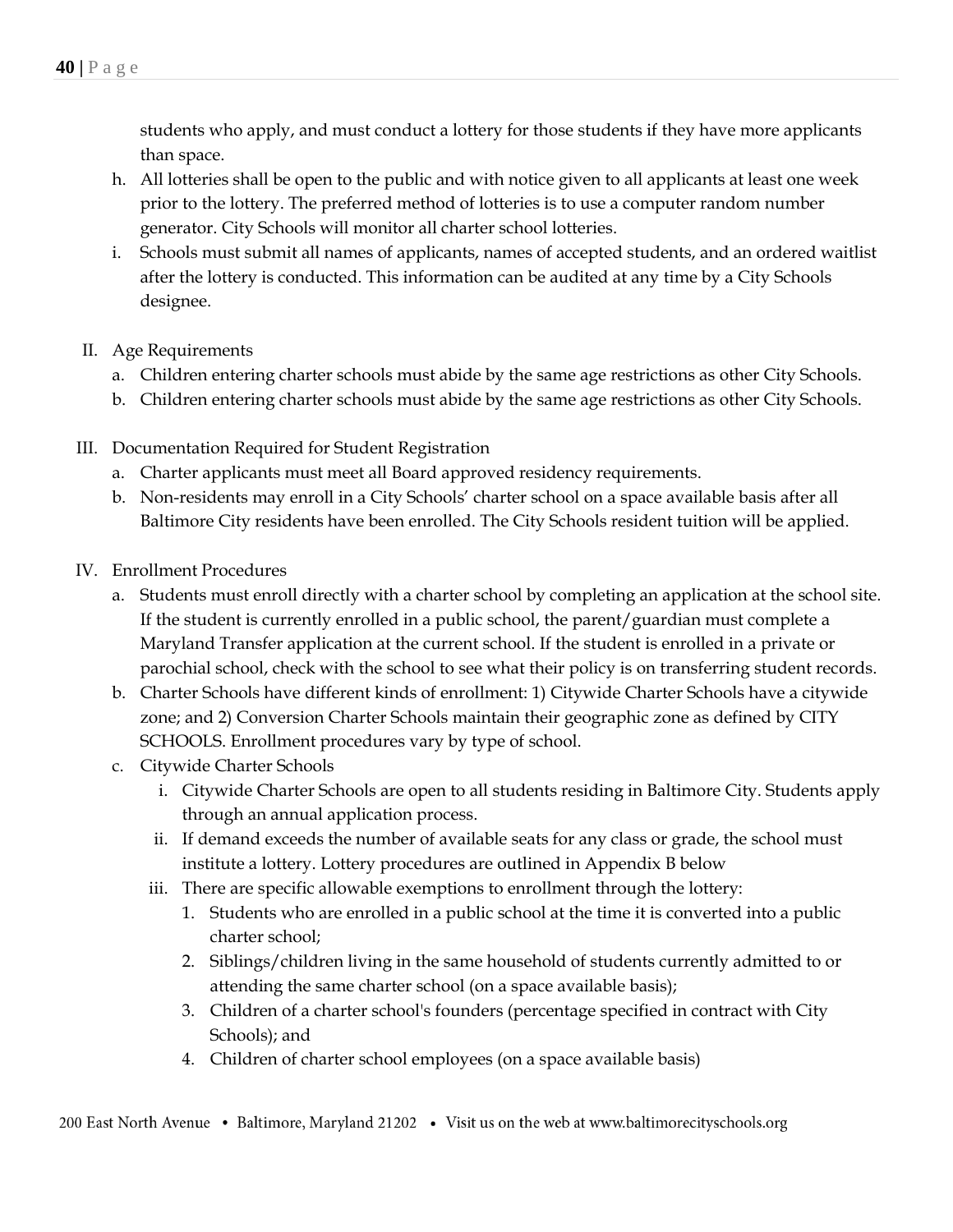- iv. Once a child is admitted to a charter school, a school may not apply criteria to their continued enrollment.
- v. The contract with the School Board will define annual enrollment for the charter school for each year of the contract term. This number is the enrollment "cap" for a specific school year. A citywide charter school receives funding based on their enrollment cap, as verified by the state certified enrollment count on September 30 of each year. Additionally, schools are expected to serve the number of students in the cap as long as students are interested in the school. The minimum allowable enrollment shall be no less than 97% of the cap or maximum enrollment.
- vi. If a school exceeds their enrollment cap at any time during the year, they will receive no additional funds. If a school is under-enrolled on September 30th, their allocation will be adjusted accordingly.
- vii. Charter schools must maintain their September 30th official enrollments. If a charter school experiences attrition after September 30th, the school must notify and enroll the next student on the waiting list or accept a loss of funding from the School Board. If there are no students on the waiting list, the school may enroll the next student to apply.
- d. Baltimore City Conversion Charter Schools
	- i. Conversion Charter Schools are schools with enrollment zones defined by City Schools. These were traditional City Schools that converted to charter. Conversion Charter Schools are responsible for serving all the students in their geographic enrollment zone.
	- ii. Zoned students may not be turned away from these conversion schools on the basis of space availability. Proof of address will be required for enrollment.
	- iii. Students moving outside the attendance zone are permitted to complete the school year. The principal may use discretion in addressing the student's continued enrollment at the Conversion Charter School.
	- iv. Conversion Charter schools may admit citywide students if the school does not fill its enrollment from within the designated zone and has space available. Citywide students may apply to conversion charter schools using the same application process and timeline as other Charter Schools. Once demand exceeds capacity for citywide enrollment ONLY, the school must follow the standard City Schools procedures for conducting lotteries.
	- v. Enrollment caps do not apply to Conversion Charter Schools. A Conversion Charter School receives funding based on their enrollment, as verified by the state certified enrollment count on September 30 of each year.
	- vi. Per Maryland Charter law, conversion charter schools that provide guaranteed placement to students within a geographic zone must also meet certain requirements that the school:
		- 1. is a low performing school;
		- 2. is above the district average for the percentage of students who receive services based on economic disadvantage; and
		- 3. meets a strategic need of the district including at least one of the following elements: a. Serving a high-need population;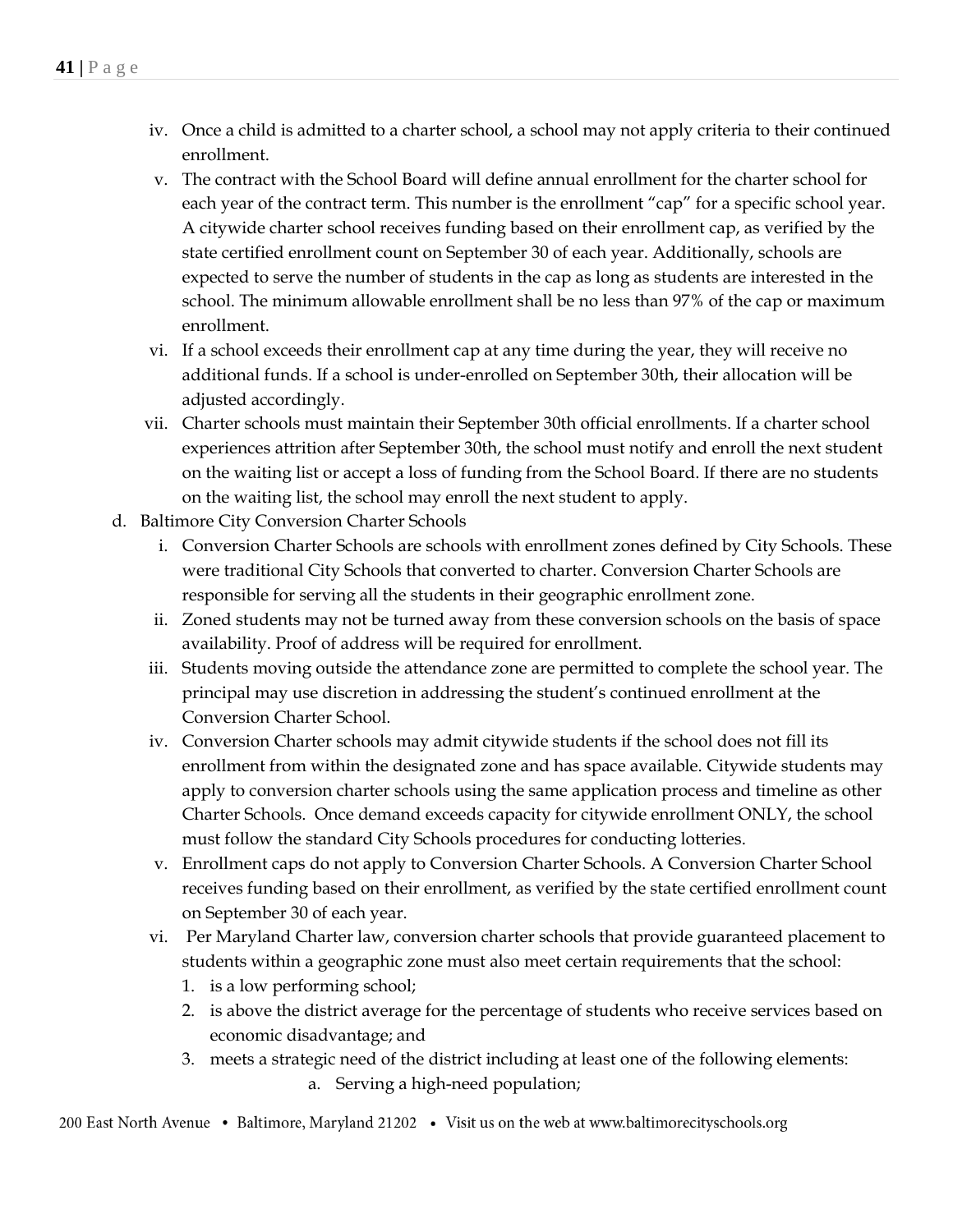- b. Increasing student performance;
- c. Increasing enrollment; or
- d. Increasing diversity.

## V. Re-enrolling Students

There is no requirement for families to "re-enroll" and families may not be asked to transfer from the school for failure to submit an "intent to return" form if a school elects to collect such forms. Once a student has been admitted to your school, no criteria may be applied to his/her continuing enrollment.

## VI. Title I

A charter school must participate in Title I, if they qualify for Title I funds.

## VII. Special Education

As public schools, charter schools must provide appropriate special education services as needed by students with disabilities. Once a lottery is conducted and enrollment is known, schools may ask families for information about special education. Once enrolled children are identified as having an IEP, the school must review the current IEP and determine whether a Child Study Team meeting must be held. Charter schools are responsible for serving the full spectrum of students with disabilities.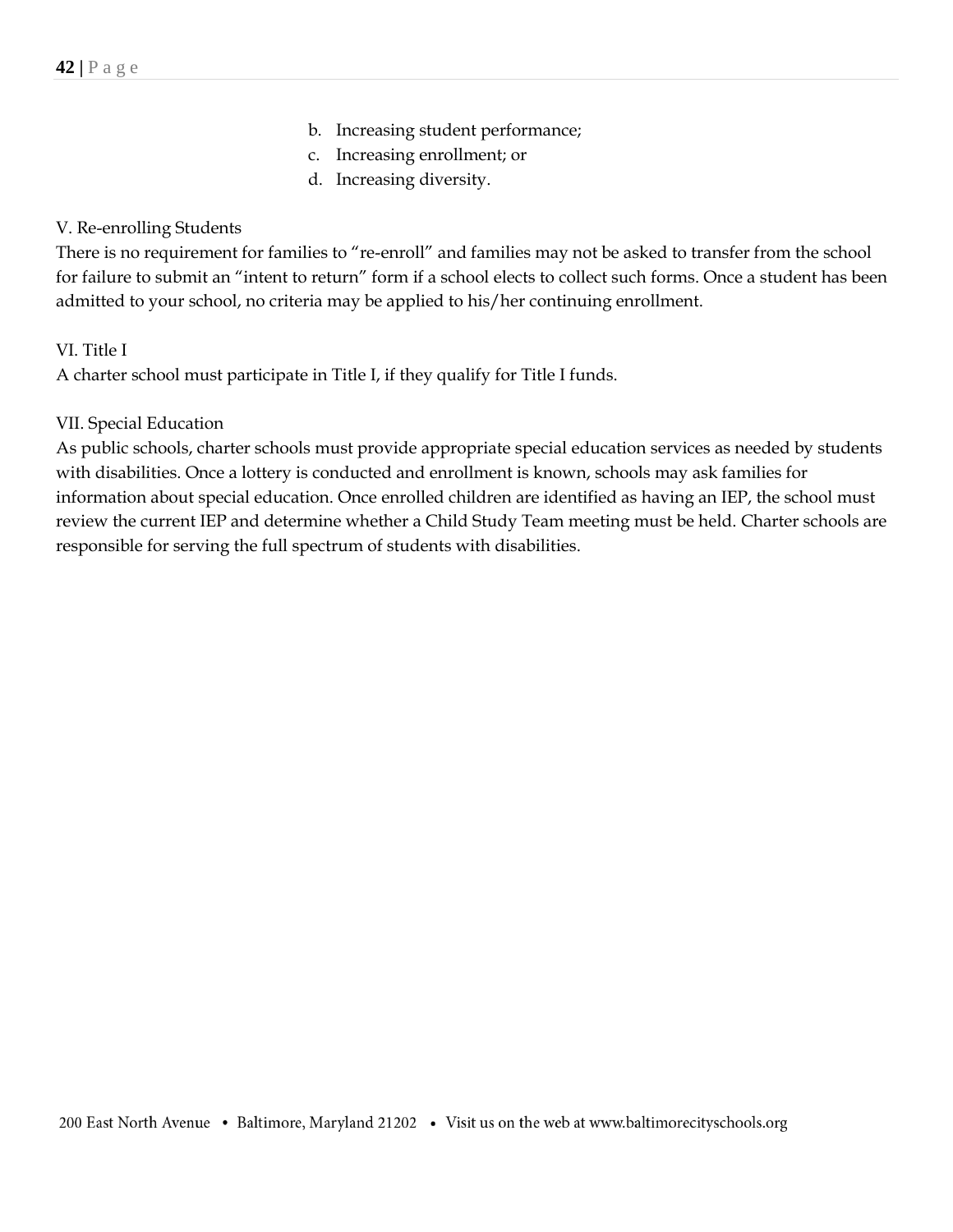$\overline{\phantom{0}}$ 

# **Appendix 9. Governance Guidelines for Charter Schools**

## Requirements for Charter School Operators:

- The Board of a charter school is the legally responsible guardian of the school for fiduciary matters, school operations, and academic performance.
- **•** The governing board ensures that academic programs and priorities are aligned with the school's mission and monitors school progress towards schoolwide goals and priorities regularly. The governing board also maintains and monitors on-going financial records; adheres to applicable requirements (district, state, and federal) and plans strategically to ensure organizational viability; and supports a process for the development and evaluation of its own organization and effectiveness.
- Membership of the board should be public and easily obtainable (posted in the office, on the school's website, included in the parent handbook).
- Board members must complete and file an annual conflict of interest and/or financial disclosure form to inform City Schools if they or a family member have a financial interest in any charter school in Maryland or any other state or with any person doing business

*Schools must submit updated board rosters to the Office of New Initiatives in accordance with the timelines established in the contract (typically by September 1 of each year).* 

with any charter school. The board must notify the Office of New Initiatives if any changes occur during the school year within 14 calendar days.

- The board must have access to legal counsel and financial expertise (pro bono, retainer, board member).
- Bylaws must be developed and submitted to the City Schools as condition for signing the contract and opening the school. Articles of incorporation and tax-exempt status must also be on file with City Schools.
- The board must designate a Contract Monitor to make decisions and have authority on behalf of the board. The Contract Monitor is named in the body of the contract with the school system and will be the point of contact for the school system. The Contract Monitor is responsible for communicating with the board and school leader.
- A representative of the board will sign the contract with the School Board. This person is traditionally the president of the board or president/executive director of the sponsoring non-profit organization.

*Best Practice: A Board of Directors should ideally oversee each charter school. Even if a non-profit organization is the sponsor of the school, and the organization already has a board of directors, consider the special needs of the charter school. Some organizations have a sub-committee of the board dedicated to the* 

In order to sign the contract, this person must be designated by the board through a resolution. *charter school. Others set up a different board to govern the* 

- *chart to sight the contract, this* person mast be acorganica by the bould throught a resolution. Meetings should be regular and publicly announced. The annual schedule should be shared widely and in advance with the school community (e.g., included in the parent handbook, reminders in monthly newsletters, posted on parent bulletin board, etc.). The board must meet quarterly at a minimum, so the schedule should reflect at least four board meetings per year. **Submit your calendar of board meetings to Office of New Initiatives in accordance with the timelines established in the contract (typically by September 1 of each year).**
- Minutes must be kept of all board meetings and made available upon request in the event City Schools conducts an audit of Board meeting materials.

*Best Practice: The board should have no less than five members and the total number of members should always be an odd number.*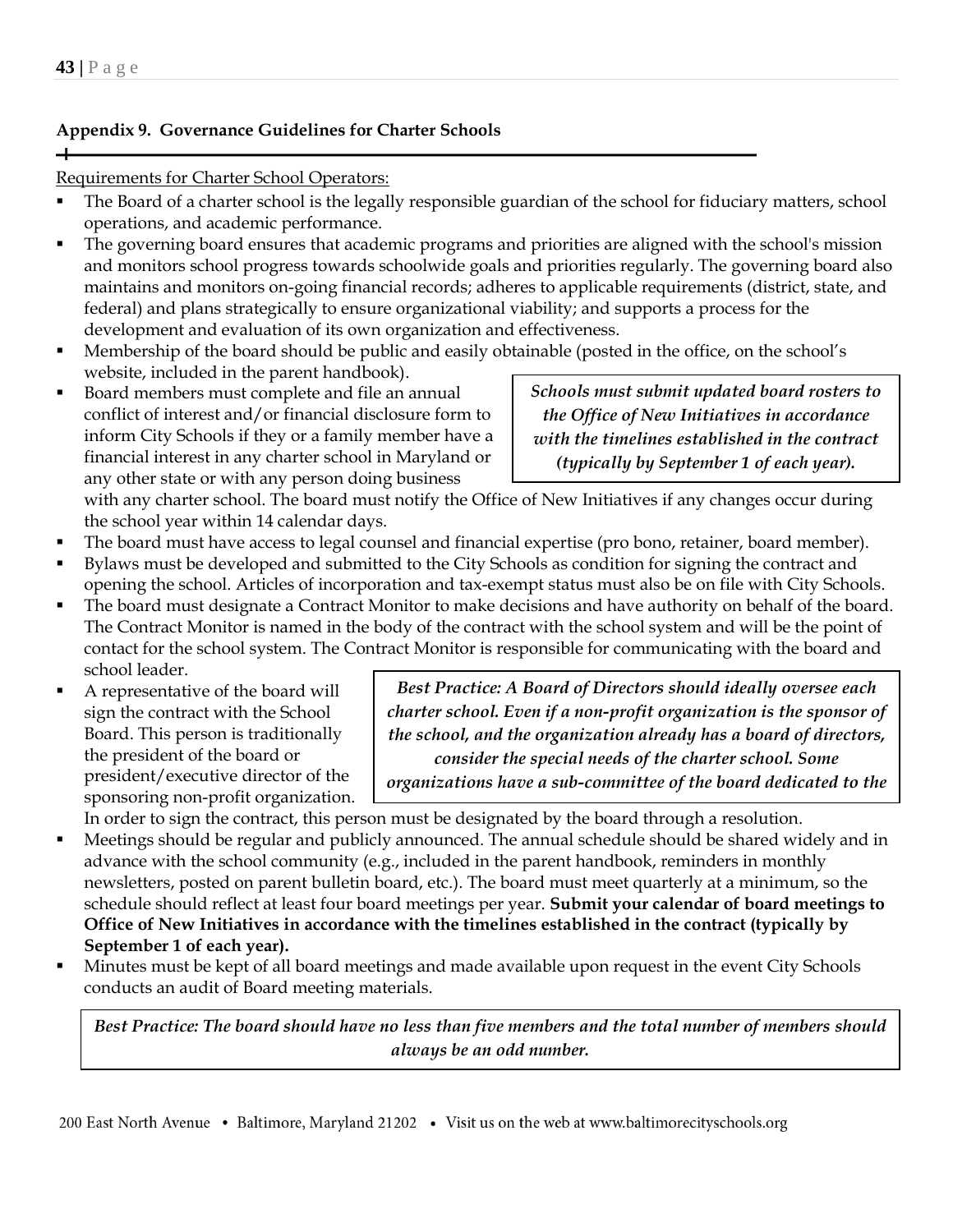## **Appendix 10. School Calendar Guidance**

# Guidance on School Calendar Creation Office of New Initiatives

If the proposed school chooses to develop alternative school calendars, consider the following guidance for school operators:

- The length of a school day, under the terms of the Baltimore Teachers Union contract, is 7 hours and 5 minutes. Any amount of time you require staff to be present beyond that span (in other words as a condition of employment) will require additional compensation at the equivalent rate of a staff members' salary.
- The school year is 190 days long. 180 days are student days and 10 days are for staff professional development. By state law students must receive instruction for no less than 180 days per year.
- If you choose to have an alternative calendar, please consider that if you have students who receive bus transportation, the cost of changing that bus transportation (i.e. if you have school when the rest of the system is closed) will be borne by you. Any overage for transportation that is a result of your calendar is a cost is your responsibility. The Office of Pupil Transportation determines all bell schedules for the district.
- In addition, you should consider that there are other operational challenges that should be planned for in advance: lunch and breakfast service, access to school police, scheduling for related service providers and nurses, for example.
- Days that are considered holidays must be factored into your school calendar. If the entire system is closed for a holiday, all schools must be closed as well.
- Alternative school calendars must be approved via the waiver process and may be subject to additional requirements.

Questions? Call the Office of New Initiatives at 410-396-8550.

# **Appendix 11. MSDE Charter School Information**

 $\overline{\phantom{0}}$ 

 $+$ 

Please visit:<http://marylandpublicschools.org/programs/pages/charter-schools/index.aspx>

# **Appendix 12. Current MD Charter School Statute**

**For the full text of the Maryland Public Charter School Statue § 9-101** <https://codes.findlaw.com/md/education/md-code-educ-sect-9-101.html>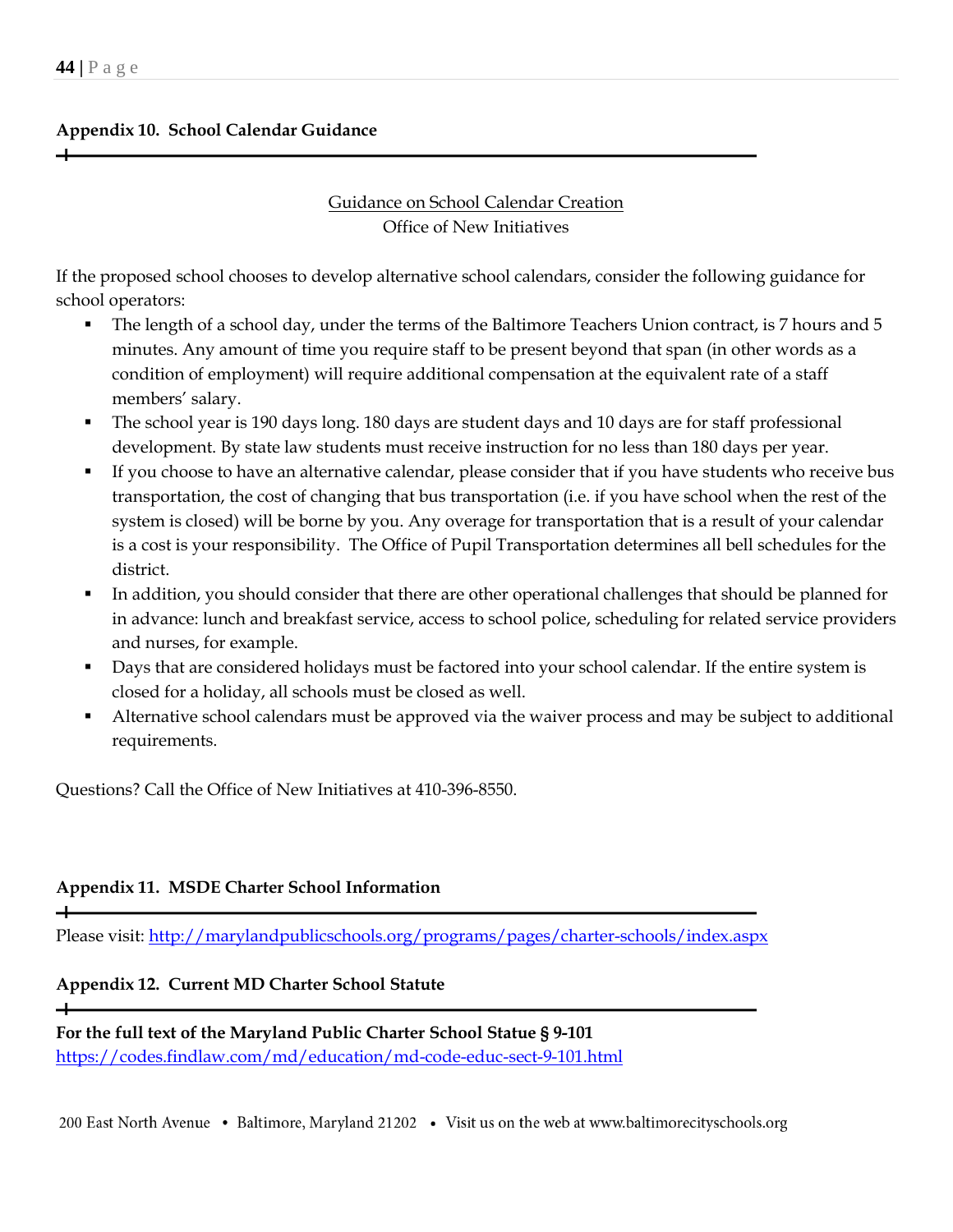**Appendix 13. Acronyms**

| <b>COMAR</b> | <b>Code of Maryland Regulations</b>              |
|--------------|--------------------------------------------------|
| ELL.         | <b>English Language Learners</b>                 |
| <b>FAPE</b>  | <b>Free Appropriate Public Education</b>         |
| FSF          | <b>Fair Student Funding</b>                      |
| <b>FAQ</b>   | <b>Frequently Asked Questions</b>                |
| <b>FERPA</b> | <b>Family Educational Rights and Privacy Act</b> |
| <b>IDEA</b>  | Individuals with Disabilities Education Act      |
| <b>TEP</b>   | <b>Individualized Education Program</b>          |
| <b>LEA</b>   | <b>Local Education Agency</b>                    |
| <b>MSDE</b>  | <b>Maryland State Department of Education</b>    |
| <b>NCLB</b>  | No Child Left Behind Act of 2001                 |
| <b>SEA</b>   | <b>State Education Agency</b>                    |
| <b>SC</b>    | <b>State Curriculum</b>                          |
|              |                                                  |

**Appendix 14. Baltimore City Public School Staff Salaries** 

Please visit:<https://www.baltimorecityschools.org/opening-and-operating-charter-school>

# **Appendix 15. School Naming Guidelines**

 $+$ 

[Policy FFA: School Naming/Renaming](http://go.boarddocs.com/mabe/bcpss/Board.nsf/goto?open&id=87UHQ97D6CA1) & [FFA-RA](http://go.boarddocs.com/mabe/bcpss/Board.nsf/goto?open&id=87UHQA7D6CB5) set forth the criteria to be considered when naming a school program or school facility, and to provide for the involvement of the school community in the naming process. FFA-RA